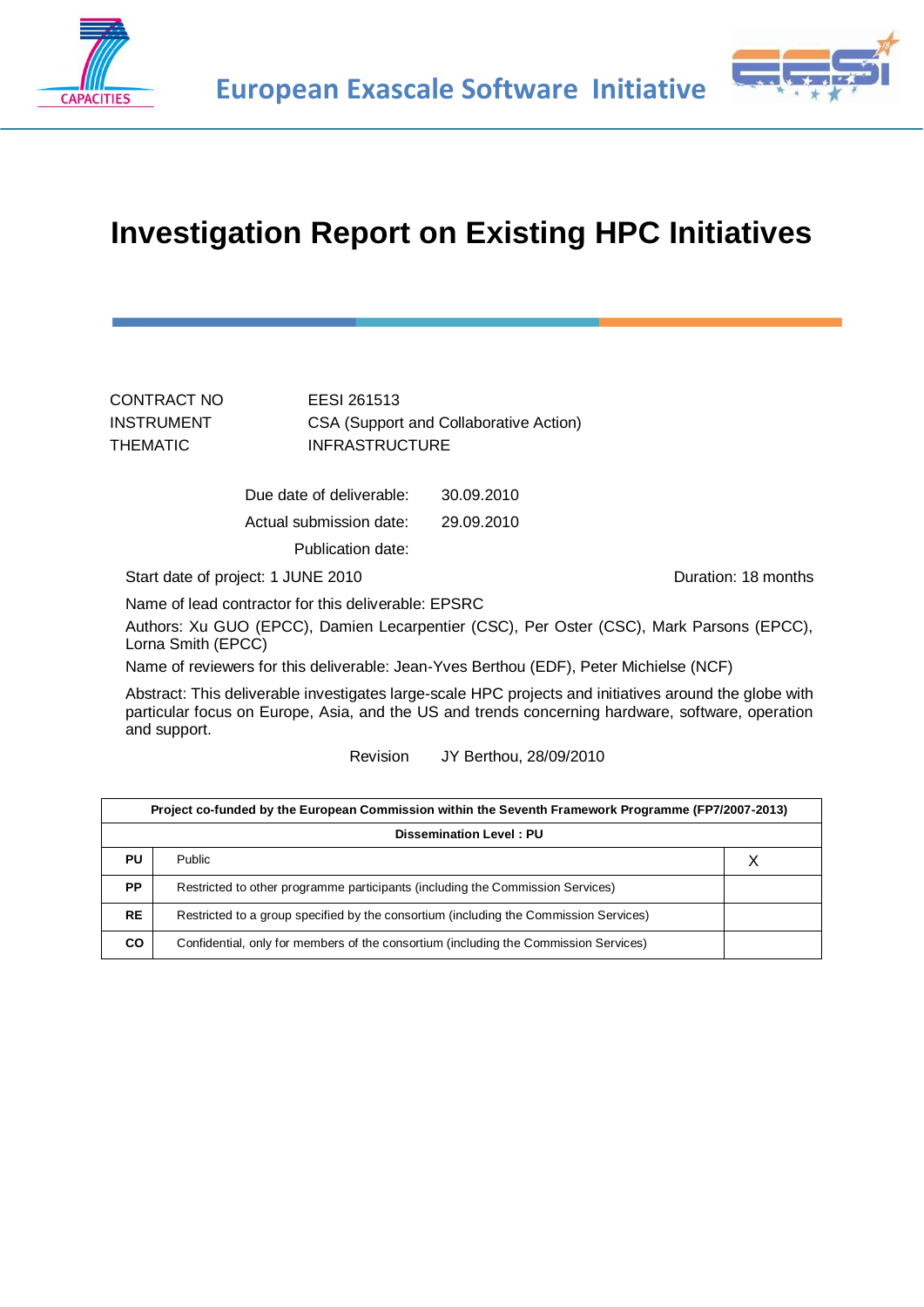## **Table of Contents**

| 1. |       |     |
|----|-------|-----|
| 2. |       |     |
| 3. |       |     |
|    |       |     |
|    | 3.1.1 |     |
|    | 3.1.2 |     |
|    | 3.1.3 |     |
|    | 3.1.4 |     |
|    | 3.1.5 |     |
|    | 3.1.6 |     |
|    | 3.1.7 |     |
|    |       |     |
|    | 3.2.1 |     |
|    | 3.2.2 |     |
|    | 3.2.3 |     |
|    | 3.2.4 |     |
|    | 3.2.5 |     |
|    | 3.3   |     |
|    | 3.3.1 |     |
|    | 3.3.2 |     |
|    | 3.3.3 |     |
| 4. |       | .43 |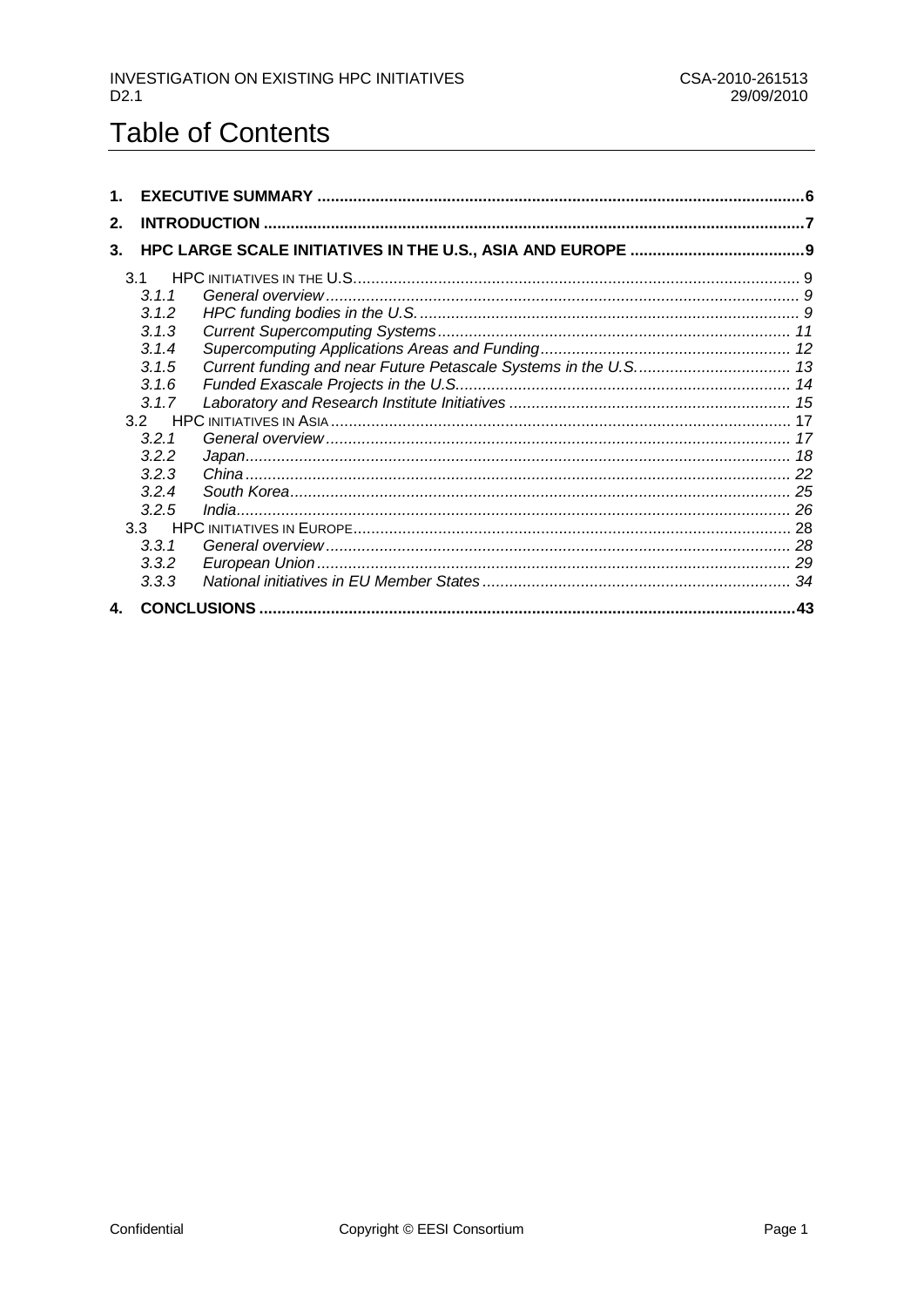## Table of Figures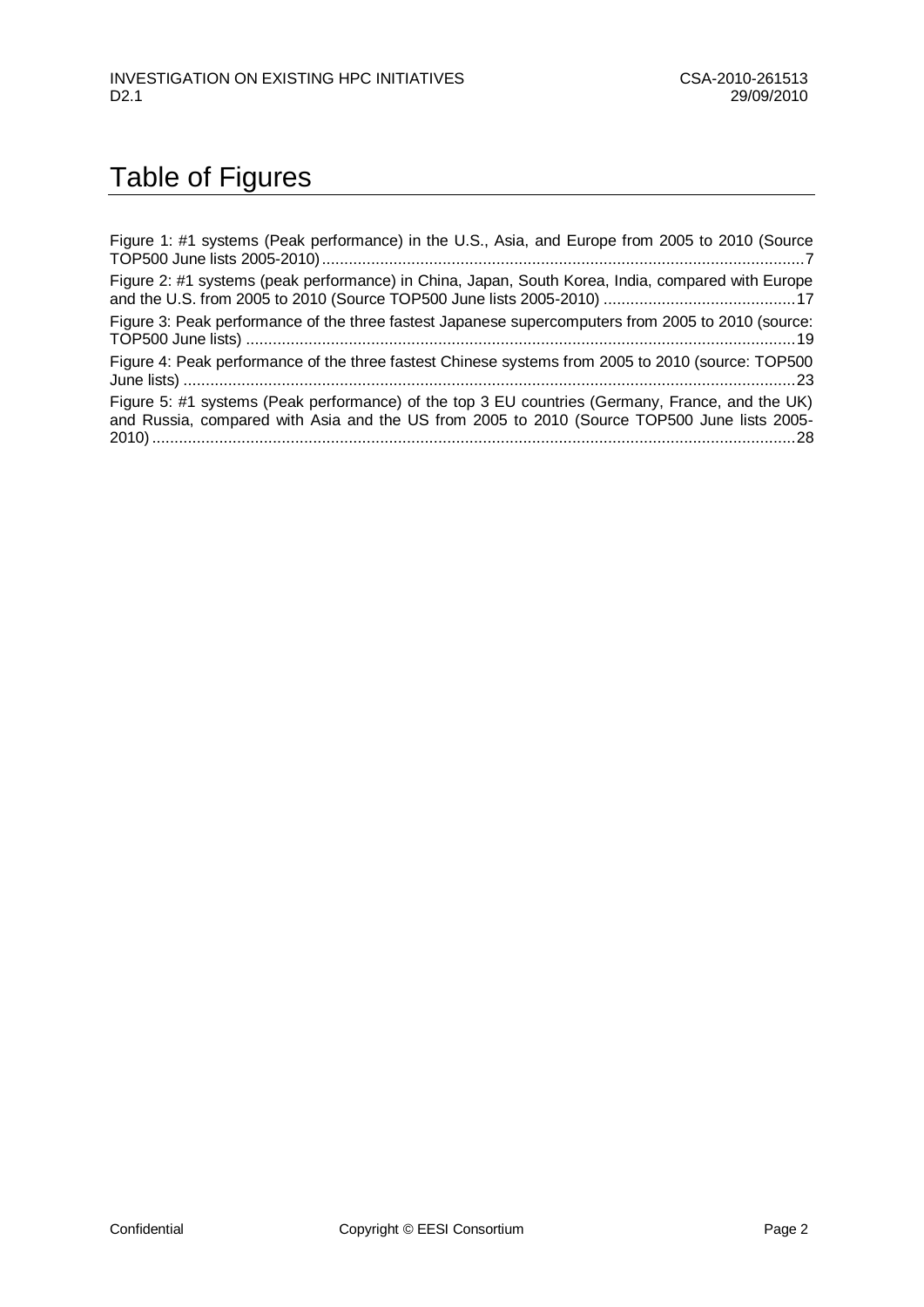# **Glossary**

| Abbreviation / acronym | <b>Description</b>                                                              |  |  |
|------------------------|---------------------------------------------------------------------------------|--|--|
| <b>ANR</b>             | Agence Nationale de la Recherche (France)                                       |  |  |
| <b>ASC</b>             | Advanced Simulation and Computing (US programme)                                |  |  |
| <b>ASCI</b>            | Accelerated Strategic Computing Initiative (US)                                 |  |  |
| <b>ASCR</b>            | Advanced Scientific Computing Research (US programme)                           |  |  |
| <b>ANL</b>             | Argonne National Laboratory (US)                                                |  |  |
| <b>ANURAG</b>          | Advanced Numerical Research and Analysis Group (India)                          |  |  |
| <b>AWE</b>             | Atomic Weapons Establishment (UK)                                               |  |  |
| <b>BARC</b>            | Bhabha Atomic Research Center (India)                                           |  |  |
| <b>BSC</b>             | Barcelona Supercomputing Center (Spain)                                         |  |  |
| CAE                    | Chinese Academy of Engineering (China)                                          |  |  |
| CAS                    | Chinese Academy of Sciences (China)                                             |  |  |
| <b>CCRT</b>            | Centre de Calcul Recherche et Technologie (France)                              |  |  |
| C-DAC                  | Center for Development of Advance Computing (India)                             |  |  |
| <b>CEA</b>             | Commissariat à l'Energie Atomique (France)                                      |  |  |
| <b>CINES</b>           | Centre Informatique National de l'Enseignement Supérieur (France)               |  |  |
| <b>CMCC</b>            | Centro Euro-Mediterraneo per i Cambiamenti Climatici (Italy)                    |  |  |
| <b>CNRS</b>            | Centre National de la Recherche Scientifique (France)                           |  |  |
| <b>CREST</b>           | Core Research of Evolutional Science & Technology (Japan)                       |  |  |
| <b>CSCI</b>            | Comité Stratégique du Calcul Intensif (France)                                  |  |  |
| <b>CSIC</b>            | Consejo Superior de Investigaciones Cientificas (Spain)                         |  |  |
| <b>CSTP</b>            | Council for Science and Technology Policy (Japan)                               |  |  |
| <b>CSC</b>             | CSC - Finnish IT Center for Science (Finland)                                   |  |  |
| <b>DARPA</b>           | Defense Advanced Research Projects Agency (US)                                  |  |  |
| <b>DEISA</b>           | Distributed European Infrastructure for Supercomputing Applications<br>(Europe) |  |  |
| DoD                    | Department of Defense (US)                                                      |  |  |
| <b>DoE</b>             | Department of Energy (US)                                                       |  |  |
| <b>EADI</b>            | Exascale Application and Data Initiative (Japan)                                |  |  |
| <b>ECMWF</b>           | European Centre for Medium-Range Weather Forecasts (UK)                         |  |  |
| <b>EDF</b>             | Electricité de France (France)                                                  |  |  |
| <b>EESI</b>            | European Exascale Software Initiative (Europe)                                  |  |  |
| <b>EIC</b>             | Exascale Innovation Center (Germany)                                            |  |  |
| <b>EPCC</b>            | Edinburgh Parallel Computing Center (UK)                                        |  |  |
| <b>EPSRC</b>           | Engineering and Physical Sciences Research Council (UK)                         |  |  |
| <b>ECL</b>             | Exacluster Laboratory (Germany)                                                 |  |  |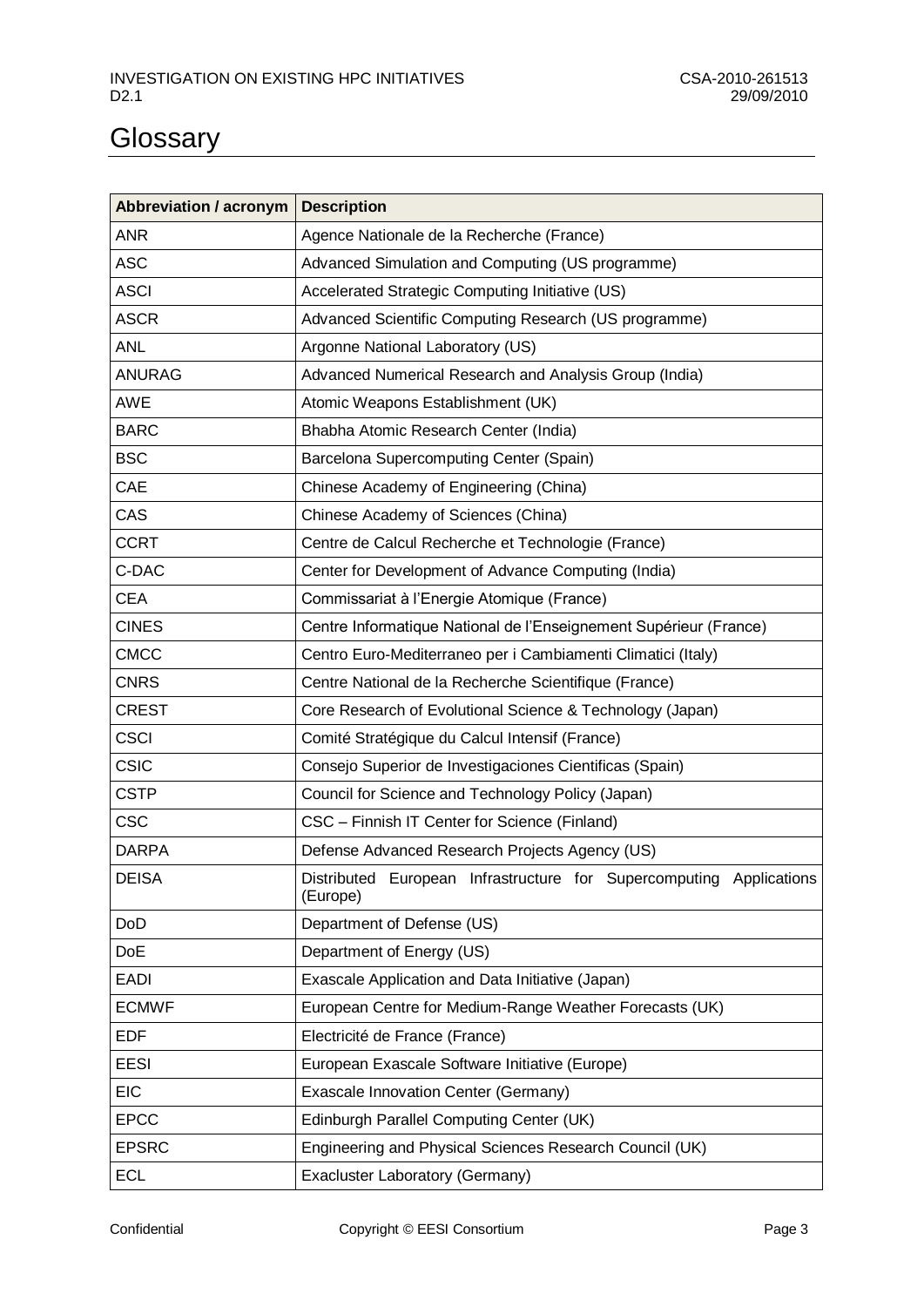| <b>FORTH</b>   | Foundation for research and Technology (Greece)                                      |
|----------------|--------------------------------------------------------------------------------------|
| FZJ            | Forschungszentrum Julich (Germany)                                                   |
| GCS            | Gauss Centre for Supercomputing (Germany)                                            |
| <b>GENCI</b>   | Grand Equipment National de Calcul Intensif (France)                                 |
| <b>HEC-IWG</b> | High End Computing Interagency Working Group (US)                                    |
| <b>HECRTF</b>  | High-End Computing Revitalization Task Force (US)                                    |
| <b>HLRS</b>    | High Performance Computing Center Stuttgart (Germany)                                |
| <b>HPCI</b>    | High-Performance Computing Infrastructure (Japan)                                    |
| <b>HPCMP</b>   | High Performance Computing Modernization Program (US)                                |
| <b>HSC</b>     | High Performance Computing Strategy Committee (UK)                                   |
| <b>IDC</b>     | International Data Corporation                                                       |
| <b>IESP</b>    | International Exascale Software Project                                              |
| <b>IGST</b>    | Indian Grid for Science and Technology (India)                                       |
| <b>INCITE</b>  | Innovative and Novel Computational Impact on Theory and Experiment<br>(US programme) |
| <b>INRIA</b>   | Institut National de Recherche en Informatique et Automatique (France)               |
| <b>IRCSET</b>  | Irish Research Council for Science, Engineering and Technology (Ireland)             |
| <b>ISICLES</b> | Ice Sheet Initiative for Climate Extremes (US)                                       |
| <b>JAEA</b>    | Japan Atomic Energy Agency (Japan)                                                   |
| <b>JAMSTEC</b> | Japan Agency for Marine-Earth Science and Technology (Japan)                         |
| <b>JST</b>     | Japan Science and Technology Agency (Japan)                                          |
| <b>KAUST</b>   | King Abdullah University of Science and Technology                                   |
| <b>KISTI</b>   | Korean Institute of Science and technology Information (South Korea)                 |
| <b>LANL</b>    | Los Alamos National Laboratory (US)                                                  |
| <b>LBNL</b>    | Lawrence Berkeley National Laboratory (US)                                           |
| <b>LLNL</b>    | Lawrence Livermore National Laboratory (US)                                          |
| <b>LRZ</b>     | Leibniz Supercomputing Centre (Germany)                                              |
| <b>MAC</b>     | Munich Centre of Advanced Computing (Germany)                                        |
| <b>MSCS</b>    | Munich Computational Sciences Centre (Germany)                                       |
| <b>MEST</b>    | Ministry of Education, Science and Technology (South Korea)                          |
| <b>METI</b>    | Ministry of Economy, Trade and Industry (Japan)                                      |
| <b>MEXT</b>    | Ministry of Education, Culture, Sports, Science and Technology (Japan)               |
| <b>MIC</b>     | Ministry for Internal Affairs and Communications (Japan)                             |
| <b>MOST</b>    | Ministry of Science and Technology (China)                                           |
| <b>MSU</b>     | Moscow State University (Russia)                                                     |
| <b>NAG</b>     | Numerical Algorithms Group (UK)                                                      |
| <b>NAL</b>     | National Aerospace Laboratory (India)                                                |
| <b>NASA</b>    | National Aeronautics and Space Administration (US)                                   |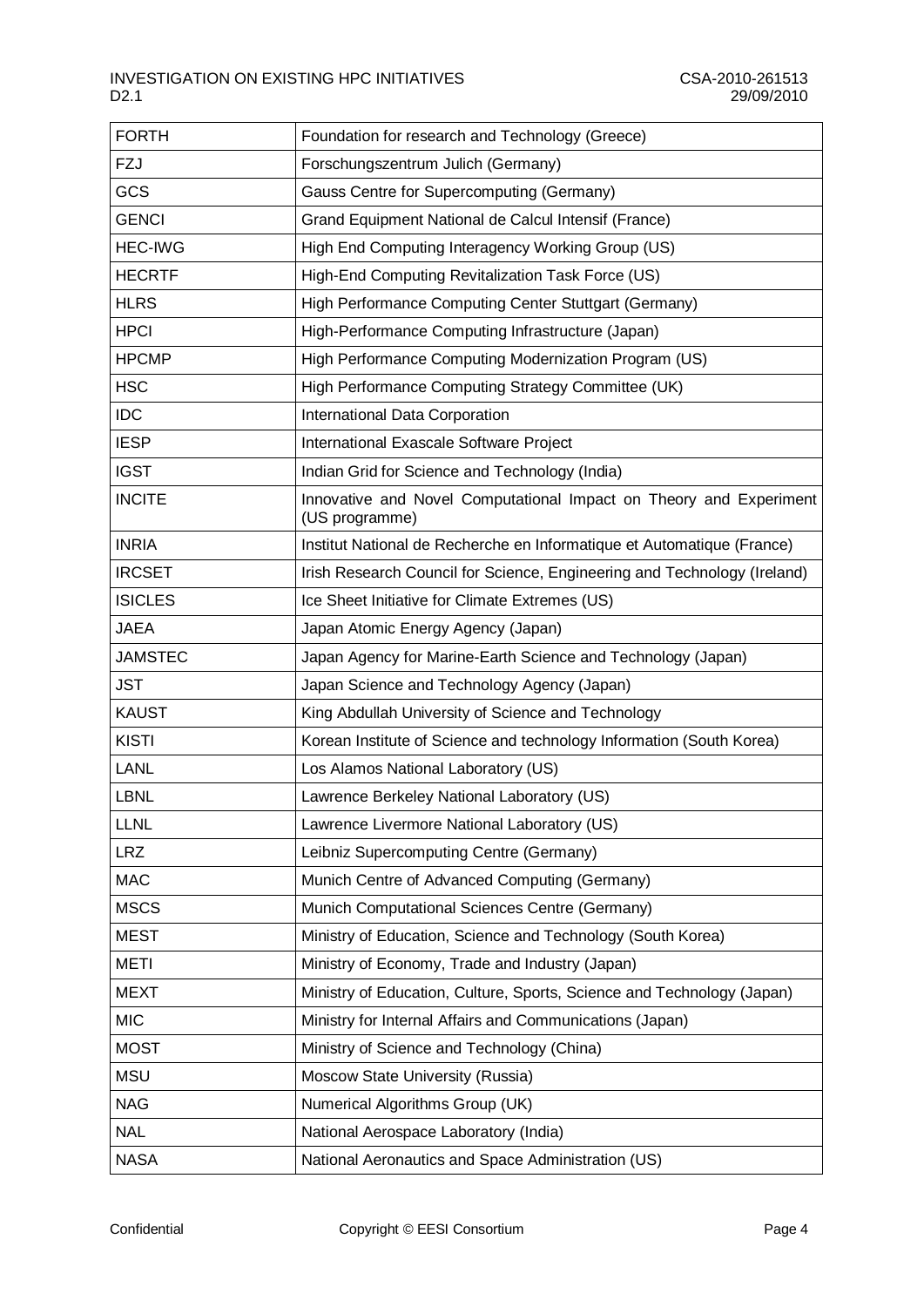| <b>NCF</b>      | National Computing Facilities (The Netherlands)                                         |  |
|-----------------|-----------------------------------------------------------------------------------------|--|
| <b>NGS</b>      | Next Generation Supercomputer (Japan)                                                   |  |
| <b>NICS</b>     | National Institute for Computational Sciences (US)                                      |  |
| <b>NITRD</b>    | Networking and Information Technology Research and Development (US<br>programme)        |  |
| <b>NERSC</b>    | National Energy Research Scientific Computing Center (US)                               |  |
| <b>NNSA</b>     | National Nuclear Security Administration (US)                                           |  |
| <b>NSCS</b>     | National Supercomputing Center in Shenzhen (China)                                      |  |
| <b>NSFC</b>     | National Natural Science Foundation of China (China)                                    |  |
| <b>NSF</b>      | National Science Foundation (US)                                                        |  |
| <b>NSTC</b>     | National Science and Technology Council (South Korea)                                   |  |
| <b>NUDT</b>     | National University Defense Technology (China)                                          |  |
| <b>NUIG</b>     | National University of Ireland Galway (Ireland)                                         |  |
| OHPC            | Omnipresent High Performance Computing (US programme)                                   |  |
| <b>OPL</b>      | Open Petascale Libraries (Japan)                                                        |  |
| <b>ORAP</b>     | Organisation Associative du Parallélisme (France)                                       |  |
| <b>ORNL</b>     | Oak Ridge National Laboratory (US)                                                      |  |
| <b>OST</b>      | Office of Science and Technology (UK)                                                   |  |
| <b>PERCS</b>    | Productive Easy-to-use Reliable Computing System (US)                                   |  |
| <b>PRACE</b>    | Partnership for Advanced Computing in Europe                                            |  |
| <b>PROSPECT</b> | Promotion of Supercomputing Partnerships for European Competitiveness<br>and Technology |  |
| <b>RES</b>      | Red Española de Supercomputación (Spain)                                                |  |
| <b>RUSNANO</b>  | Russian Corporation of Nanotechnologies (Russia)                                        |  |
| <b>RZG</b>      | Rechenzentrum Garching (Germany)                                                        |  |
| <b>SciDAC</b>   | Scientific Discovery through Advanced Computing (US programme)                          |  |
| <b>STFC</b>     | Science and Technology Facilities Council (UK)                                          |  |
| <b>STPI</b>     | Software Technology Parks of India (India)                                              |  |
| <b>TCD</b>      | Trinity College Dublin (Ireland)                                                        |  |
| <b>TEXT</b>     | <b>Towards Exascale Applications (Europe)</b>                                           |  |
| <b>TGCC</b>     | Très Grand Centre de Calcul (France)                                                    |  |
| <b>TUM</b>      | Technical University of Munich (Germany)                                                |  |
| <b>UCC</b>      | University College Cork (Ireland)                                                       |  |
| <b>UHPC</b>     | Ubiquitous High Performance Computing (US program)                                      |  |
| <b>UVSQ</b>     | Université Versailles Saint Quentin-en-Yvelines (France)                                |  |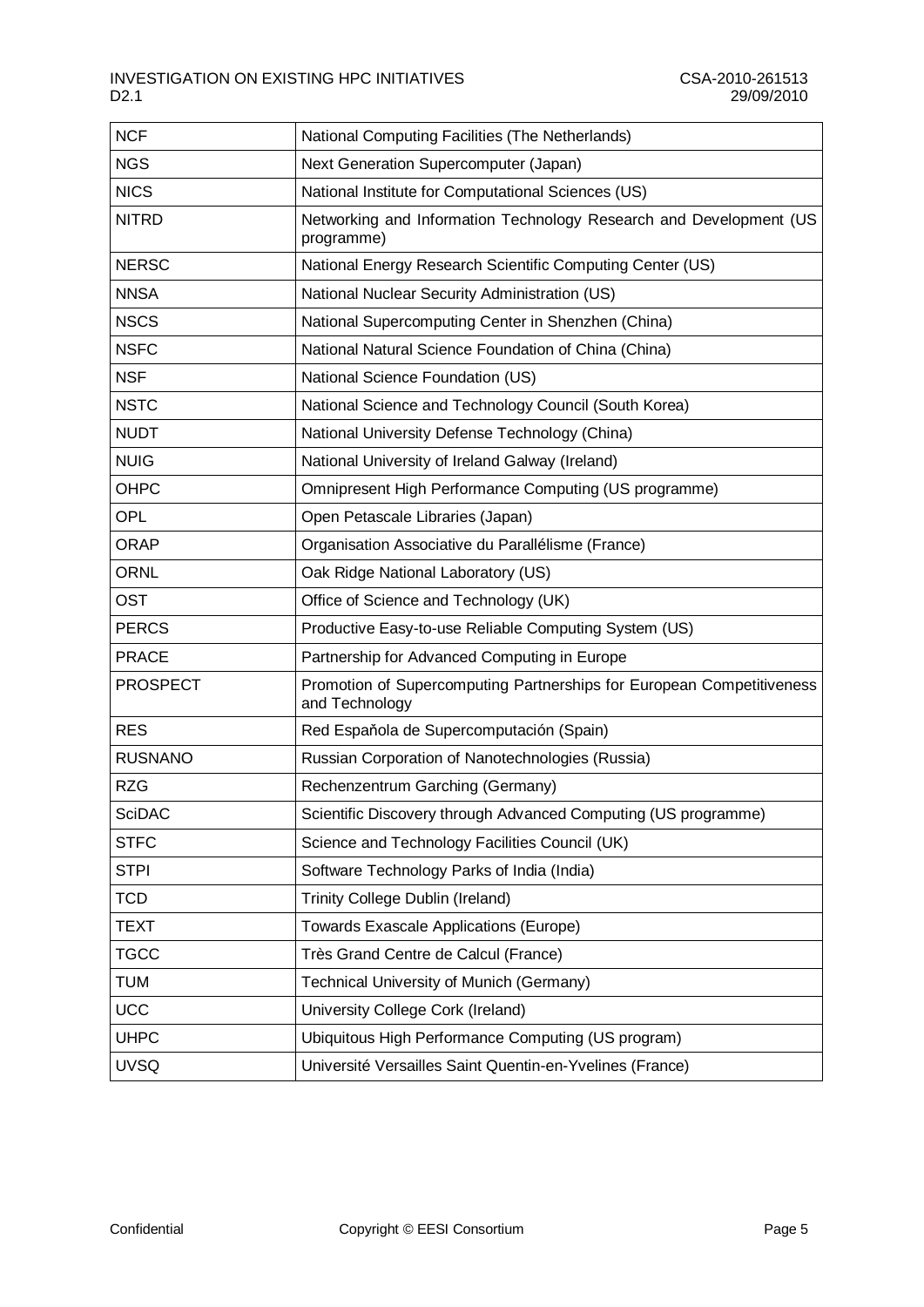## <span id="page-6-0"></span>1. Executive summary

This report provides details of large-scale HPC initiatives in the US, Asia and Europe and examines trends and future developments in this area. Current Petascale initiatives are described and future projects looking at Exascale development considered. The goal is to understand Europe's current position in the international HPC landscape, understanding our strengths and weaknesses.

The aim of the European Exascale Software Initiative (EESI) is to build a European vision and roadmap to address the challenges of developing and utilizing future large-scale HPC systems. This report contributes to this aim by providing a snapshot of the current state of the art in the area, providing a baseline and guide for this road mapping activity.

The main findings of the report follow.

- Following significant investment over the last few years, the US currently dominates the supercomputing sector, hosting two of the three Petascale systems<sup>1</sup> with significantly more expected by the end of 2010.
- To date, the US has led much of the discussion around Exascale computing, investing in the International Exascale Software Project (IESP) and funding programmes such as the Ubiquitous High Performance Computing program and the co-design centre call. However currently no multi-agency national Exascale initiative exists to drive the Exascale agenda forward.
- China has invested heavily in supercomputing technology and now holds second position in the TOP500 list. The Chinese government has actively promoted independent innovation to avoid reliance on foreign technology.
- Although China"s recent top-end systems are impressive, it is notable that the peak performance / sustained performance ratio is high, leading to questions over how applicable these systems are.
- Japan and South Korea both expect to build Petaflop systems. Japan will have their first system by the end of 2010, and has a flagship project to develop a 10 Petaflop system by 2011-2012. South Korea has announced plans for a Petaflop system by 2013.
- Although India plans to have a Petaflop system by 2013, funding has recently been directed at small to medium range HPC centres.
- BULL is the only European HPC manufacturer. BULL will deliver two Petaflop systems in France respectively to CEA DAM, in 2010, and to GENCI in 2011. Up to now, Europe has not sought to develop its own "domestic technologies" such as in Asia. Europe has focussed on demonstrating expertise in software development and has recently seen a series of publicprivate partnerships between European research centres and international HPC producers to address the challenges associated with Exascale.
- Significant funding has been made available in Europe through the Framework 7 programme, both in Petascale (e.g. PRACE) and Exascale terms (e.g. the current Exascale computing, software and simulation call).
- The recent G8 Research Councils Initiative on Exascale applications for global issues is significant as it provides funding to enable collaboration between US and European partners and that it focuses on the applications of Exascale rather than hardware.
- Most Exascale initiatives across the continents identify a similar set of global issues as scientific drivers for Exascale computing. These include climate change, sustainable energy sources and nanotechnology.

<sup>&</sup>lt;sup>1</sup> This figure is based on sustained, LINPACK, performance.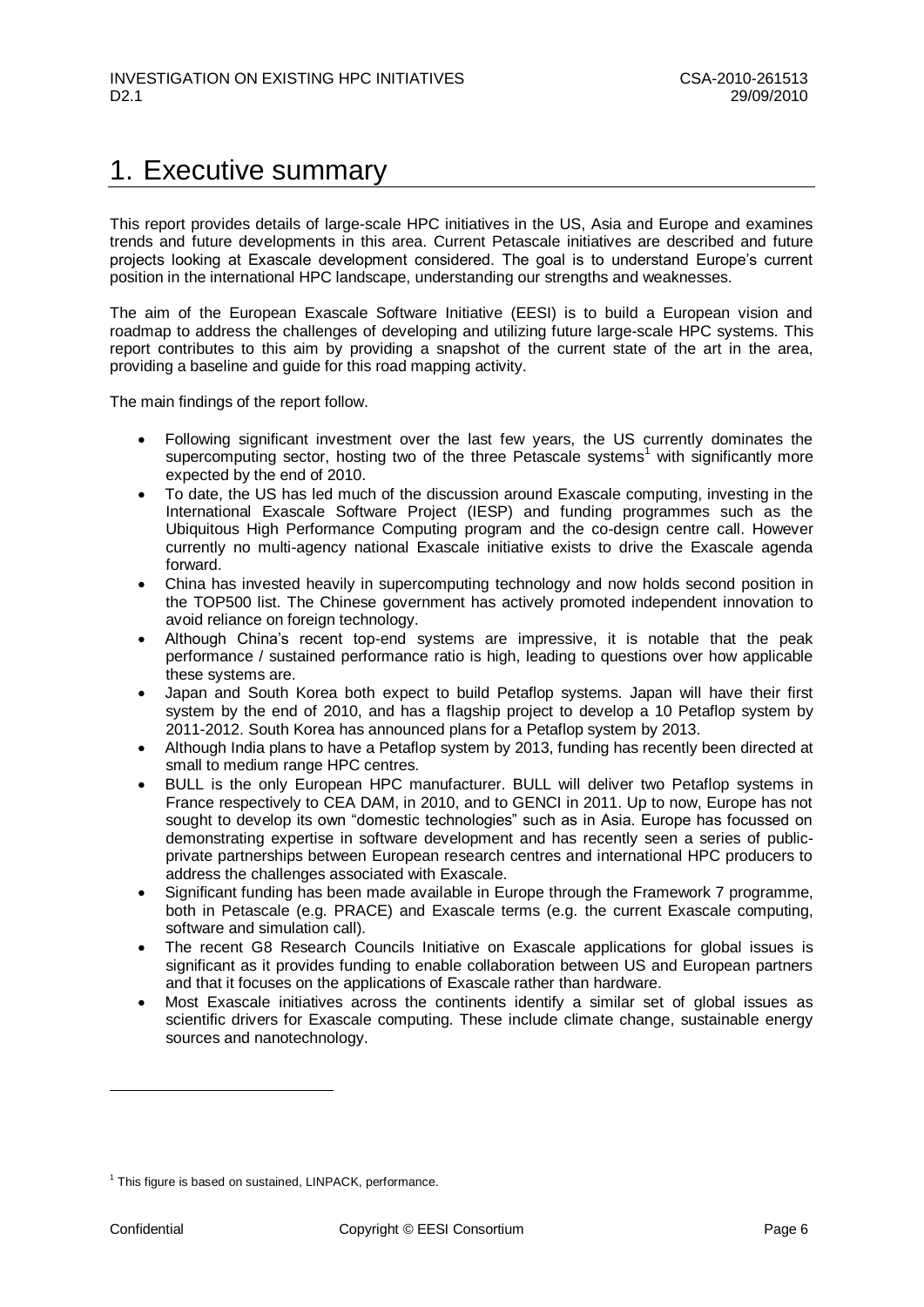## <span id="page-7-0"></span>2. Introduction

In June 2010, the European Exascale Software Initiative (EESI) was launched with the aim of building a roadmap and set of recommendations to address the challenge of utilizing the current and next generation of supercomputers. Currently, top end systems have reached Petaflop performance and are anticipated to reach Exaflop performance by the end of the decade.

This report is a preliminary investigation of large-scale HPC projects and initiatives around the globe with particular focus on Europe, Asia, and the US. The target is to identify and map trends in hardware, software, operation and support. Information has been obtained mostly from public material, such as press releases and reports, but also from interviews with key persons in the various countries examined. The report has benefited from the knowledge and network of contacts available within the EESI consortium.

The majority of large-scale HPC initiatives and of HPC technology development has taken place in the US, Europe and Asia. Recently, significant progress has been made in the race to achieve a Petaflop, and today each of the three regions owns at least one system with Petaflop performance.



<span id="page-7-1"></span>

China is the rising HPC country in Asia, with increasing number of systems listed in  $\text{TOP500}^2$  and their fastest system now surpassing Japanese and European systems, and even the U.S. on peak performance. As of 2010, China is the only Asian country that has joined the "Petaflop club" (together with the U.S. and Europe (Germany)) although it should be followed soon by Japan, Russia and South Korea. In Europe, in 2009, Germany became the second country in the world to install a Petaflop

 $2$  <http://www.top500.org/>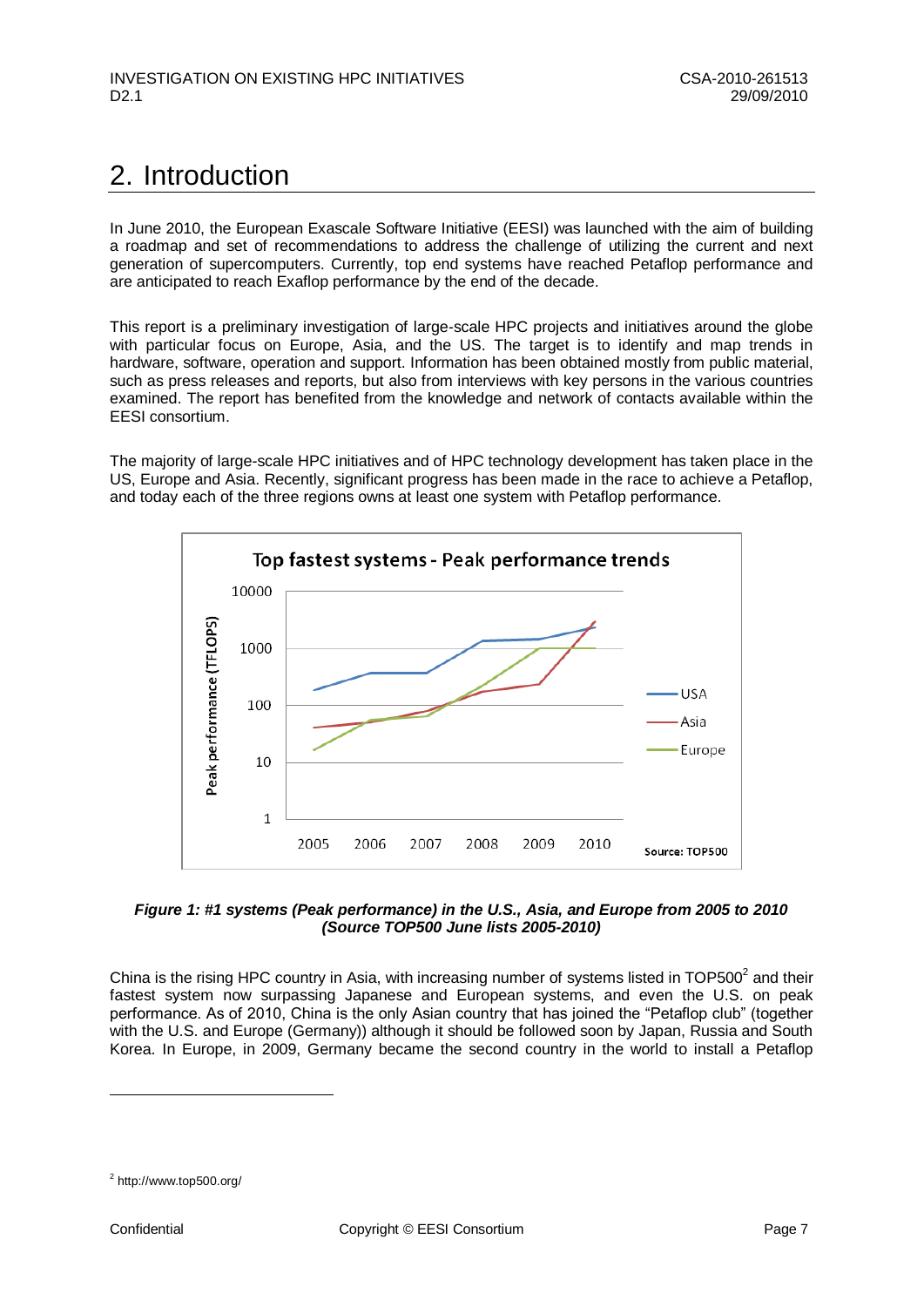supercomputer. Other European countries, boosted by the PRACE initiative, are likely to follow very soon, such as France in 2011.

In each of the three regions, large-scale initiatives have been indentified that are likely to support the migration from Petascale to Exascale systems, although through different paths. In addition to the national and regional initiatives covered by this report, it is important to note that major international initiatives targeting Exascale are also taking place. The growing hardware capabilities lead to outstanding technological breakthrough possibilities in computations and simulations which will be reached only through extensive international collaboration. This is the main rationale behind the creation of the International Exascale Software Project (IESP) and the European Exascale Software Initiative (EESI). We are also witnessing the launch of joint international calls targeting Exascale development, such as the recent G8 Research Councils Initiative on Multilateral Research Funding call. Announced in February 2010, this call proposals is for a new software programme called the "Interdisciplinary Programme on Application Software towards Exascale Computing for Global Scale Issues" with 10 M€ funding. $3$  These initiatives will undoubtedly boost the migration towards Exascale systems.

Section 3.1 summarizes the HPC situation in the US, Section 3.2 the situation in Asia and finally the situation in Europe is described in Section 3.3.

<sup>&</sup>lt;sup>3</sup> http://www.dfg.de/en/research\_funding/international\_cooperation/research\_collaboration/g8-initiative/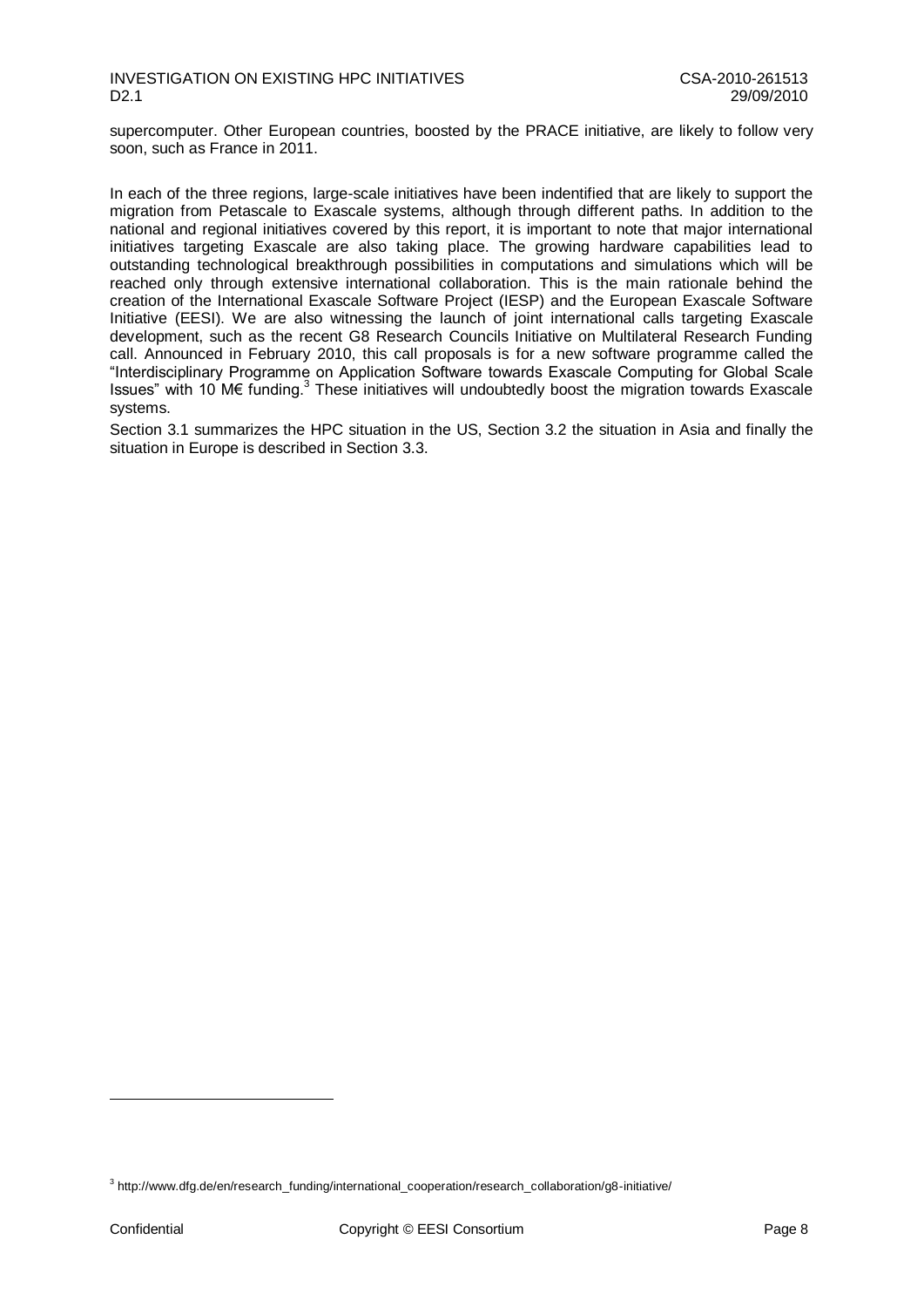## <span id="page-9-0"></span>3. HPC large scale initiatives in the U.S., Asia and Europe

## <span id="page-9-1"></span>3.1 HPC initiatives in the U.S.

*Population: 307 M GDP: 14,270,000 \$M<sup>4</sup> Yearly average supercomputer spending: 1276.1 \$M<sup>5</sup> Supercomputer spending / GDP: 0,0089%<sup>6</sup>*

### <span id="page-9-2"></span>3.1.1 General overview

The U.S. has dominated the Supercomputing market for some considerable time. Since the TOP500 list began in 1993, the U.S. has had the dominate share of systems and peak performance. In 2002 however the Japanese Earth Simulator became the world"s fastest supercomputer, leading to questions about the status of high-end computing in the United States. This, coupled with a realisation that the rapid growth in commodity based clusters threatened U.S. dominance in the HPC market and in their superiority in national security applications led to significant change and investment in the industry<sup>7</sup>. In 2002 the High-End Computing Revitalization Task Force (HECRTF) was formed to develop a five year plan for future investment in HPC $^8$ . In addition, the Advanced Scientific Computing Advisory Committee published a report detailing the "High-Performance Computational Needs and Capabilities in the Office of Science<sup>"9</sup>. This was re-enforced in the 2005 State of the Union address which indentified Supercomputing as important in maintaining competitiveness in the US. Since then, significant investment has been made in high-end systems. More recently, President Obama's administration listed exascale computing as one of the Grand Challenges of the 21st Century in their "Strategy for American Innovation"<sup>10</sup> and explicitly called for an "exascale supercomputer capable of a million trillion calculations per second".

### <span id="page-9-3"></span>3.1.2 HPC funding bodies in the U.S.

The main consumers of Supercomputing technology are the Department of Energy (DoE), the Department of Defense (DoD) including the Defense Advanced Research Projects Agency (DARPA), the National Science Foundation (NSF) and the National Aeronautics and Space Administration (NASA). The Networking and Information Technology Research and Development (NITRD) Program  $(HPC$  Act P.L. 102-194)<sup>11</sup> coordinates these organisations providing a framework and strategy for the support of US research and development in networking and information technology. High end

<sup>4</sup> Source: IDC report 2010 (The development of a Supercomputing Strategy in Europe" (SMART 2009/005, Contract No 2009/S99-142914)

<sup>5</sup> Over the last five years. Source: IDC report 2010

<sup>6</sup> Source: IDC report 2010

<sup>7</sup> DARPA's HPCS Program: History, Models, Tools, Languages", Dongarra et al, See: [http://icl.cs.utk.edu/news\\_pub/submissions/final-1120.pdf](http://icl.cs.utk.edu/news_pub/submissions/final-1120.pdf) (Accessed Aug 2010).<br>8 The Peadman for the Paritelianian of Uich Fad Cor

The Roadmap for the Revitalisation of High-End Computing, ed D. Reid, 2003, See: [http://www.cra.org/uploads/documents/resources/rissues/supercomputing.web\\_.pdf](http://www.cra.org/uploads/documents/resources/rissues/supercomputing.web_.pdf) (Accessed Aug 2010).

<sup>9</sup> High-Performance Computational Needs and Capabilities in the Office of Science, 2004. See: <http://www.er.doe.gov/ascr/ASCAC/Reports/FinalReport%20-HPC%20Needs.pdf> (Accessed Aug 2010).

<sup>10</sup> A Strategy for American Innovation: Driving Towards Sustainable Growth and Quality Jobs, 2009 <http://www.whitehouse.gov/administration/eop/nec/StrategyforAmericanInnovation/>(Accessed Aug 2010).

See: http://www.nitrd.gov/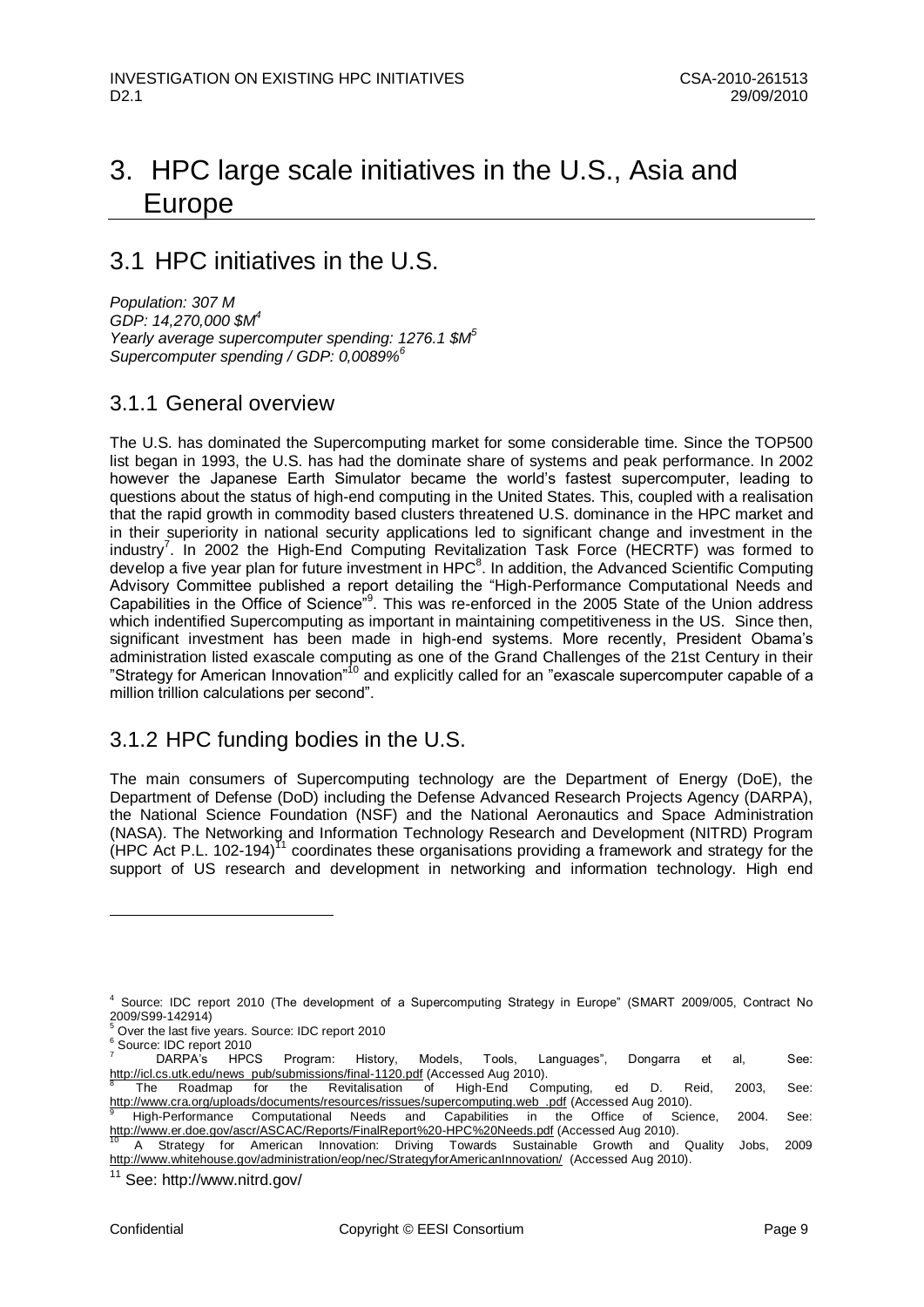computing is coordinated by the Interagency Working Group on High End Computing (HEC IWG). NITRD's strategic plan for 2010 is currently available<sup>12</sup>.

Within the DoE, the Advanced Simulation and Computing (ASC) Program, formally the Accelerated Strategic Computing Initiative (ASCI), provides simulation capability to "analyze and predict the performance, safety and reliability of nuclear weapons and to certify their functionality"<sup>13</sup> and supports the National Nuclear Security Administration (NNSA) Defense Program. This program supports Los Alamos National Laboratory (LANL), Lawrence Livermore National Laboratory (LLNL) and Sandia National Laboratories.

The DoE"s Advanced Scientific Computing Research (ASCR) program aims to develop the algorithms, computer programs and hardware that advance scientific research in the DoE"s remit. ASCR oversees facilities such as the National Energy Research Scientific Computing Center (NERSC) which is based at Lawrence Berkeley National Laboratory (LBNL) in California, the Leadership Computing Facility based at Oak Ridge National Laboratory"s (ORNL) Center for Computational Sciences in Tennessee and Argonne National Laboratory (ANL) in Illinois. A draft of ASCR"s strategic plan for high performance computing is now available, providing details of their plan for HPC resources over the next ten years<sup>14</sup>.

The DoD also invests heavily in supercomputing technology, through DARPA (for example, through the DARAPA HPCS program, see below) and through the High Performance Computing Modernization Program (HPCMP). HPCMP was initiated in 1992 and aims to deliver world-class highend facilities to the DoD"s science and technology and test and evaluation communities. DARPA aims to "maintain the technological superiority of the U.S. military and prevent technological surprise from harming our national security by sponsoring revolutionary, high-payoff research bridging the gap between fundamental discoveries and their military use<sup>"15</sup>. Exascale computing falls within this remit.

The National Aeronautics and Space Administration (NASA) provides HPC resources for NASA scientists at it Advanced Supercomputing Division (ASD), providing supercomputing resources and simulation tools to carry out critical NASA missions. NASA's mission is to pioneer the future in space exploration, scientific discovery and aeronautics research and is known worldwide. Finally the National Science Foundation (NSF) funds supercomputers for open scientific research, with scientific areas such as climate change, clean energy, biology, and nanotechnology benefitting.

<sup>&</sup>lt;sup>12</sup> See: [http://www.nitrd.gov/DraftStrategicPlan/NITRDstratplan\\_Public\\_Comment.pdf](http://www.nitrd.gov/DraftStrategicPlan/NITRDstratplan_Public_Comment.pdf) and <http://www.nitrd.gov/pubs/2011supplement/FY11NITRDSupp-FINAL-Web.pdf> (accessed Sept 2010

<sup>&</sup>lt;sup>13</sup> See: <http://www.sandia.gov/NNSA/ASC/> (Accessed Aug 2010)

Delivering Computing for the Frontiers of Science, Facilities Division Strategic Plan, 2010, See: <http://www.er.doe.gov/ascr/ProgramDocuments/Docs/ASCRFacilitiesStrategicPlan.pdf> (Accessed Aug 2010).

<sup>15</sup> http://www.darpa.mil/mission.html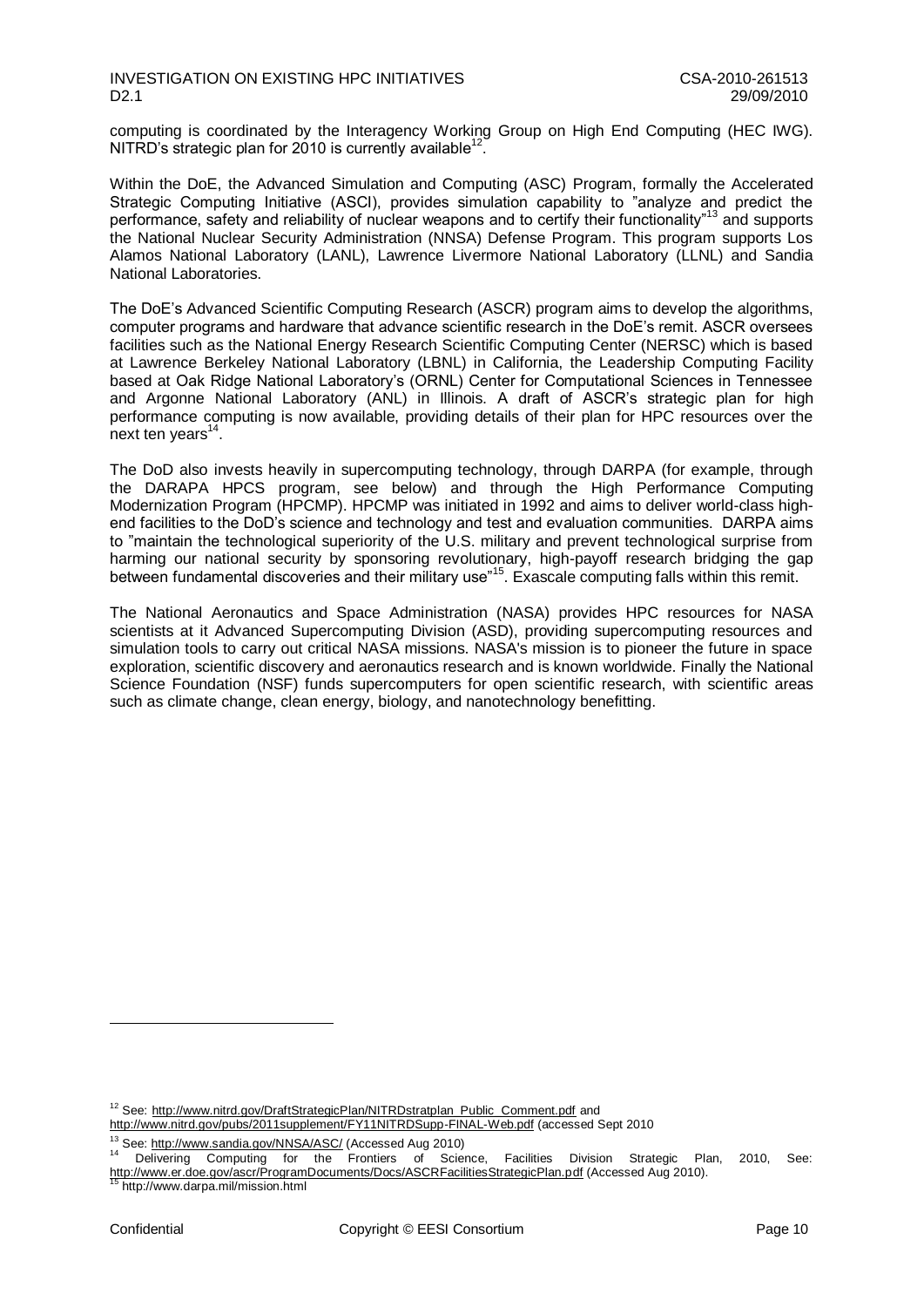| Organisation | Office/Directorate/<br>Agency                                            | Program /<br>Project                                             | Labs/ Centres<br>Supported                               | Information                                                                                                                |
|--------------|--------------------------------------------------------------------------|------------------------------------------------------------------|----------------------------------------------------------|----------------------------------------------------------------------------------------------------------------------------|
| <b>DoE</b>   | <b>NNSA</b>                                                              | ASC                                                              | LANL, LLNL,<br>Sandia                                    | Performance and<br>reliability of nuclear<br>weapons                                                                       |
| <b>DoE</b>   | Office of Science                                                        | <b>ASCR</b>                                                      | ORNL, ANL,<br>NERSC (at<br>LBNL)                         | Advance scientific<br>research in DoE's remit                                                                              |
| <b>DoD</b>   | Office of the<br>Security of Defense                                     | <b>HPCMP</b>                                                     | AFRL, ARSC,<br>ARL, ERDC,<br>NAVY, MHPCC <sup>16</sup>   | Accelerate development<br>and transition of<br>advanced defence<br>technologies into superior<br>war fighting capabilities |
| <b>DoD</b>   | <b>DARPA</b>                                                             | HPCS, UHPC,<br>OHPC <sup>17</sup>                                | Project funded                                           | Maintain technological<br>superiority of the US<br>military                                                                |
| <b>NASA</b>  | Exploration<br>Technology<br>Directorate, Ames<br><b>Research Centre</b> | High End<br>Computing<br>Capability<br>project Project<br>(HECC) | <b>NASA Advanced</b><br>Supercomputing<br>Division (NAS) | <b>Support critical NASA</b><br>missions in e.g. space<br>exploration                                                      |
| <b>NSF</b>   | Office of<br>Cyberinfrastructure                                         |                                                                  | Project funded                                           | open scientific research,<br>including e.g. climate<br>change, clean energy<br>and biology                                 |

## <span id="page-11-0"></span>3.1.3 Current Supercomputing Systems

Seven of the systems in the top 10 from the TOP500 list are from the United States. At number one is the Jaguar system at Oak Ridge National Laboratory. Funded by the Department of Energy, by the ASCR program, this is a Cray XT system. Starting as a 26 TFLOPS machine in 2005 a \$200 Million contract provided for a series of upgrades through to 2009. In November 2009 the system was upgraded to a 2.6 PFLOPS system (peak performance), through a \$19.9 Million fund from the American Recovery and Reinvestment Act 2009 and is currently two systems: a Cray XT5 system with 37,376 AMD six-core Istanbul 2.6 GHz processors and a Cray XT4 system with 7,832 AMD four-core Budapest 2.1 GHz processors. The system is used for a wide variety of science, through the INCITE program (described below) and include fusion, climate change, astrophysics, new materials and protein engineering.

| Project name                  | Jaguar                                                                                                                   |
|-------------------------------|--------------------------------------------------------------------------------------------------------------------------|
| <b>Short description</b>      | 2.6 PFLOPS system, Number 1 on the TOP500 list                                                                           |
| Url                           | http://www.nccs.gov/computing-resources/jaguar/                                                                          |
| <b>Organisations involved</b> | Oak Ridge National Laboratory                                                                                            |
| <b>Funding</b>                | Funded by the DoE ASCR program, for \$200 Million in 2005 to upgrade<br>the current XT3, further \$19.9 Million in 2009. |

<sup>&</sup>lt;sup>16</sup> Air Force Research Laboratory (AFRL DSRC), Arctic Region Supercomputing Center (ARSC DSRC), US Army Research Laboratory (ARL DSRC), US Army Engineer Research and Development Center (ERDC DSRC), Navy DoD Supercomputing Resource Center (NAVY DSRC), Maui High Performance Computing Center (MHPCC DSRC)

<sup>&</sup>lt;sup>17</sup> High Productivity Computing Systems Program (HPCS), Ubiquitous High Performance Computing program (UHPC), Omnipresent High Performance Computing (OHPC) program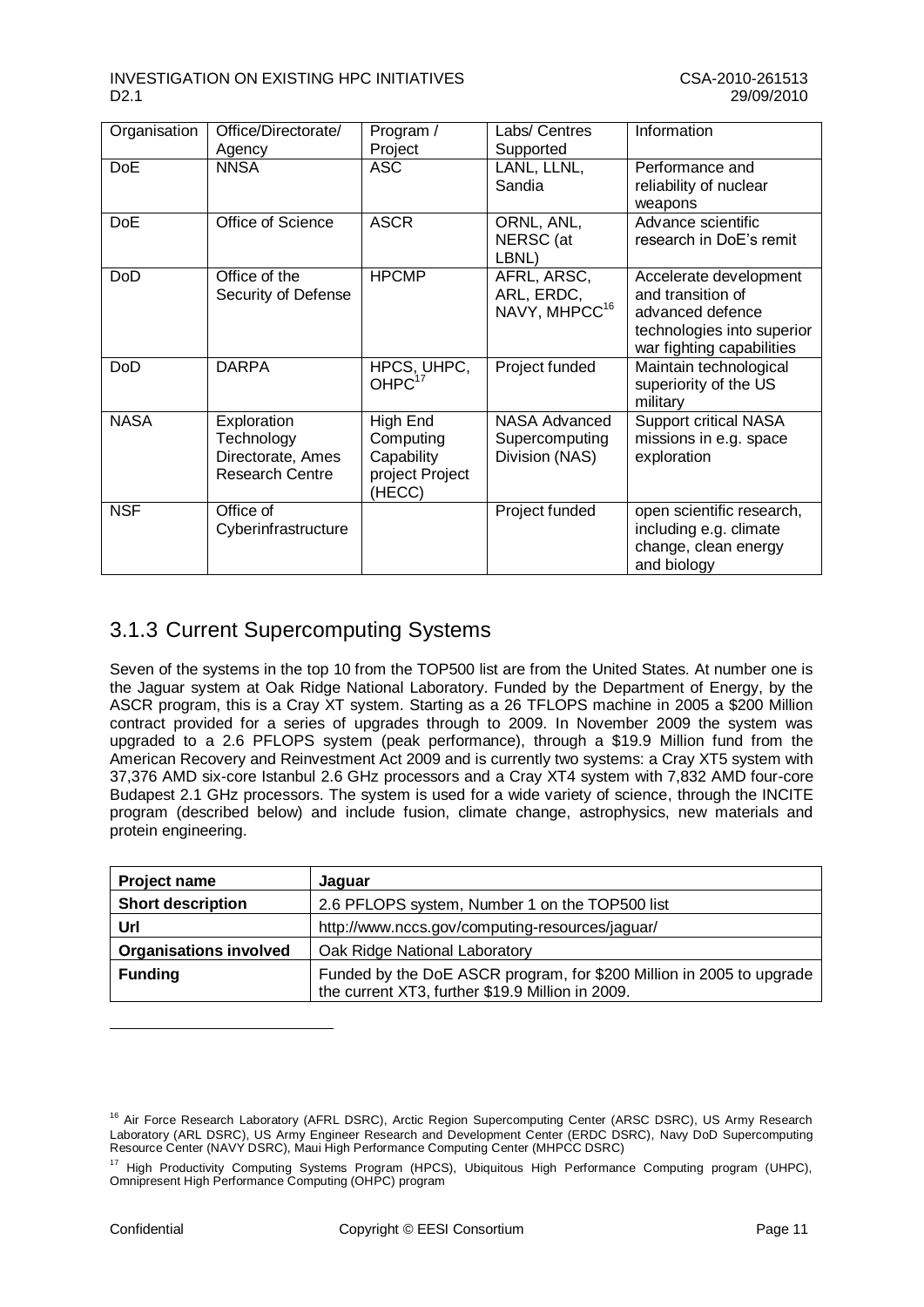| Schedule                 | 2005-2009                                                                             |
|--------------------------|---------------------------------------------------------------------------------------|
| <b>Application field</b> | Various: fusion, protein engineering, climate change, new materials,<br>astrophysics. |

The third fastest machine in the world is Roadrunner, an IBM hybrid system with 12,960 IBM PowerXCell 8i and 6,480 AMD Opteron dual-core processors and a peak performance of 1.38 PFLOPS. It is funded by the DoE's NNSA for \$125M and is being used to simulate how nuclear material ages to predict whether aging nuclear weapons are safe and reliable. Coming into operation in 2008 it has been in development since 2002.

| Project name                                                                | Roadrunner                      |
|-----------------------------------------------------------------------------|---------------------------------|
| <b>Short description</b><br>1.38 PFLOPS system, Number 3 on the TOP500 list |                                 |
| Url                                                                         | http://www.lanl.gov/roadrunner/ |
| <b>Organisations involved</b>                                               | Los Alamos National Laboratory  |
| <b>Funding</b>                                                              | \$900M, \$125M                  |
| <b>Schedule</b>                                                             | 2002-2008                       |
| <b>Application field</b>                                                    | Nuclear material aging          |

The fourth fastest machine in the world is Kraken, an NSF funded system, with \$65M awarded to the National Institute for Computational Sciences (NICS) at the University of Tennessee. The system is a Cray XT5 with AMD Istanbul Opteron six core 2.6 GHz processors and has a peak performance of 1.02 PFLOPS. Installed in 2009 it is used by various scientific fields including climate, fusion energy, biology, lattice QCD, and astrophysics.

| <b>Project name</b>                                                         | <b>Kraken</b>                                                                          |
|-----------------------------------------------------------------------------|----------------------------------------------------------------------------------------|
| <b>Short description</b><br>1.02 PFLOPS system, Number 4 on the TOP500 list |                                                                                        |
| Url                                                                         | http://nics.tennessee.edu/                                                             |
| <b>Organisations involved</b>                                               | National Institute for Computational Sciences (NICS) at the University<br>of Tennessee |
| <b>Funding</b>                                                              | \$65M                                                                                  |
| <b>Schedule</b>                                                             | 2009                                                                                   |
| <b>Application field</b>                                                    | Climate, fusion energy, biology, lattice QCD, and astrophysics                         |

Other significant U.S. systems in the top 10 machines in the TOP500 list include: Pleiades, an SGI Altix ICE system based at NASA Ames Research Centre; the BlueGene/L system at LLNL; Intrepid, the BlueGene/P system at Argonne National Labs and Red Sky, the Sun Blade system at Sandia National Laboratories.

## <span id="page-12-0"></span>3.1.4 Supercomputing Applications Areas and Funding

The Innovative and Novel Computational Impact on Theory and Experiment (INCITE) program allocates 60% of the run-time on the DoE"s Leadership class facilities (Jaguar at ORNL and the BlueGene/P system at ANL). The program is open to all researchers from both academia and industry and awards sizeable chunks of CPU time for a variety of grand challenge problems. Started in 2003 it has been running for 7 years. Projects have ranged from astrophysics to nanotechnology and focus on new forms of energy and climate change. In 2010, 1.6 billion supercomputing processor hours were allocated to 69 cutting-edge research projects and in 2011 roughly the same will be awarded again (expected awards will be announced in November 2010).

The ASCR leadership challenge allocated over 610M processor hours in 2010 on the resources at NERSC and the Leadership Computing Facilities at Argonne and Oak Ridge (this equates to up to 30% of these resources). The program funds researchers for projects of special interest to the DoE"s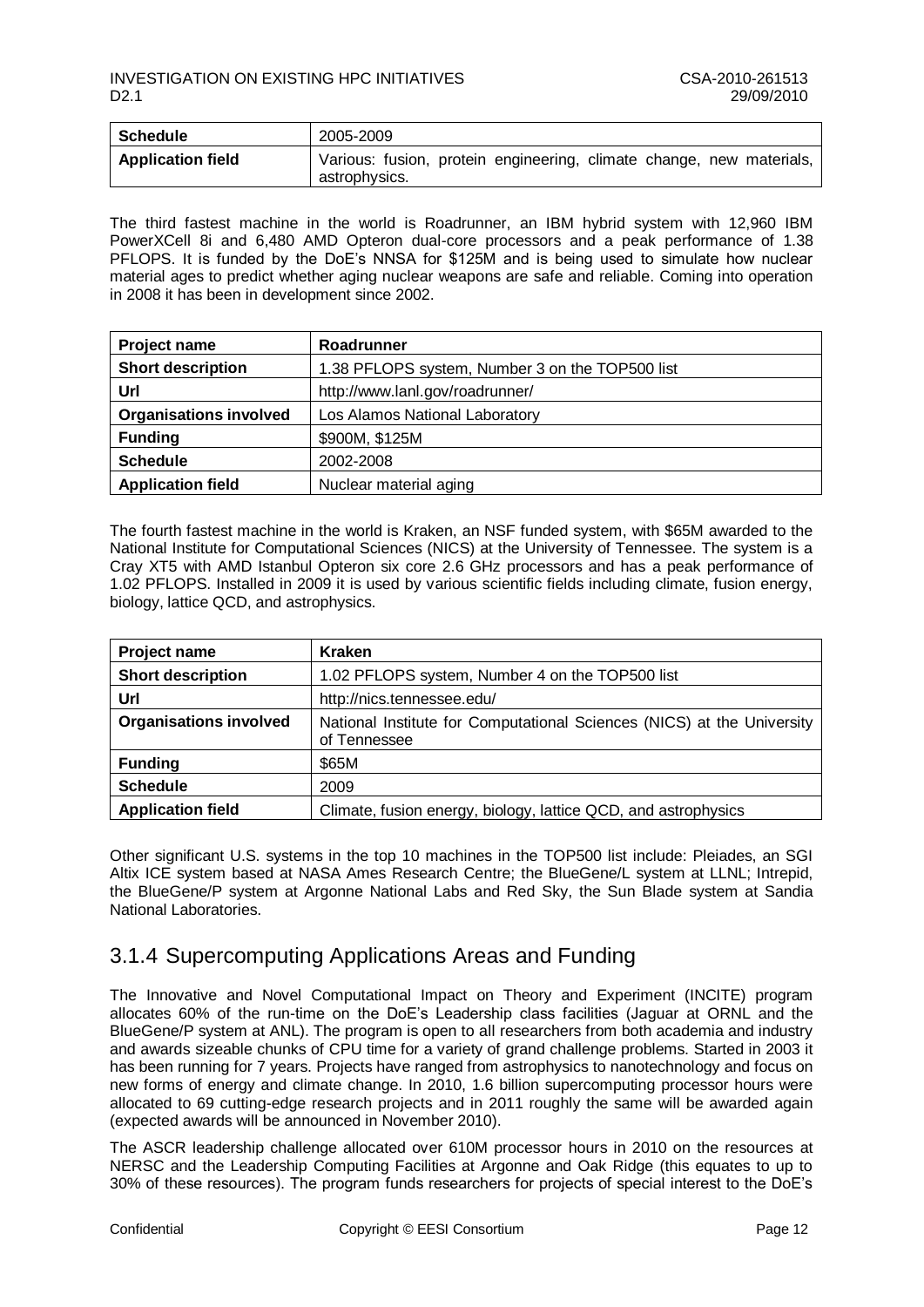energy mission "*in areas such as advancing the clean energy agenda and understanding the Earth's climate, for national emergencies, or for broadening the community of researchers capable of using leadership computing resources*".<sup>18</sup>

The Scientific Discovery through Advanced Computing (SciDAC) program started in 2001 as a five year project from the DoE to develop software and hardware infrastructure for terascale systems. This has since become a highly successful program in the U.S. and aims to fund collaborative research projects between interdisciplinary teams working on major software and algorithm development for applications to problems in the SC core programs (namely Basic Energy Sciences, High Energy Physics, Nuclear Physics, Advanced Scientific Computing Research, Fusion Energy Sciences, and Biological and Environmental Research). For example the ASCR SciDAC Initiative recently funded a series of projects, termed ISICLES (Ice Sheet Initiative for CLimate ExtremeS) to accelerate research for algorithms and codes for ice sheet models that are scalable at extreme scales of computing<sup>19</sup>.

### <span id="page-13-0"></span>3.1.5 Current funding and near Future Petascale Systems in the U.S.

The Defense Advanced Research Projects Agency (DARPA) approved The High Productivity Computing Systems Program (HPCS) in 2001, a program aimed at providing economically viable high productivity systems, which are substantially easier to program and use than existing systems, by the end of 2010. Carried out over three phases, this program still funds two major petascale initiatives, one with Cray and one with IBM. During Phase 3, IBM was awarded \$244 Million to develop a prototype PERCS (Productive Easy-to-use, Reliable Computing System) by 2010. Since then NSF have invested \$208 Million over four years (from 2007) to produce the first production deployment of PERCS technologies at University of Illinois at Urbana-Champaign, called Blue Waters (note this is a different machine from the DARPA system). Also in Phase 3, Cray was initially awarded \$250 Million<sup>20</sup> to develop a prototype based on its Cascade hybrid architecture. This builds on a Phase 2 investment of \$43.1M for Cray and \$53.3M for IBM. In addition to hardware, the HPCS program funded the development of the HPC Challenge benchmark suite, to help to define the performance boundaries of Petascale systems<sup>21</sup>.

Blue Waters is expected to be one of the most powerful supercomputers in the world when it comes online in 2011. The system will be based on the IBM POWER7 hardware. It will have a peak performance of 10 PFLOPS (10 quadrillion calculations every second) and will achieve sustained performance of 1 PFLOPS running a range of science and engineering codes. The system is being developed by the University of Illinois at Urbana-Champaign, its National Center for Supercomputing Applications, IBM, and the Great Lakes Consortium for Petascale Computation. Announced in August 2008 and supported by a \$208 million grant from the National Science Foundation the system is estimated to come online in 2011.

Cray have recently (April 2010) been awarded a \$45M contract<sup>22</sup> from the NNSA to build a next generation Cray Supercomputer named Ceilo. Ceilo is expected to be installed in the second half of 2010 at LANL with upgrades expected in 2011 (a 1-2 Petaflop system), and will be used, for example, to develop new nuclear weapons and simulate their explosions. The system is expected to be a Petaflop computer and be a Cray XT/XE system.

IBM are currently developing Sequoia, a Petascale system to be housed at LLNL for the NNSA as part of the ASC program, scheduled to go on-line by 2011 with a target peak performance of 20 PFLOPS and based on the BlueGene/Q design. The system will be mainly used for nuclear testing but will also be available for scientific research such as climate change, astronomy and energy.

<sup>&</sup>lt;sup>18</sup> See: <http://www.sc.doe.gov/ascr/Facilities/ALCC.html> Accessed Aug 2010.

<sup>19</sup> See: <http://www.scidacreview.org/1002/html/news6.html> (Accessed Aug 2010)

<sup>&</sup>lt;sup>20</sup> This has since been scaled back by 60 M\$.

<sup>&</sup>lt;sup>21</sup> See[: http://icl.cs.utk.edu/hpcc/](http://icl.cs.utk.edu/hpcc/) (Accessed Aug 2010)

<sup>22</sup> See[: http://investors.cray.com/phoenix.zhtml?c=98390&p=irol-newsArticle&ID=1409130&highlight=](http://investors.cray.com/phoenix.zhtml?c=98390&p=irol-newsArticle&ID=1409130&highlight) (Accessed Aug 2010)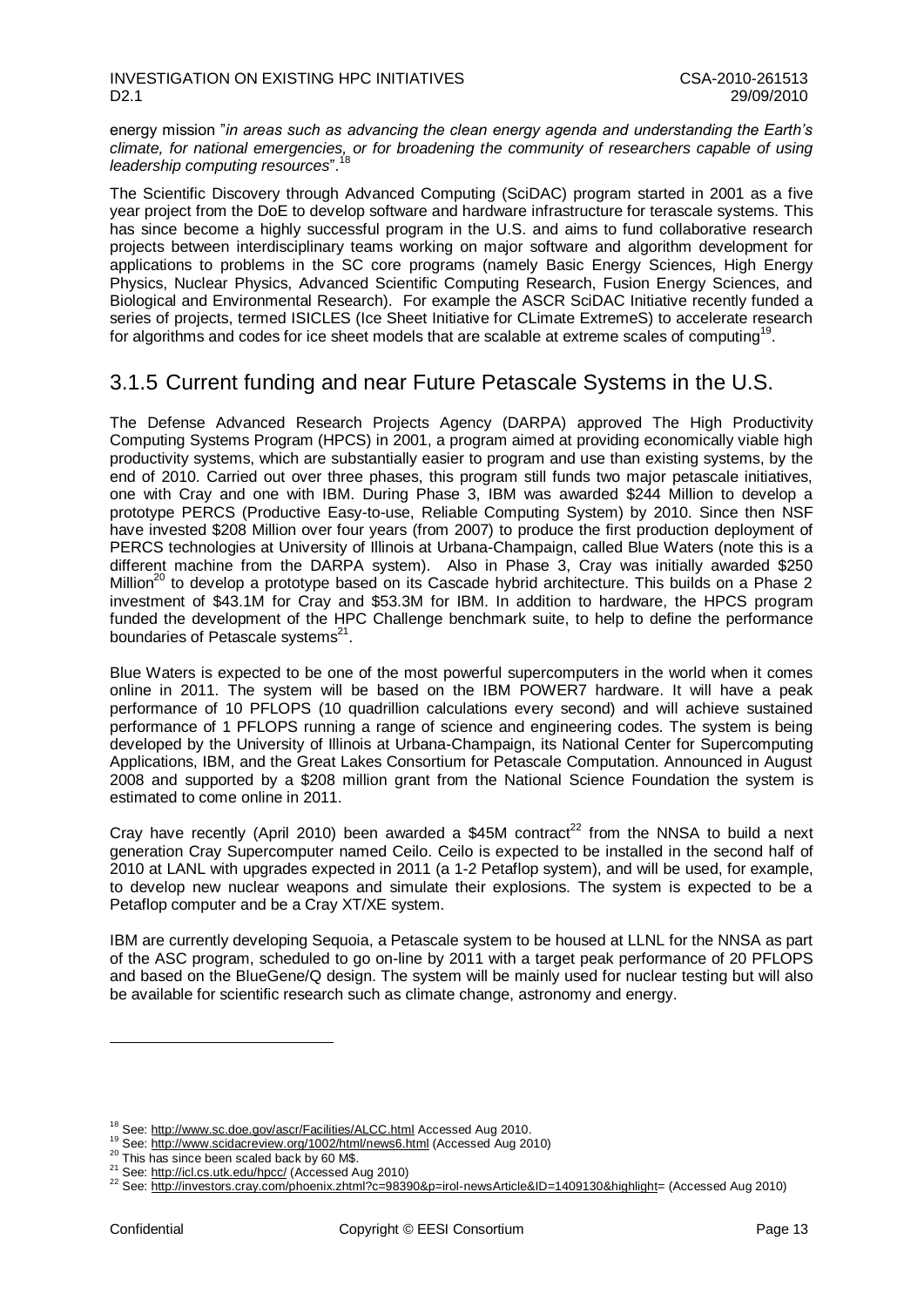### INVESTIGATION ON EXISTING HPC INITIATIVES<br>D2.1 29/09/2010 D2.1 29/09/2010

In May 2010 Cray announced that it had been awarded a \$47M contract to build a Petaflop system for advanced climate modelling. The contract from the DoE will provide the National Oceanic and Atmospheric Administration (NOAA), which is overseen by the Department of Commerce (DoC) and the Oak Ridge National Laboratory (ORNL) with a Cray XT6 system in late 2010 (to be upgraded to an XE6 in 2011). The system is funded under the American Recovery and Reinvestment Act of 2009.

Finally Pleiades, the SGI system at NASA, Ames Research Centre is due to be upgraded to a Petascale system. Currently it has a performance of 970 TFLOPS (number 6 in the TOP500) but is due to be upgraded to 10 PFLOPS by 2012.

| Program           | Funder       | Dates             | Organisation           | Award                        |
|-------------------|--------------|-------------------|------------------------|------------------------------|
| <b>HPCS</b>       | <b>DARPA</b> | 2001-2010         | IBM                    | \$53.3M (Ph2)+\$244M (Ph3)   |
| <b>HPCS</b>       | <b>DARPA</b> | 2001-2010         | Cray                   | $$43.1M (Ph2) + $250M (Ph3)$ |
| <b>BlueWaters</b> | <b>NSF</b>   | 2008-2011         | University of Illinois | \$208M                       |
| Ceilo             | <b>NNSA</b>  | End 2010, upgrade | LANL                   | \$45M                        |
|                   |              | 2011              |                        |                              |
| Sequoia           | <b>NNSA</b>  | Scheduled 2011    | <b>LLNL</b>            |                              |
| Climate           | <b>NOAA</b>  | End 2010, upgrade | <b>ORNL</b>            | \$47M                        |
|                   |              | 2011              |                        |                              |
| <b>Pleiades</b>   | <b>NASA</b>  | Upgrade 2012      | Research<br>Ames       |                              |
|                   |              |                   | Centre                 |                              |

### <span id="page-14-0"></span>3.1.6 Funded Exascale Projects in the U.S.

The International Exascale Software Project (IESP) is an international initiative to define a comprehensive roadmap for Exascale software. This is funded by the DoE and the  $NSF<sup>23</sup>$  and has recently published Version 1.0 of the roadmap<sup>24</sup>.

DARPA have recently announced the four groups selected for the Ubiquitous High Performance Computing program (UHPC), a program aimed at developing " an innovative, revolutionary new generation of computing systems that overcomes the limitations of current evolutionary approach"<sup>25</sup> Prototype systems are expected by 2018, the initial awards are for four years with two follow on phases expected. "The resulting UHPC capabilities will provide at least 50-times greater energy, computing and productivity efficiency". The total award for the four groups chosen was \$76.6 $\overline{M}^{26}$ . NVIDIA, Cray Inc and six University partners have been awarded a four year contract of \$25 Million. Intel"s project is worth \$49 Million with equal investment from DARPA and Intel and involving SGI. Sandia National Labs together with industry partners Micron Technology, Inc. and LexisNexis Special Services<sup>27</sup>, Georgia Institute of Technology, Atlanta, was selected to lead an Applications, Benchmarks and Metrics team for evaluating the UHPC systems under development<sup>28</sup>.

DoE"s ASCR program has a recent call for Exascale Co-design centres, "a computer system design process where scientific problem requirements influence architecture design and technology and constraints inform formulation and design of algorithms and software". Proposals were required by June 2010 and a decision is still awaited. Currently \$8M is available for fiscal year 2010, with further years support dependant on fund availability. However they have requested projects of between \$5M and \$10M per year, for five years, with the possibility of renewing for a further 5 years.

<sup>&</sup>lt;sup>23</sup> The value of this funding is unknown.

<sup>24</sup> International Exascale Software Project Roadmap; Dongarra, Beckman, et al., May 30, 2010, CS Technical Report: ut-cs-10- 654, See: [http://www.exascale.org/mediawiki/images/4/42/IESP-roadmap-1.0.pdf.](http://www.exascale.org/mediawiki/images/4/42/IESP-roadmap-1.0.pdf) Accessed Aug 2010.

See: http://www.darpa.mil/news/2010/UHPCNewsRelease.pdf. (Accessed Aug 2010).

<sup>26</sup> See: http://www.theregister.co.uk/2010/08/09/darpa\_extremescale\_awards/ (Accessed Aug 2010)

<sup>&</sup>lt;sup>27</sup> Funding value not known.

<sup>&</sup>lt;sup>28</sup> Funding value not known.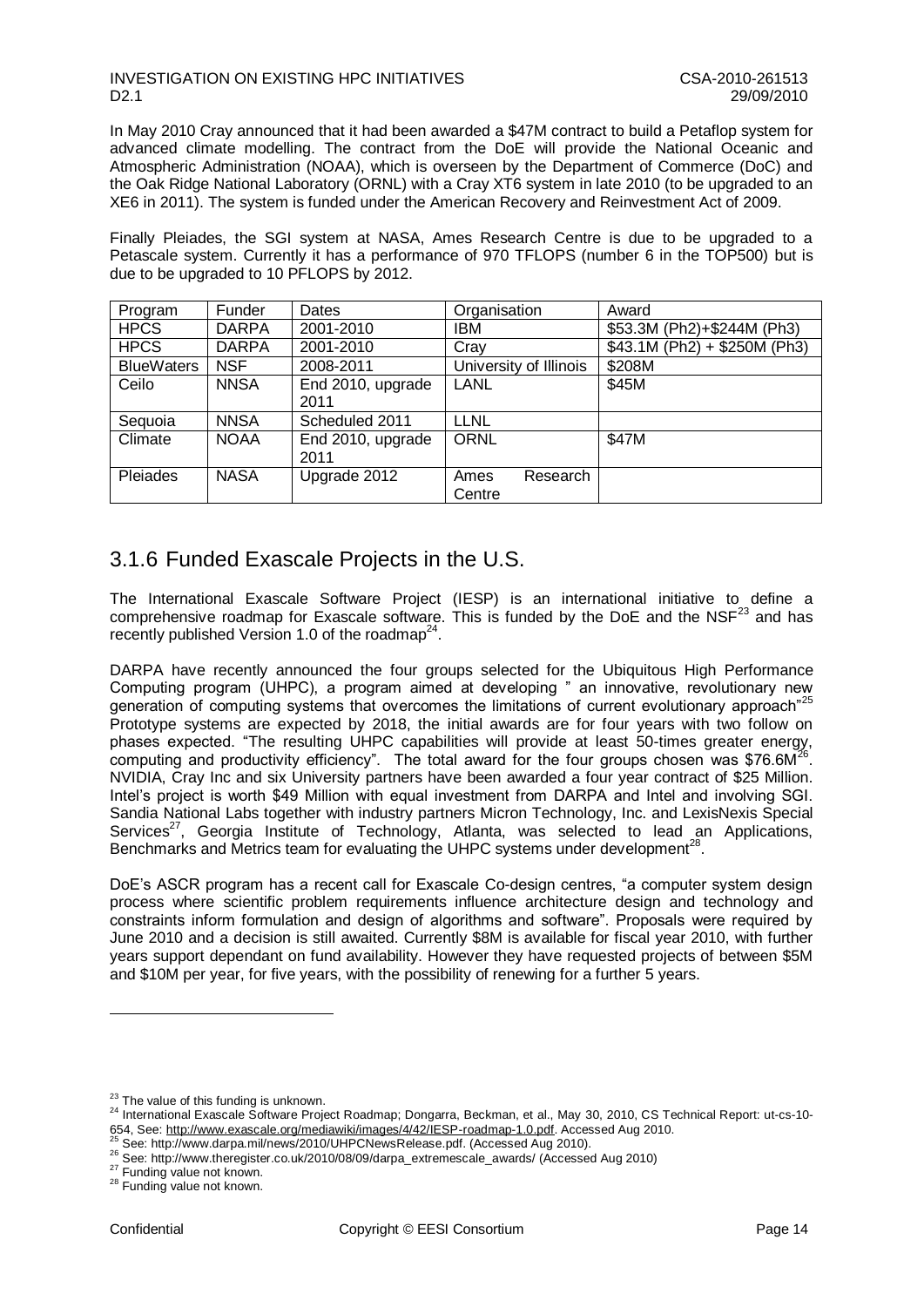In January 2010, the DoE"s ASCR program also announced a call for proposals for "Advanced Architectures and Critical Technologies for Exascale Computing". This called for interdisciplinary teams to focus on addressing key barriers on the path to Exascale. With \$5M available the program expected to fund around 5 projects. One of the successful projects was from Penn State, along with collaborators from Oak Ridge National Lab, Hewlett-Packard (HP), and the University of Michigan, for a \$3M, 3-year project.

DARPA recently released a Broad Agency Announcement for the Omnipresent High Performance Computing (OHPC) program (initial closing date is in August 2010). The aim is to fund research that will dramatically advance the performance and capabilities of future systems and enable extreme scale computing. Proposals should provide significant advantages for the activities being performed under the UHPC program. DARPA expect to fund multiple projects of up to \$1M a year, with the projects running for three years.<sup>29</sup>

| Program                   | Funder         | Dates                                                              | Organisation                                                 | Award                                  |
|---------------------------|----------------|--------------------------------------------------------------------|--------------------------------------------------------------|----------------------------------------|
| <b>UHPC</b>               | <b>DARPA</b>   | Prototype 2018                                                     | NVIDIA, Intel, Sandia,<br>Georgia institute of<br>Technology | \$76.6M                                |
| Exascale Co-<br>design    | DoE<br>(ASCR)  | Call out 2010, 5 year<br>projects, possible<br>renewal for 5 years | To be decided                                                | \$8M in 2010, further<br>expected      |
| Advanced<br>Architectures | DoE.<br>(ASCR) | 2010-2013                                                          | Penn State, others?                                          | \$5M                                   |
| <b>OHPC</b>               | <b>DARPA</b>   | <b>Closes Aug 2010, 3</b><br>year project                          | To be decided                                                | Multiple projects,<br>\$3M per project |

### <span id="page-15-0"></span>3.1.7 Laboratory and Research Institute Initiatives

Numerous studies and reports have been written and initiative published in the U.S. on Exascale Computing and are too numerous to list here. The following summary aims to provide a flavour of the activities underway in the U.S. and is not intended to be comprehensive.

ASCR ran a series of town hall meetings in 2007 to discuss the challenges and problems in energy, the environment and basic science in achieving Exascale. A series of workshops then followed and identified Exascale requirements for energy research, environmental sustainability, national security, biology, astrophysics, climate science and nuclear physics. Reports from the various workshops are available on-line and provide details of grand challenge problems for Exascale.<sup>30</sup> In addition a set of DARPA reports summaries these results.<sup>3132</sup> The SciDAC review (issue sixteen) also provides a good description of grand challenge problems for Exascale<sup>33</sup> and provides a summary of goals of the DoE's Extreme Scale Initiative over the next 10 years. Finally Oak Ridge National Laboratory have published a report on "Science Prospects and Benefits with Exascale Computing"<sup>34</sup>, which provides a good overview of scientific drivers for Exascale.

<sup>30</sup> See[: http://www.er.doe.gov/ascr/ProgramDocuments/ProgDocs.html](http://www.er.doe.gov/ascr/ProgramDocuments/ProgDocs.html) (Accessed Aug 2010)

 $^{29}$  See: <http://insidehpc.com/2010/06/23/darpa-announces-omnipresent-hpc-program/> (Accessed Aug 2010).

<sup>31</sup> See:<http://www.er.doe.gov/ascr/Research/CS/DARPA%20exascale%20-%20hardware%20%282008%29.pdf> (Accessed Aug 2010)

<sup>32</sup> See: <http://users.ece.gatech.edu/~mrichard/ExascaleComputingStudyReports/ECSS%20report%20101909.pdf> (Accessed Aug 2010)

See: <http://www.scidacreview.org/1001/index.html> (Accessed Aug 2010)

<sup>34</sup> See: http://www.sciuacic.victv.org/content/media/nccs\_reports/Science%20Case%20\_012808%20v3\_\_final.pdf (Accessed Aug 2010)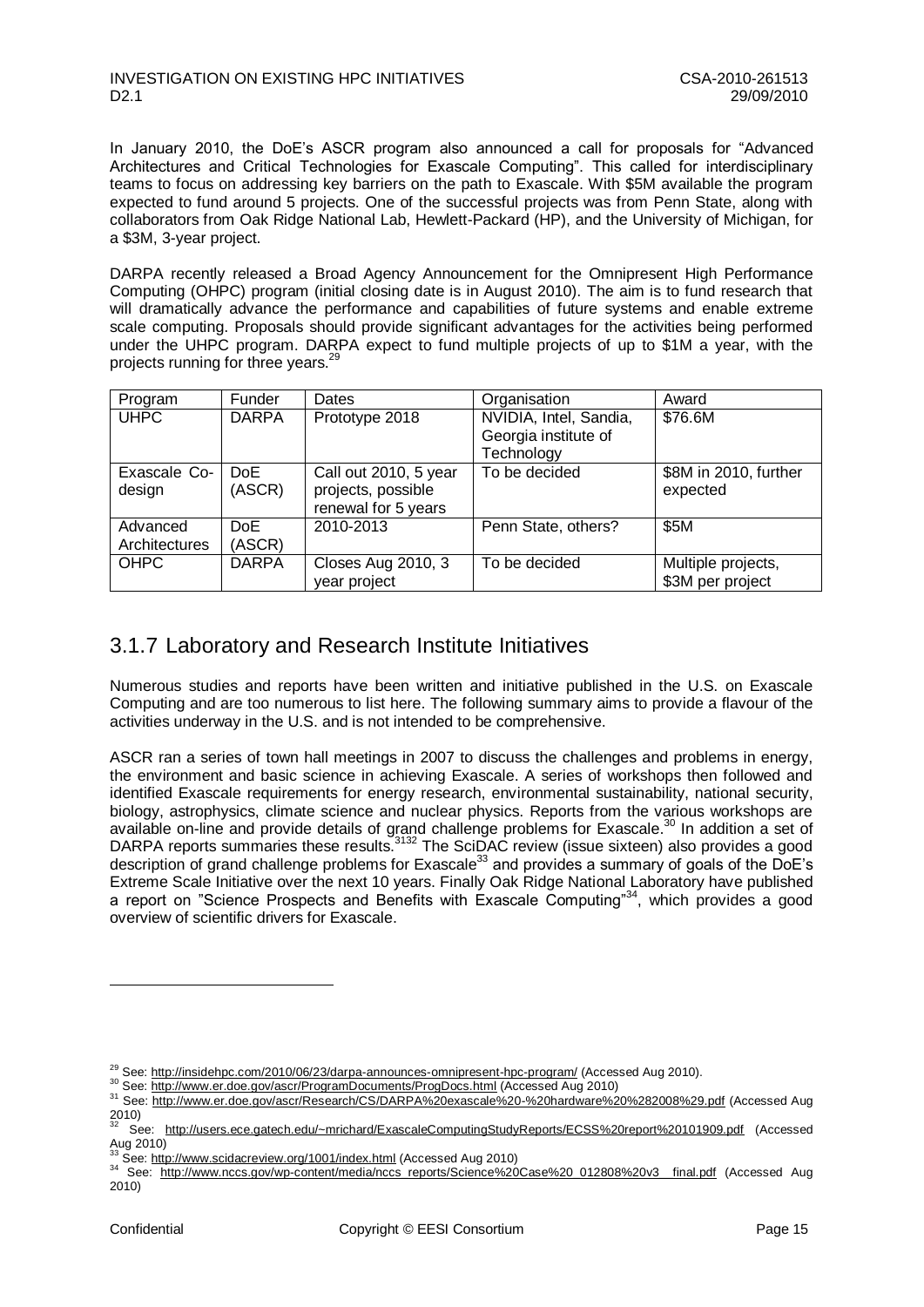### INVESTIGATION ON EXISTING HPC INITIATIVES<br>D2.1 29/09/2010 D2.1 29/09/2010

Oak Ridge National Laboratory published a report on "Preparing for Exascale: ORNL Leadership Computing Facility Application Requirements and Strategy", describing the fundamental science case driving the need for the next generation of computer hardware<sup>35</sup>. Argonne National Laboratory has a major initiative on "Leadership Computing -- Exascale Technology for Scientific Computing" which aims to " To develop scientific computing at the exascale in support of basic and applied science through innovations and breakthroughs in hardware design, software tools, and infrastructure."<sup>36</sup> Sandia National Lab published a paper on "Software Challenges for Extreme Scale Computing: Going from Petascale to Exascale Systems "discussing the issues of preparing applications for Exascale.<sup>3</sup> Finally a recent SOS (Sandia/Oak Ridge/Swiss Commodity-Based Computing Collaboration) workshop (SOS14, 8-11 March, 2010) focused on the challenges of Exascale systems.

<sup>&</sup>lt;sup>35</sup> See: [http://www.nccs.gov/wp-content/media/nccs\\_reports/olcf-requirements.pdf](http://www.nccs.gov/wp-content/media/nccs_reports/olcf-requirements.pdf) (Accessed Aug 2010)

<sup>36</sup> See[: http://www.anl.gov/Media\\_Center/strategicplan/strategic\\_plan.pdf](http://www.anl.gov/Media_Center/strategicplan/strategic_plan.pdf) (Accessed Aug 2010)

<sup>37</sup> See[: http://www.sandia.gov/~maherou/docs/SoftwareChallengesForExtremeScaleComputing.pdf](http://www.sandia.gov/~maherou/docs/SoftwareChallengesForExtremeScaleComputing.pdf) (Accessed Aug 2010)

<sup>38</sup> See[: http://www.csm.ornl.gov/workshops/SOS14/](http://www.csm.ornl.gov/workshops/SOS14/) (Accessed Aug 2010)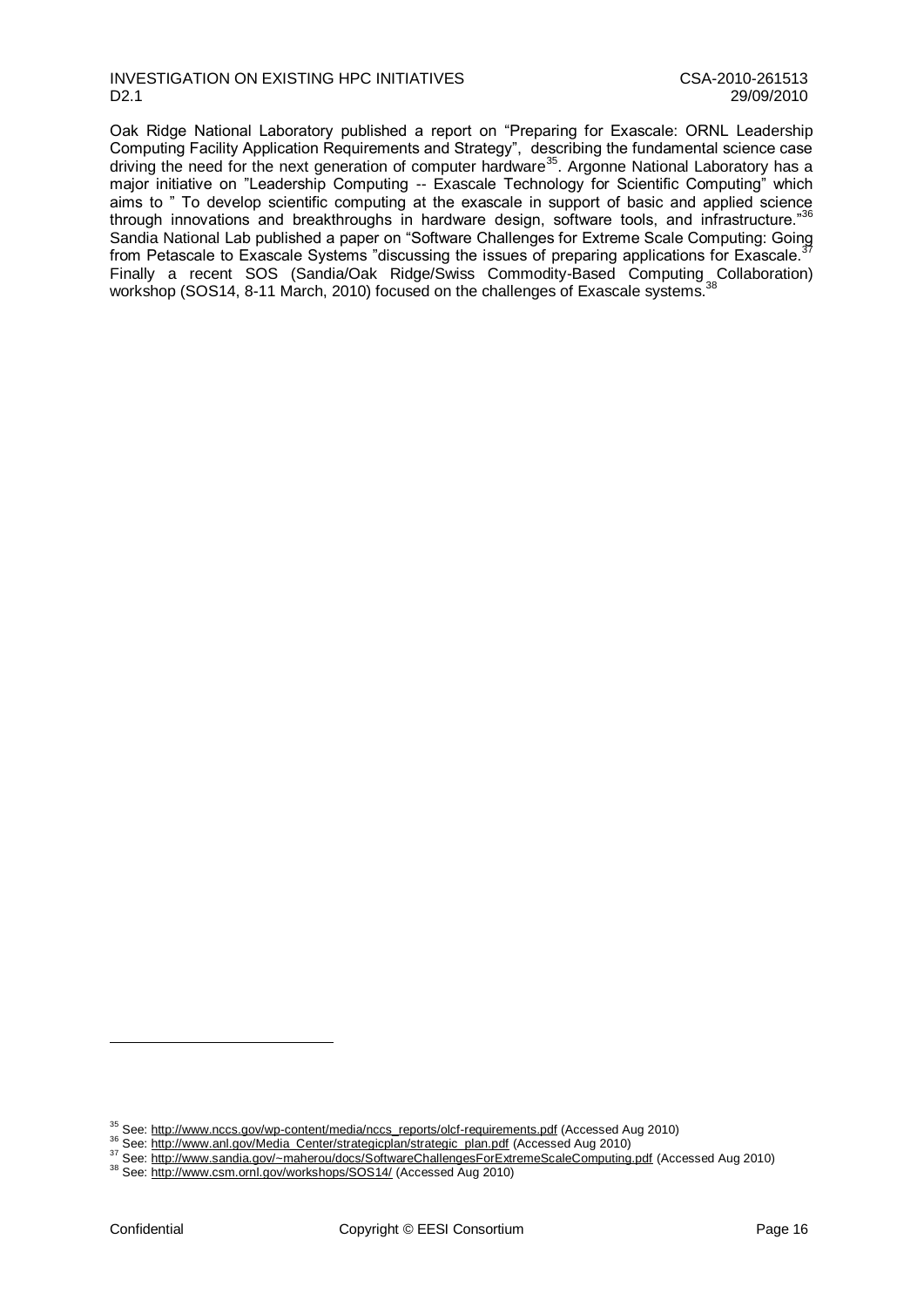## <span id="page-17-0"></span>3.2 HPC initiatives in Asia

### <span id="page-17-1"></span>3.2.1 General overview

Asia has been a leading region in the HPC field with countries such as Japan being at the forefront of HPC technology for many years. While Japan's commitment to pursue HPC leadership may have declined in recent years, the country continues to invest significant resources in this sector and has new upgrade plans that are likely to put it back into the HPC leadership race. However, China is the rising HPC country in the region, with increasing number of systems listed in TOP500 and China"s fastest system now surpassing Japanese and European systems, and even the U.S. on peak performance. As of 2010, China is the only Asian country that has joined the "Petaflop club" (together with the U.S. and Germany) but it should be followed very soon by Japan. Other important HPC countries in the region to watch include South Korea and India<sup>39</sup>.



### <span id="page-17-2"></span>*Figure 2***:** *#1 systems (peak performance) in China, Japan, South Korea, India, compared with Europe and the U.S. from 2005 to 2010 (Source TOP500 June lists 2005-2010)*

The survey has identified a number of key HPC initiatives in these four countries that could potentially prepare the way for the exascale era. One general trend is that the countries in this region are also engaged in the development of "domestic technology", not only seeking to achieve the highest system performances but also to build their own systems and reduce their reliance on foreign technology.

It is also important to note that new plans related to HPC activities are likely to be unveiled in 2011, especially in Japan and China which are both preparing their next major policy framework regarding science and technology. The information we gathered should therefore be reviewed when these plans have been officially unveiled.

<sup>&</sup>lt;sup>39</sup> Other interesting HPC countries include Hong-Kong, Singapore, and Taiwan. These are not examined in this preliminary survey. It can however be noted that Singapore and Hong-Kong, together with South Korea, are among the top four HPCinvesting countries (ration of their supercomputing spending as compared to yearly GDP) in the world – the other top four nation is the US. Source: IDC Report 2010.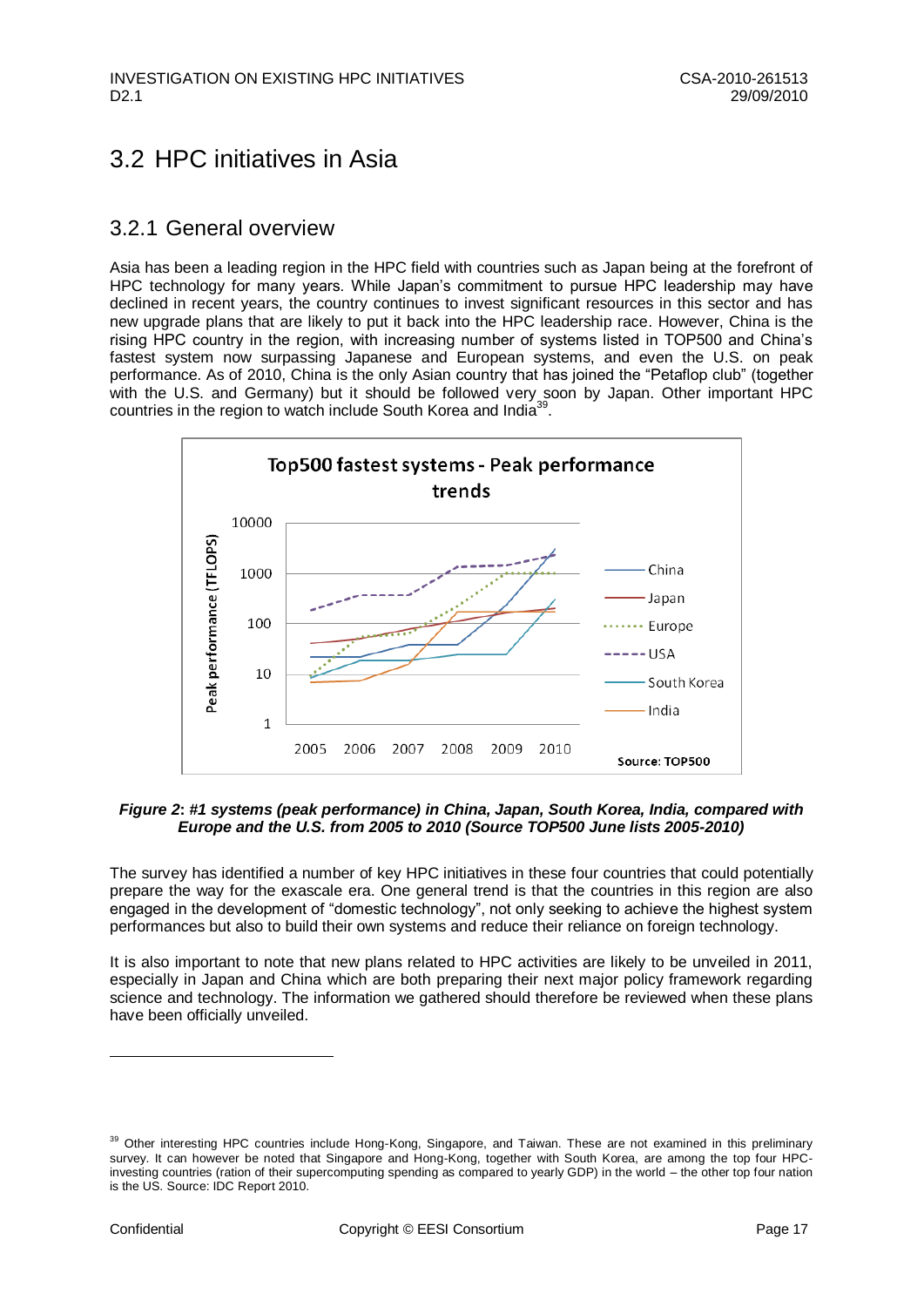## <span id="page-18-0"></span>3.2.2 Japan

*Population: 127 M GDP: 5.049 \$M<sup>40</sup> Yearly average supercomputer spending: 278 \$M<sup>41</sup> Supercomputer spending / GDP: 0,0055%<sup>42</sup>*

### HPC policy and funding programs in Japan

Decision-making for science and technology occurs within the Council for Science and Technology Policy (CSTP), located within the Cabinet Office, and includes the direct involvement of the Prime Minister as well as Ministers from key offices of state such as the Ministry for Internal Affairs and Communications (MIC); the Ministry of Finance; the Ministry of Education, Culture, Sports, Science and Technology (MEXT); and the Ministry of Economy, Trade and Industry (METI)<sup>43</sup>.

The Science and Technology Basic plans which are drawn up every five years in Japan drive most of Japan"s HPC development activity. The current plan is the 3rd Science and Technology Basic Plan and covers the period 2006-2010.

The Japan Science and Technology Agency (JST) is responsible for implementing science and technology policies defined by the Science and Technology Basic Plan. The aims are to encourage the development of breakthrough technologies and to provide funding and support for researchers. CREST (Core Research of Evolutional Science & Technology) is one of JST's research promotion programs with an aim of stimulating achievement in fundamental science fields. JST distributes public funds from the MEXT to support a broad range of scientific research relevant to the nation's Strategic Sectors.

Currently, there is some political support in Japan for developing the infrastructure and significant effort is being made to organize the national HPC communities and institutions to ensure efficient use of computing resources such as its current flagship project developed by RIKEN, and to encourage the development of the HPC sector.

### Current Supercomputing Systems in Japan

Japan has been for many years at the forefront of HPC technology with a large variety of architectures ranging from vector supercomputers to the specific gravity engine. While Japan"s commitment to pursue HPC leadership may have declined in recent years, Japan"s HPC infrastructure and ecosystem have remained very efficient and innovative.

In June 2010, 18 systems appeared in the TOP500 list. The fastest ranked #22 and was a Fujitsu cluster installed in 2009 at the Japan Atomic Energy Agency (JAEA) and featuring a theoretical peak performance of 200.08 TFLOPS (191.40 TFLOPS Linpack performance). Throughout the last decade Japan has regularly upgraded its systems and now hosts seven supercomputing centres with an average computing environment of 100 TFLOPS.

<sup>40</sup> Source: IDC report 2010

<sup>41</sup> Over the last five years. Source: IDC report 2010

<sup>42</sup> Source: IDC report 2010

<sup>43</sup> http://cordis.europa.eu/erawatch/index.cfm?fuseaction=ri.content&topicID=4&countryCode=JP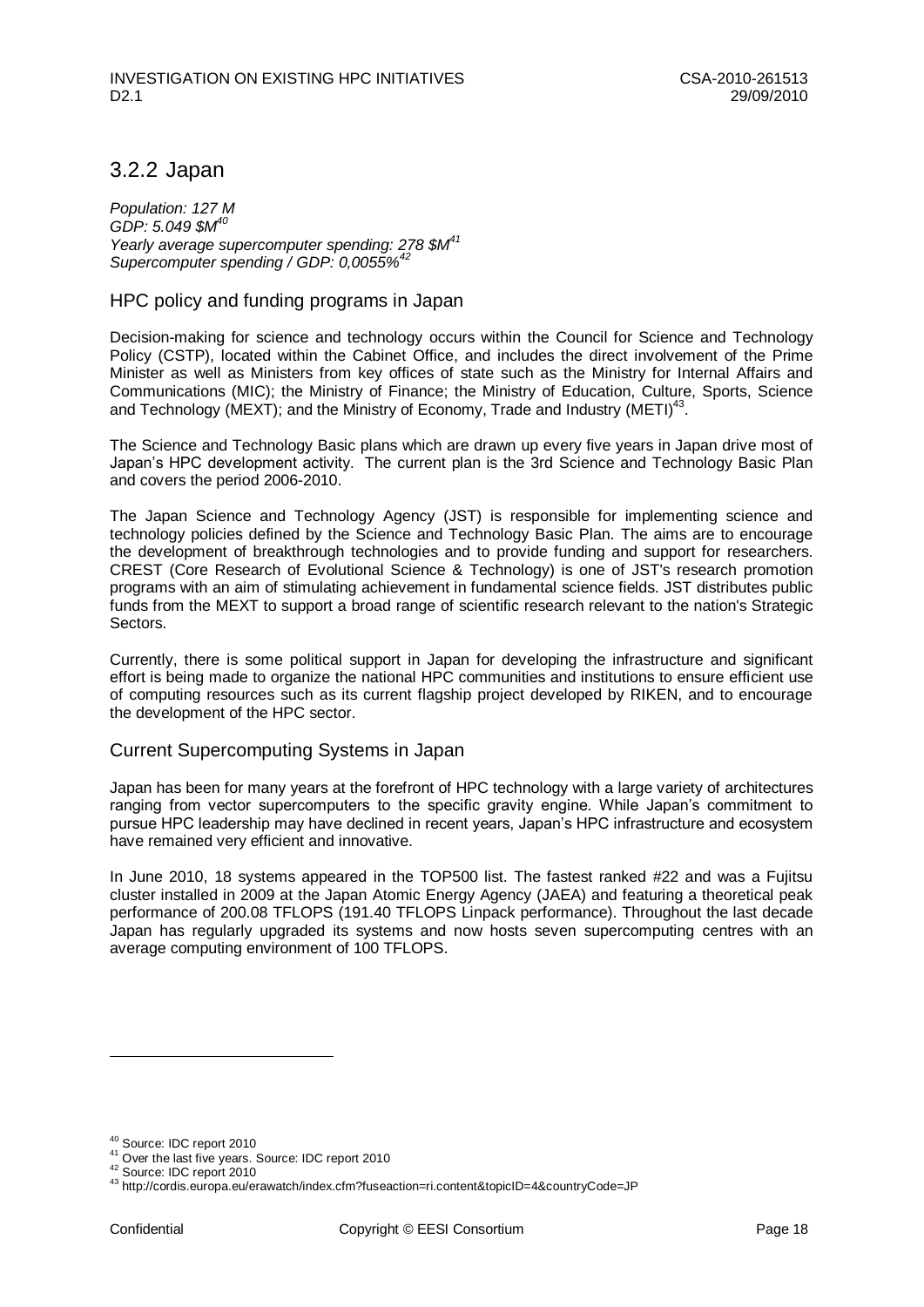

### <span id="page-19-0"></span>*Figure 3*: *Peak performance of the three fastest Japanese supercomputers from 2005 to 2010 (source: TOP500 June lists)*

Japanese universities and institutes are strong actors in the computing field, several of them hosting powerful systems in the 100 TFLOPS range, such as the University of Tokyo (Information Technology Center), the Tokyo Institute of Technology (GSCIC Center) and the University of Tsukuba (Center for Computational Sciences).

In addition, Japan has a number of manufacturers selling supercomputers such as Fujistu, NEC and Hitachi, these companies are leading providers of the national and international market, accounting for 11 out of 18 systems listed in TOP500.

### Current Funding and near Petascale Systems in Japan

Although Japan has slowly slipped down in the TOP500 list – since June 2007, it has had no systems listed in the top 10 entries – new upgrade plans are likely to return Japan to a leadership role.

In June 2010, the Tokyo Institute of Technology announced the details of the "Tsubame 2.0," the nextgeneration supercomputer system for the Institute of Technology that is expected to start operation in November 2010<sup>44</sup>. Tsubame 2.0 will be Japan's first Petaflop supercomputer with computing capacity of 2.39 PFLOPS (30 times higher than its predecessor Tsubame 1.0). The system will be constructed by NEC Corp and Hewlett-Packard Co.<sup>45</sup>. The University also announced that it plans to introduce the Tsubame 3.0, a successor to the Tsubame 2.0, in 2014 or 2015 and development is already underway. The Tsubame 3.0 will aim for 30 PFLOPS with a power consumption equivalent or even less than of the Tsubame 2.0.<sup>46</sup>

However, the current flagship project in Japan is the RIKEN<sup>47</sup> Next Generation Supercomputer (NGS) Project that seeks to develop a 10 PFLOPS-class supercomputer in KOBE, about 450 Km of Tokyo. Around 1 billion Euros has been allocated to this project (covering the system, the facility, the applications, etc.) under the 3<sup>rd</sup> and Technology Basic Plan (2006-2010). The computer and research building was completed in May 2010, and the supercomputer is being installed and expected to run in 2011-2012.

<sup>44</sup> http://techon.nikkeibp.co.jp/english/NEWS\_EN/20100618/183587/

<sup>45</sup> http://en.akihabaranews.com/51762/desktop/japans-first-Petaflop-supercomputer-tsubame-2-0-to-be-launched-this-autumn

 $^{46}$  http://techon.nikkeibp.co.jp/english/NEWS\_EN/20100618/183587/?P=3<br> $^{47}$  The Institute of Physical and Chemical Besearch (BIKEN) is a patt

The Institute of Physical and Chemical Research (RIKEN) is a natural sciences research institute in Japan conducting research in many areas of science, including [physics,](http://en.wikipedia.org/wiki/Physics) engineering, [chemistry,](http://en.wikipedia.org/wiki/Chemistry) nanotechnology, [biology,](http://en.wikipedia.org/wiki/Biology) [medical science,](http://en.wikipedia.org/wiki/Medical_science) and [computational science.](http://en.wikipedia.org/wiki/Computer_science) It is funded by the [Japanese government,](http://en.wikipedia.org/wiki/Japanese_government) and its annual budget in 2009 was approximately 1 billion US\$ (around 800 M€). Source: http://www.riken.jp/engn/index.html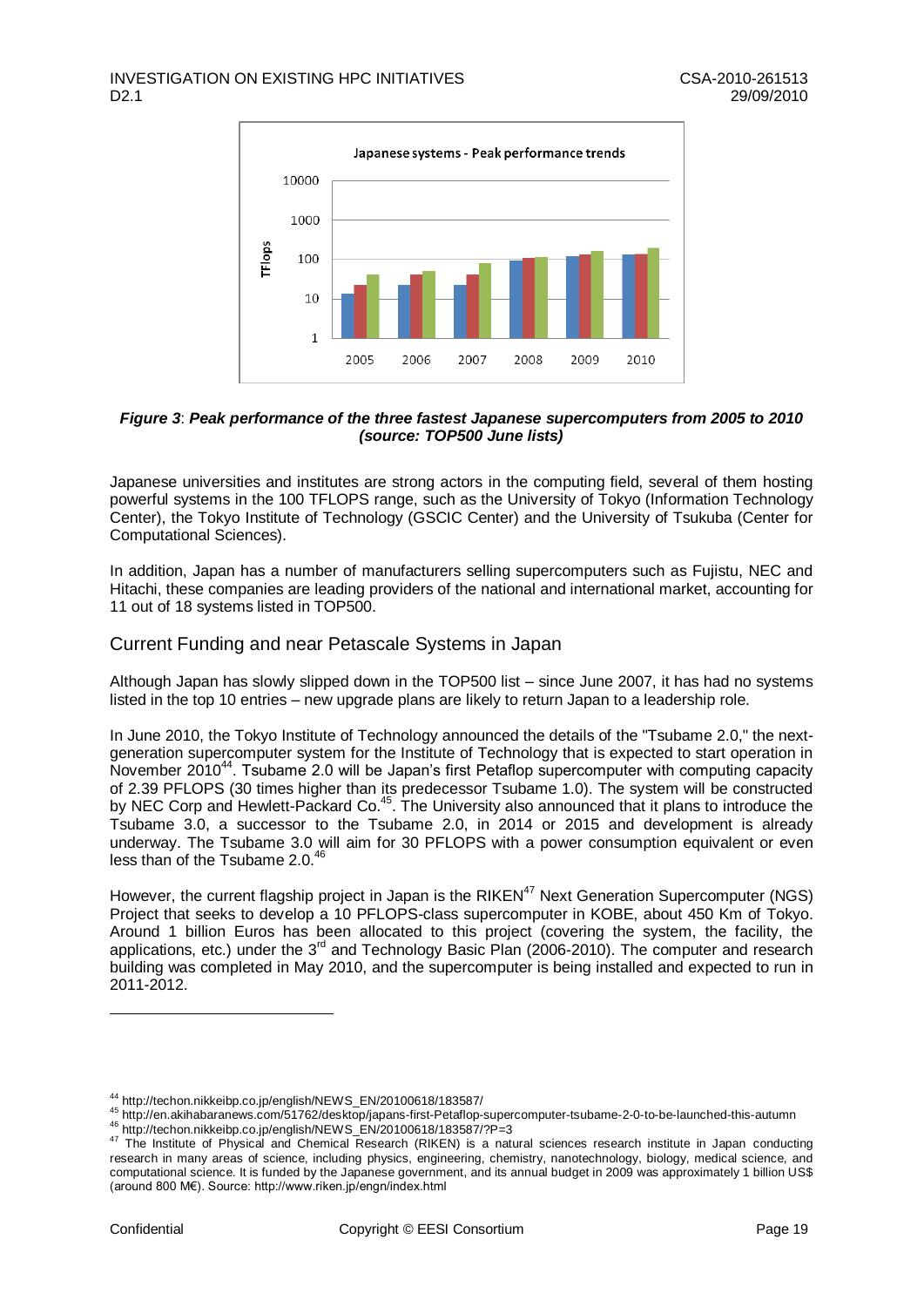In terms of system configuration, RIKEN is a massive parallel system developed by Fujitsu and designed to meet diverse application environments. The system will have a sustained Petaflop performance on real applications.

A number of major applications have been selected for the Next-generation supercomputer in eight areas, such as manufacturing, disaster prevention, aerospace and the environment. Nanotechnology and Life sciences are targeted as "grand challenges":

| Project name           | <b>RIKEN Next Generation Supercomputer</b>                              |  |  |
|------------------------|-------------------------------------------------------------------------|--|--|
| Short description      | Development of a 10 PFLOPS-class supercomputer                          |  |  |
| Url                    | http://www.nsc.riken.jp/index-eng.html                                  |  |  |
| Organizations involved | RIKEN Next-Generation Supercomputer R&D Center + several partners       |  |  |
|                        | industries, universities and government                                 |  |  |
| Main contact person    | Mr. Tadashi Watanabe, Project Leader, RIKEN Next-Generation             |  |  |
|                        | Supercomputer R&D Center                                                |  |  |
| Funding                | Around 1 billion Euros has been allocated to this project (covering the |  |  |
|                        | system, the facility, the applications, etc.)                           |  |  |
| Schedule               | 2006-2012                                                               |  |  |
| Application field      | Natural sciences, nanoscience, life sciences, engineering,<br>disaster  |  |  |
|                        | prevention, etc.                                                        |  |  |

According to the current plan, the Advanced Institute for Computational Science (AICS) – which is being established in KOBE – will have a role in running the Next Generation Supercomputer as the centre for computational science in Japan. This new organization will run the Next Generation Supercomputer efficiently for users from a wide range of research areas, lead collaborations between computational and computer scientists (which is seen as key for building future exascale systems), and promote industrial use of HPC. The centre will also propose the future direction of HPC in Japan and create future hardware concepts for HPC after the Next Generation Supercomputer.

In order to develop the strategic use of RIKEN, the Japanese government has selected five strategic fields in science and technology to exploit the system. The program for each field is managed by a core institute responsible for organizing research and supercomputer resources for the community. Each core institute will receive priority allocation of NGS resources and funds to achieve the research goals:

- Life science/Drug design (Toshio YANAGIDA RIKEN)
- New materials/energy creation (Shinji TUNEYUKI University of Tokyo)
- Global climate change prediction for disaster prevention / mitigation (Shiro IMAWAKI JAMSTEC)
- Manufacturing technologies (Chisachi KATO University of Tokyo)
- The origin of matters and the universe (Shinya AOKI University of Tsukuba)

In 2009, the goal of the NGS was reconsidered by the Japanese government who decided to put more emphasis on the user point of view. This led to a new plan for the creation of an Innovative High-Performance Computing Infrastructure (HPCI) consisting of various HPC sites including NGS and other universities and institutes supercomputing sites. The role of HPCI will be to establish the hierarchical organization of the Next-Generation Supercomputer with other supercomputers, to set up a large-scale storage system for the NGS and other supercomputers, and to establish an HPC consortium which will run the HPCI.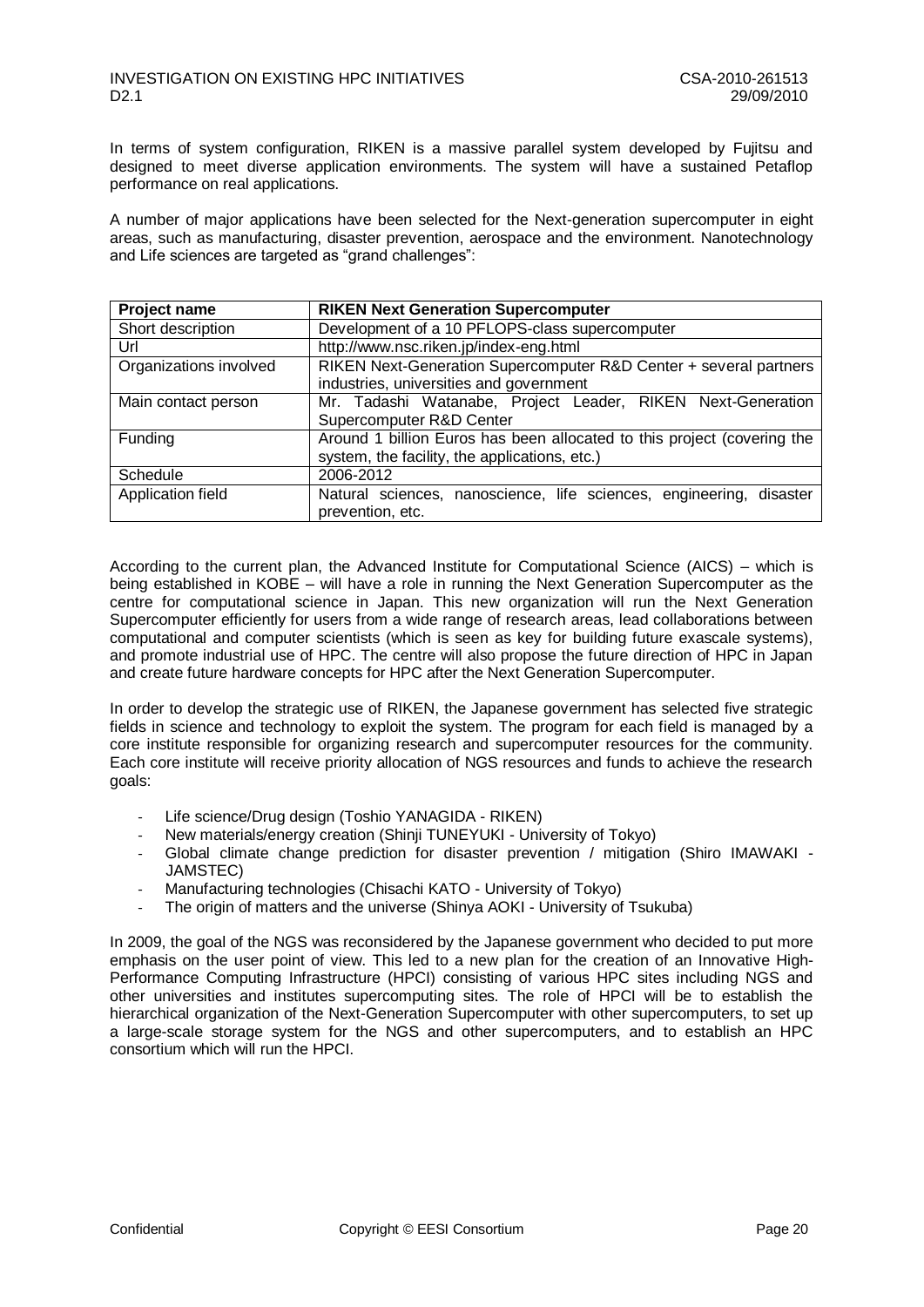### Towards Exascale computing

Although there is no clear published roadmap towards Exascale in Japan at the moment, the issue is being discussed and funding programmes and projects may soon take shape. The 4<sup>th</sup> Science and Technology Basic Plan, running for the period 2011-2015, is still under discussion and is likely to include plans to develop Exaflop class HPC technology $^{48}$ .

The Japan Science and Technology Agency, which implements science and technology policies formulated by the Science and Technology Basic Plan, also has a number of funding programmes that could prepare the way towards Exascale, such as the JST CREST (Core Research for Evolutional Science and Technology) for "new HPC technologies" program which is to be software-oriented and have an overall budget of around 5M€ for 5-7 years<sup>49</sup>. In terms of software, research in Japan mostly focuses on programming and languages environments, numerical libraries, communication libraries and applications.

There are also a number of public-private initiatives taking shape that focus on software development towards Exascale. One of them is the Exascale Application and Data Initiative (EADI) led by Fujitsu which is in the final stages of developing a 10 PFLOPS system (the RIKEN NGS) for the Japanese Government. EADI is an umbrella project that collects together all of Fujitsu"s activities towards Exascale computing.

This includes the Open Petascale Libraries project (led by Fujitsu Laboratories of Europe) which seeks to develop suitable thread-parallel and hybrid numerical libraries. The aim of the Open Petascale Libraries project is to produce numerical software suitable for the Fujitsu platform and similar massively parallel multi-core systems, and to make the libraries freely available to the computational science community as open-source software. The OPL Advisory Panel will consist of Professors Jack Dongarra, Bill Gropp, Kimihiko Hirao and Anne Trefethen, and the initial members are likely to be Fujitsu, the Innovative Computing Laboratory at the University of Tennessee, the Oxford e-Research Centre, the UK Science and Technology Facilities Council, Imperial College London, and the Numerical Algorithms Group Ltd. Projects are expected to range from those targeted at the immediate need for efficient thread-parallel and hybrid MPI/thread numerical libraries to projects that are more future-looking and that tackle some of the issues that have been identified in the IESP Roadmap. The consortium agreement between the different parties is under preparation and the initial membership and legal framework were expected to be in place by the end of August 2010, with a first Open Petascale Libraries Workshop to be held during SC10 in New Orleans.

| Project                   | <b>EADI/Open Petascale Libraries (OPL)</b>                                                                                                                                                                                            |  |  |
|---------------------------|---------------------------------------------------------------------------------------------------------------------------------------------------------------------------------------------------------------------------------------|--|--|
| Short description         | To produce numerical software suitable for the Fujitsu platform and<br>similar massively parallel multi-core systems, and to make the<br>libraries freely available to the computational science community as                         |  |  |
|                           | open-source software                                                                                                                                                                                                                  |  |  |
| Organizations involved    | Fujitsu, the Innovative Computing Laboratory at the University of<br>Tennessee, the Oxford e-Research Centre, the UK Science and<br>Technology Facilities Council, Imperial College London, and the<br>Numerical Algorithms Group Ltd |  |  |
| Main contact (for Europe) | Ross Nobes, Environment & Health Research Division Fujitsu<br>Laboratories of Europe                                                                                                                                                  |  |  |
| Schedule                  | $2010 -$                                                                                                                                                                                                                              |  |  |

<sup>48</sup> http://www.prace-project.eu/documents/deisa-prace-symposium-2010-presentations/4\_prace-deisa2010-ukawa-final.pdf  $49$  idem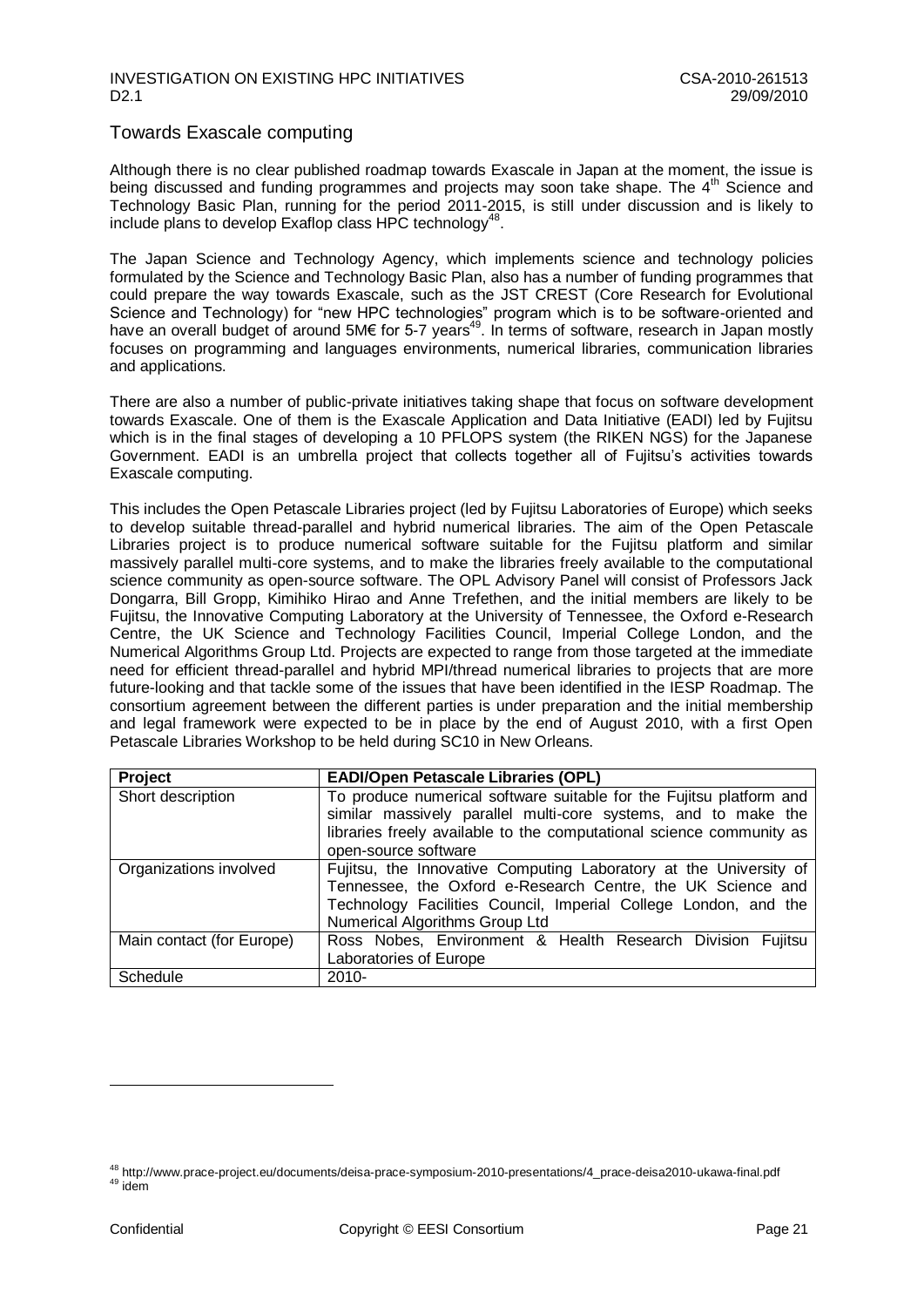### <span id="page-22-0"></span>3.2.3 China

*Population: 1.300 M GDP: 4.758 \$M<sup>50</sup> Yearly average supercomputer spending: 67 \$M<sup>51</sup> Supercomputer spending / GDP: 0,0014%*<sup>5</sup>

### HPC Policy and funding programs in China

China has a highly centralized research system organised and controlled by the central government. The National Steering Group for Science and Technology and Education in the State Council coordinates all education, research and innovation related activities. The Ministry of Science and Technology (MOST), formerly known as the State Science and Technology Commission, is the leading ministry and works with other ministries or agencies, including the National Natural Science Foundation of China (NSFC), the Chinese Academy of Sciences (CAS), and the Chinese Academy of Engineering (CAE), to coordinate science and technology activities. NSFC develops science and technology programs and provides funding for basic and some applied research; CAS comprises highlevel research institutes and together with CAE has a number of academic divisions of science and engineering.

Science and technology in China has been growing rapidly. As [the](http://en.wikipedia.org/wiki/People%27s_Republic_of_China) country develops, the government has placed an increasing emphasis on science and technology, and strives to promote independent innovation in order to reduce the level of reliance on foreign technology. Every five years, the Chinese central government prepares a major plan setting direction in all key areas, including science and technology. As of 1990 this has included HPC research activities. The 11<sup>th</sup> five-year plan, which began in 2006 and will run until the end of 2010 has focused on the development of Petaflop supercomputers and a grid computing environment<sup>53</sup>.

Since the 1980s, China has also formulated a series of [national programs](http://www.fmprc.gov.cn/ce/celt/eng/kxjs/kxjsfz/t124887.htm) for science and technology research and development – often integrated to the five-year plans – with the strategic aim of improving China's [competitiveness](http://en.wikipedia.org/wiki/Competitiveness) in science and technology in the 21st century. The National High Technology R&D Programme<sup>54</sup> (also called "863 Programme") is often cited as an efficient tool for the implementation of China"s HPC policy, allowing sustained national investments in innovation and manufacturing. This sponsors research in key high technology fields, including Information Technology which was identified in 2002 as a priority research field $55$ .

### Supercomputing environment

In just a few years, China has grown from a mid-range HPC country to an international leading one. China has kept increasing its number of systems and is now tied with Germany (steadily declining) in the top500, after the US, UK and France. In 2009, China became the third country to build a Petaflop supercomputer (Tianhe-I, a 1.206 peak PFLOPS machine installed at the National University Defense Technology (NUDT) in Changsha) and now has three systems with a peak performance above 1 Petaflop, two of which are ranked among the ten most powerful supercomputers in the world. In June 2010, a Chinese system called Nebulae, developed by Dawning and based in the National Supercomputing Center in Shenzhen (NSCS) became the world"s fastest computer with a theoretical

<sup>50</sup> Source: IDC report 2010

<sup>51</sup> Over the last five years. Source: IDC report 2010

<sup>52</sup> Source: IDC report 2010

<sup>53</sup> Dr. Kai Lu, The *Developments of HPC Market & Research in China*, presentation at the International Supercomputing Conference (ISC'10), Hamburg,  $1<sup>st</sup>$  June 2010.

<sup>54</sup> http://www.most.gov.cn/eng/programmes1/200610/t20061009\_36225.htm

<sup>55</sup> More information on the structure of the Chinese research system as well as on the different science & technology programmes can be found on the European portal ERAWATCH: http://cordis.europa.eu/erawatch/index.cfm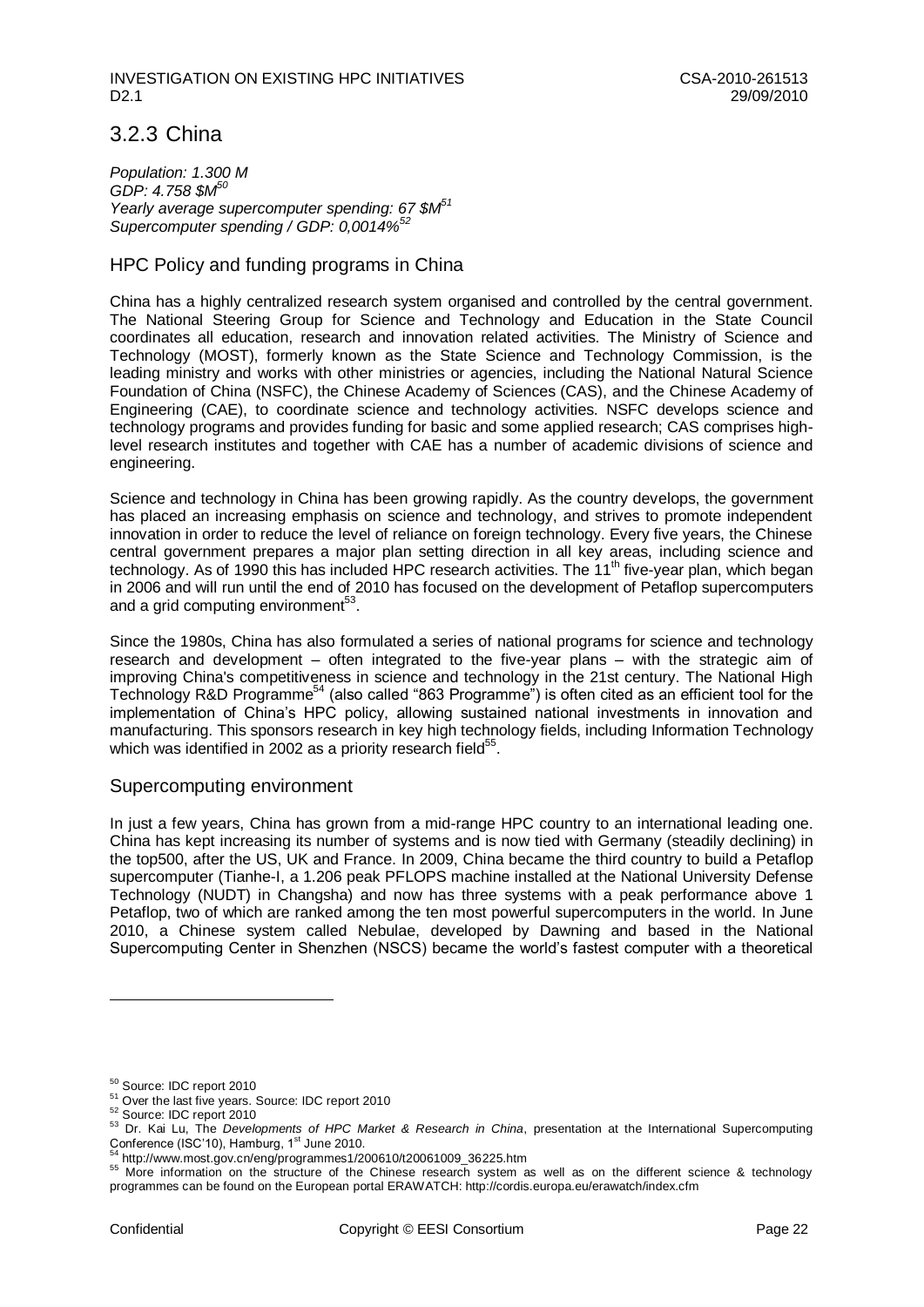peak performance at 2.98 Petaflops (# 2 with a Linpack performance of 1.271 Petaflops). This is the highest ranking a Chinese system has ever achieved.



### <span id="page-23-0"></span>*Figure 4*: *Peak performance of the three fastest Chinese systems from 2005 to 2010 (source: TOP500 June lists)*

Although the peak performance of Chinese systems is very impressive, their Linpack performance is relatively low and does not achieve 50% efficiency (while most supercomputers have a Linpack efficiency of 75% or above). This may therefore limit their applicability. However even with this relatively low sustained performance, the three fastest Chinese supercomputers still rank highly in the top500 list (respectively #2, #7, and #19 in the TOP500 list of June 2010).

Another example of the commitment of the Chinese government to developing petascale technology is the creation in 2009 of China"s first Petaflop supercomputing centre, the National Supercomputing Center in Shenzhen (NSCS), where the Dawning Nebulae machine is installed. Sponsored by the Ministry of Science and Technology (MOST), Chinese Academy of Science (CAS) and Shenzhen government this was created with an initial 90 M $\epsilon$  investment<sup>56</sup>. NSCS is expected to act as a hub for research and innovation in China and to serve as a platform for science and technology, industrial innovation, research and development and training. The centre will facilitate the implementation of "national S&T projects, industrial innovation, digitized urban management, and basic research".<sup>57</sup>

China has a number of growing HPC manufacturers such as Dawning, Lenovo, the Institute of Computer in the National University of Defense Technology (NUDT), Inspur, and Sunwei. These manufacturers are steadily increasing their share in the national market, providing 45% of China"s top100 supercomputers in 2009, with Dawning taking the biggest share (27%), ahead of IBM (26%) and HP (23%)<sup>58</sup>. This is often viewed as a strategic issue for China's independence. These companies are also eager to compete further on the international HPC market.

HPC in China has developed rapidly in recent years, especially in HPC hardware which now competes on the world stage. There is however still a gap in terms of usage and applications. Prof. Wenguang Chen of Tsinghua University recently stated in an interview with CNETNews that "There are only a few of large-scale parallel applications at this stage and further developments are required"<sup>59</sup>.

- <sup>57</sup> http://www.most.gov.cn/eng/newsletters/2009/200906/t20090609\_71192.htm
- 58 China Top100

<sup>&</sup>lt;sup>56</sup> http://english.peopledaily.com.cn/90001/90776/90881/6815913.html

 $59$  http://www.cnetnews.com.cn/2010/0716/1816229.shtml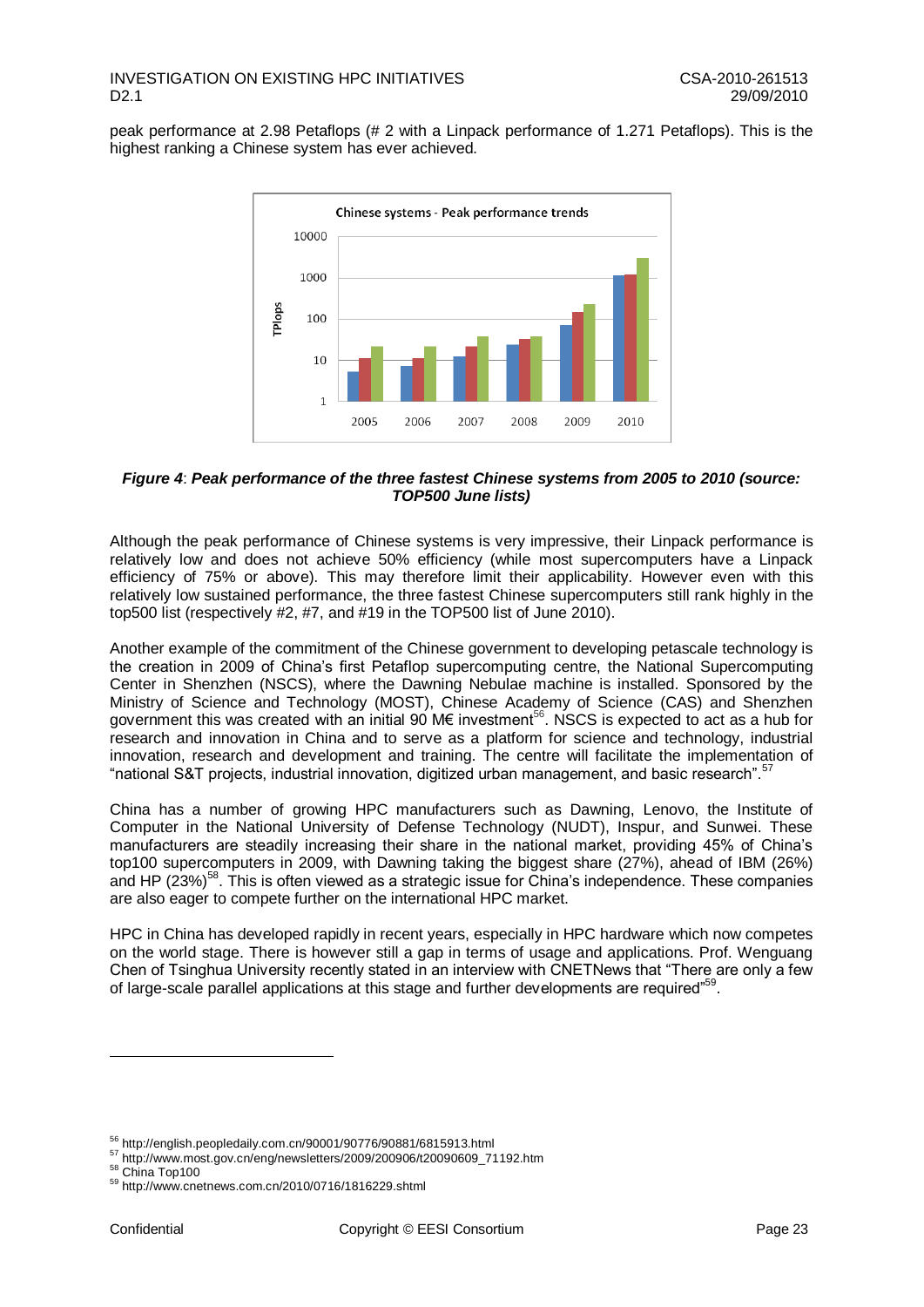### Supercomputing Application Areas

The following graph shows the number of systems being used for the major application areas in china. From this it is clear that energy, gaming, scientific computing and meteorology are the primary application areas utilizing Chinese HPC systems.



*Figure 5: Application fields related to the Top 100 systems in China*

The Chinese government has also assigned to its leading supercomputers centres specific missions. For example, the National Supercomputing Centre's mission is to provide support for meteorology, finance and other public information industries. The centre is also expected to provide innovation solutions for industry, provide support for advanced computing software and facilitate technology transfer and international cooperation in South China regions.

Finally, the Dawning Nebulae, a hybrid GPU system, is planned to be used extensively by major Chinese Oil and Gas companies such as PetroChina (one of the richest companies in the world) and Sinopec, with real hybrid production codes.

The number of HPC service users in China is however relatively low. According to a recent report published by ZDnet China<sup>61</sup>, most HPC services in China have less than 50 users and only 7.7% of all the services have a user group larger than 500 users.

### Future near term Petascale Systems

The Chinese government is committed to developing the HPC ecosystem. The  $12<sup>th</sup>$  five-year plan covering the period 2011-2015 is expected to be unveiled in the fall 2010 and will serve as a blueprint for the future social and economic reforms for the next few years. According to Dr. Kai Lu (School of Computer Science, National University of defense Technology), who gave a presentation at ISC"10 on the HPC market and research in China<sup>62</sup>, the new plan is likely to include programs to develop not only HPC systems but also a service environment and applications. Dr. Kai Lu also highlighted that new technology will be adopted in domestic HPC systems (for example. the F-1000 processor and custom interaction technology for the TH system and the Loongson-3B processor for the Dawning system), and that the first 10 Petaflop machine could appear in China in 2013.

According to the Chinese Ministry of Science & Technology (MOST), a new major national Science and Technology project has been established to develop core electronic components, high-end

 $60$  http://english.peopledaily.com.cn/90001/90776/90881/6815913.html

<sup>&</sup>lt;sup>61</sup> http://server.zdnet.com.cn/server/2009/0910/1461797.shtml

<sup>62</sup> Dr. Kai Lu, The *Developments of HPC Market & Research in China*, presentation at the International Supercomputing Conference (ISC'10), Hamburg, 1<sup>st</sup> June 2010.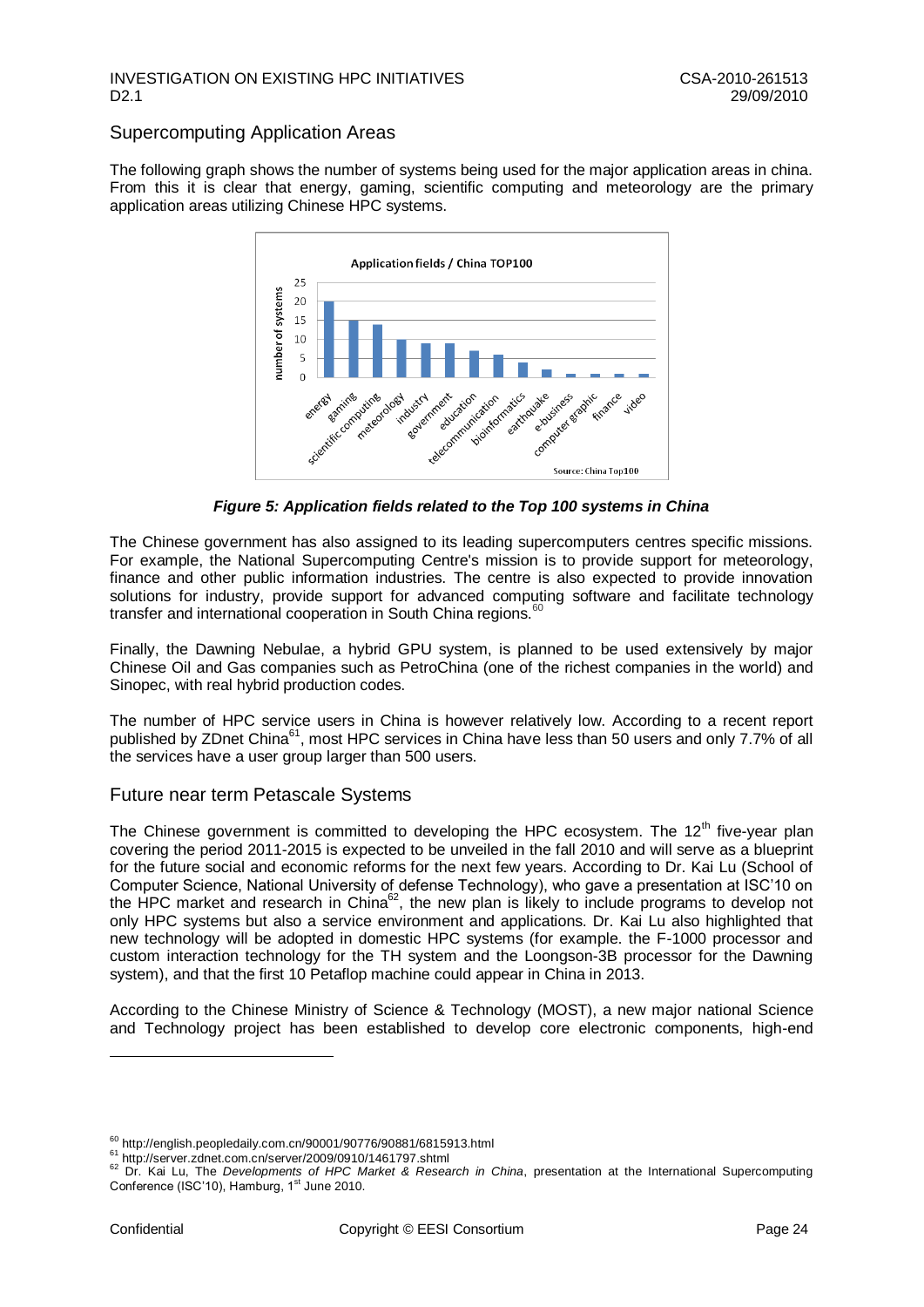generic chips, and generic computer programs. According to Prof. WEI Shaojun, the deputy chief designer of the project, quoted by MOST, China will build a proprietary Petaflop supercomputer, or Milky Way II, on the FT-1500CPU in 2011. The project was established to develop two components (core electronic components and generic software), and one chip (high-end generic chips). Researchers are currently working on a multi-core CPU that can be used for high performance computers. In the area of generic computer programs, researchers will focus on, for example, software at the operating system level, for databases and for middleware. China is striving to establish a proprietary research and development system with high-end generic chips and generic computer programs, to be realized in 2020.<sup>6</sup>

### <span id="page-25-0"></span>3.2.4 South Korea

*Population: 50 M GDP: 800 \$M<sup>64</sup> Yearly average supercomputer spending: 66 \$M<sup>65</sup> Supercomputer spending / GDP: 0,0083%<sup>66</sup>*

### HPC policy and funding programs

South Korea"s R&D is centralized and coordinated by the National Science and Technology Council (NSTC), together with the Korean Ministry of Education, Science and Technology (MEST). In 2008, the Korean government refined its current Science and Technology Basic Plan which sets policy direction for science and technology for the period 2008-2012, listing 577 initiatives. The government has also drafted a mid to long term plan called the "Vision 2025: Development of Science and Technology" which sets the longer term main goals for science and technology $^{67}$ .

In the IT field, a number of national initiatives aimed at developing this sector have been launched, such as the National e-Science Project (2005-2012) which is funded by the Ministry of Science and Technology and aims to build a next generation research environment, allowing researchers to share resources such as high-end research and large scale data facilities through an e-infrastructure. Four scientific areas are targeted: Life Sciences, Physics, Engineering, and Geosciences<sup>68</sup>.

### Supercomputing environment

South Korea has a long tradition of investment in HPC systems. In 2005, 14 systems hosted by universities, research institutes and government agencies were listed in the TOP500 list, placing Korea forth after the USA, Germany and the UK. Since then South Korea's position has declined with only one system in 2010 – however the country has continued to invest in HPC systems. The Korean Institute of Science and technology Information (KISTI)<sup>69</sup> hosts a Sun system with a peak performance of 307.44 TFLOPS (274.80 TFLOPS Linpack performance) and which ranked number 15 in the TOP500 list in June 2010.

KISTI is currently the leading supercomputing center in South Korea. KISTI's Supercomputing Center is funded by the South Korean government and provides access to its supercomputing services, which operate on the highly advanced infrastructure of KREONET, to Korean university researchers, institutes, industries, and government organisations. In addition to all these services, the center also provides practical applied technology.

 $^{63}$  http://www.most.gov.cn/eng/newsletters/2010/201003/t20100310\_76233.htm

<sup>&</sup>lt;sup>64</sup> Source: IDC report 2010

<sup>&</sup>lt;sup>65</sup> Over the last five years. Source: IDC report 2010

<sup>&</sup>lt;sup>66</sup> Source: IDC report 2010

<sup>67</sup> http://cordis.europa.eu/erawatch/index.cfm?fuseaction=ri.content&topicID=13&parentID=12&countryCode=KR

<sup>68</sup> http://www.ksc.re.kr/eng/project/project2.htm

<sup>69</sup> http://www.ksc.re.kr/eng/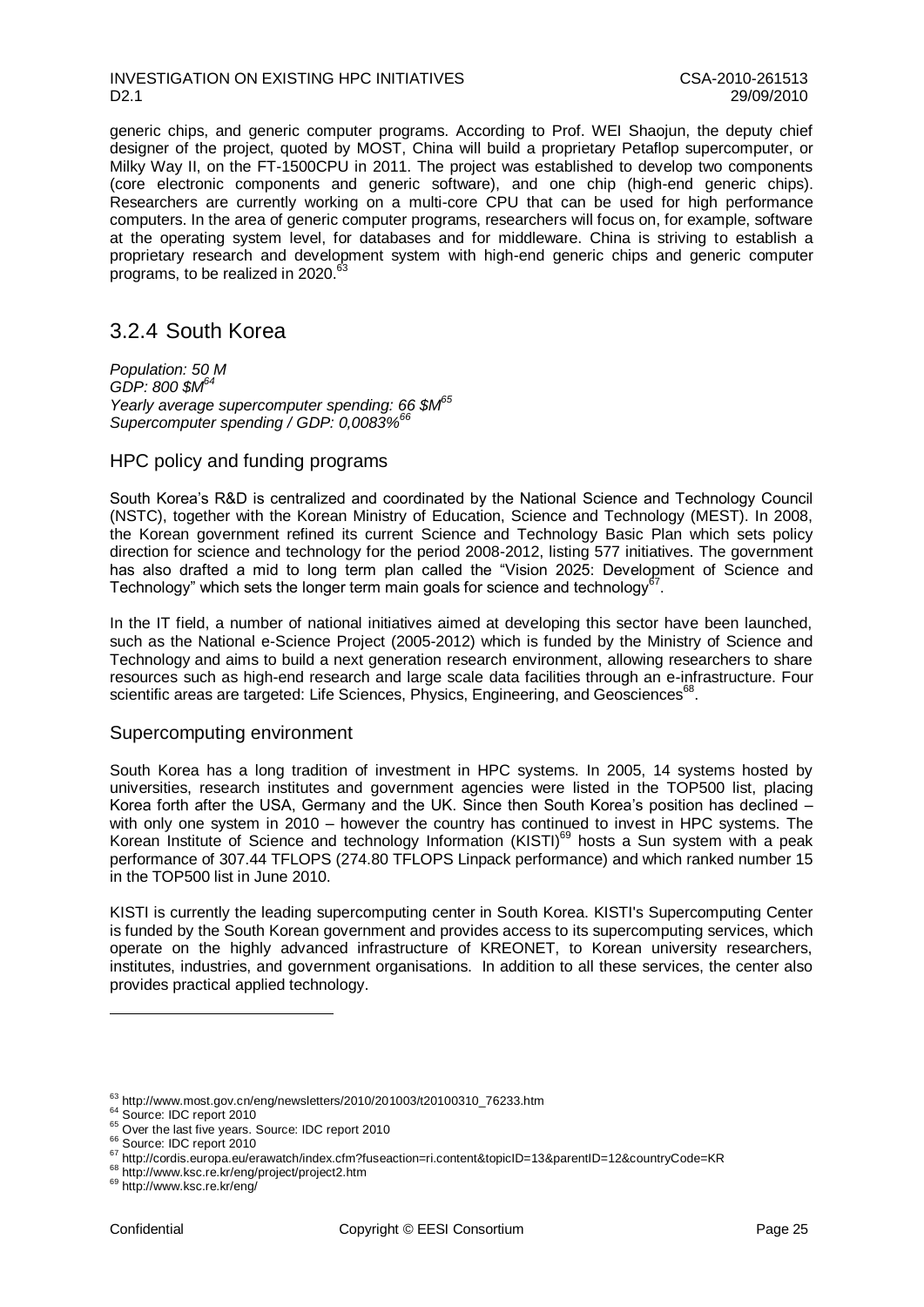Based on the National e-Science Project, *K e-Science* is one of the KISTI"s major projects. It aims to build a leading research environment with advanced research organizations, to develop major technologies, and to build a global research infrastructure. By combining this program and the National e-Science Project, which aims to develop major technologies for e-Science and to build an e-Science testbed, the goal is to provide a world-class e-Science environment in the near future.

### Upgrade plans

KISTI is at the early stages of developing its next supercomputing system. The goal is to install a system with a peak performance of 30 PFLOPS in 2013. If this were to transpire, South Korea would rank highly on the world stage. A key target area for this system is Nanotechnology.

The HPC community in Korea has been working to establish a law similar to the US High Performance Computing Act of 1991 in order to renew existing infrastructure and develop technology. Congressman Doo-Un Chung recently submitted a motion to create such an act which was supported by 17 other congressmen and which is being reviewed by the Committee on Education, Science and Technology.

Key component of the law include: to establish a national supercomputing committee; to formulate a comprehensive national plan for the entire supercomputing ecosystem (including infrastructure, application, education, and research) and to establish a national supercomputing center.

### <span id="page-26-0"></span>3.2.5 India

*Population: 1.130 M GDP: 1.243 \$M<sup>70</sup> Yearly average supercomputer spending: 19.6 \$M<sup>71</sup> Supercomputer spending / GDP: 0,0016%<sup>72</sup>*

### HPC policy and funding programmes

In India, responsibility for science and technology and R&D policy and funding is shared between central government and regional states. An important share of the funding and initiatives also comes from the private sector.

Policy setting for the R&D agenda and the priorities for science and technology areas of research are initiated through their Five Year Plan. The current XIth Five Year Plan (2007-2012) contains a section on Information Technologies that emphasizes the need to build on the existing strength of India in the software sector and to help develop from services to product development. The plant also calls for a strengthening of their IT hardware manufacturing base so that India can emerge as a regional hub for hardware manufacturing and export $73$ .

Another important document is the Report of the Steering Committee on Science and Technology for the XIth Plan issued by the Planning Commission and which sets the policy agenda for S&T and R&D for the period 2007-2012. In this document, the Planning Commission acknowledged that the Xth plan has enabled Indian computing power to go up from Gigaflops to Teraflops, and defined Petaflop computing as the next frontier and strategic are for India. The report also supported the establishment

<sup>70</sup> Source: IDC report 2010

<sup>71</sup> Over the last five years. Source: IDC report 2010

<sup>72</sup> Source: IDC report 2010

<sup>73</sup> http://planningcommission.nic.in/plans/planrel/fiveyr/11th/11\_v3/11th\_vol3.pdf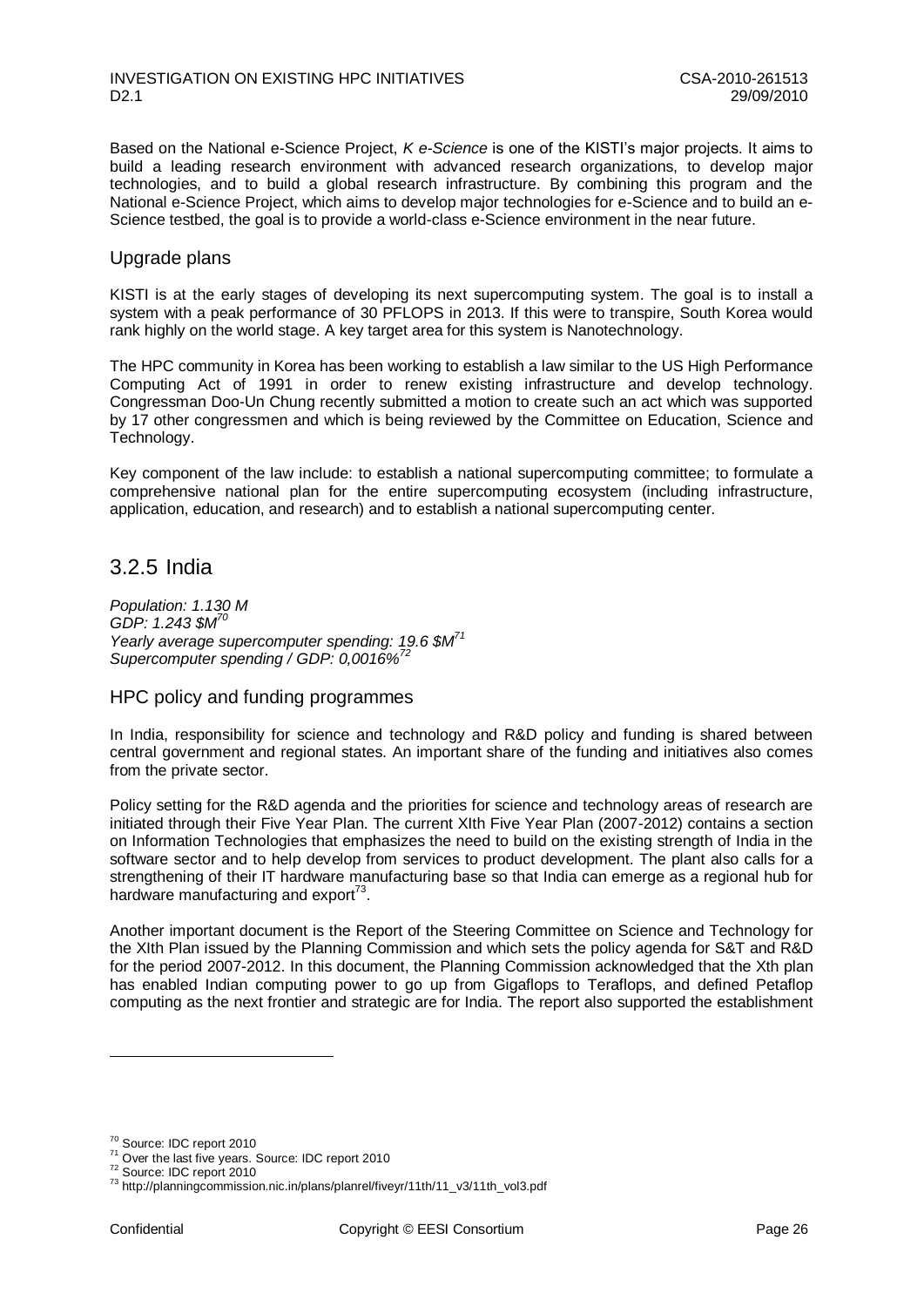of an Indian Grid for Science & Technology (IGST) in order to develop state of the art IT technologies, computing and advanced computing modeling.<sup>7</sup>

### Supercomputing environment

In November 2007, India made a remarkable entry into the Top10 list of most powerful supercomputers with a 172 TFLOPS system – called "eka", Sanskrit name for "one" – and which was developed by Tata"s Computational Research Laboratories (CLR). This ranked forth in the TOP500 list. This entry reflected as much the dynamism of the Indian private sector in the development of HPC – "eka" is the first supercomputer developed by a private sector corporation and the fastest supercomputer available for commercial usage – as the relative absence of government funded large initiatives in India, although the initial plan partly originated in a national initiative supported by the Report of the Steering Committee<sup>75</sup>.

Over the past few years, India has avoided funding large centers, funding a range of small to midrange HPC centers in various parts of the country<sup>76</sup>. The major government funded supercomputing centre in India is the Center for Development of Advance Computing (C-DAC). This was started in the 1980s to develop indigenous supercomputer capabilities. Other major national labs and research institutions include the Bhabha Atomic Research Center (BARC), the Advanced Numerical Research & Analysis Group (ANURAG) and the National Aerospace Laboratory (NAL).

In June 2010, India had five systems listed in the TOP500 list. The leading machine was the Tata 172 TFLOPS system which has dropped to a ranking of #33. Other systems – all under the 100 TFLOPS mark – are owned by the Indian Institute of Tropical Meteorology (70.39 TFLOPS peak, # 94), the Center for Development of Advanced Computing (54.01 TFLOPS peak, #182), IIT Kanpur (34,50 TFLOPS peak, #369), and an IT Services provider (53,09 TFLOPS peak, #389). At present, there are around 20 institutions that host Teraflop performance supercomputers<sup>77</sup>. These computers are primarily used in weather forecasting and climate modeling. Other important areas include computational physics, rendering, animation and computational fluid dynamics.

C-DAC is currently developing a Petaflop system, due for delivery in  $2012^{78}$ . This system is based on their PARAM series of systems, which are designed and built by C-DAC themselves. At a cost of \$125M the system is expected to be used for weather forecasting, drug design, molecular modeling and remote sensing.

One of the strengths of India may reside in its software sector. One of the key elements of the growth of the software industry in India has been the Software Technology Parks of India (STPI) which are a result of public-private partnerships. Currently there are over 40 Software Technology Parks which produce 70% of software exports from India<sup>79</sup>. Some scientists believe that India may suffer from a lack of skilled manpower in the future to develop application software for supercomputer systems.

<sup>74</sup> http://planningcommission.nic.in/aboutus/committee/strgrp11/str11\_sandt.pdf

<sup>75</sup> http://planningcommission.nic.in/aboutus/committee/strgrp11/str11\_sandt.pdf, p.115

 $76$  IDC report 2010

<sup>77</sup> For more information: http://topsupercomputers-india.iisc.ernet.in/jsps/june2010/index.html

<sup>78</sup> http://www.cdac.in/html/press/3q09/spot687.aspx

<sup>79</sup> http://cordis.europa.eu/erawatch/index.cfm?fuseaction=ri.content&topicID=4&countryCode=IN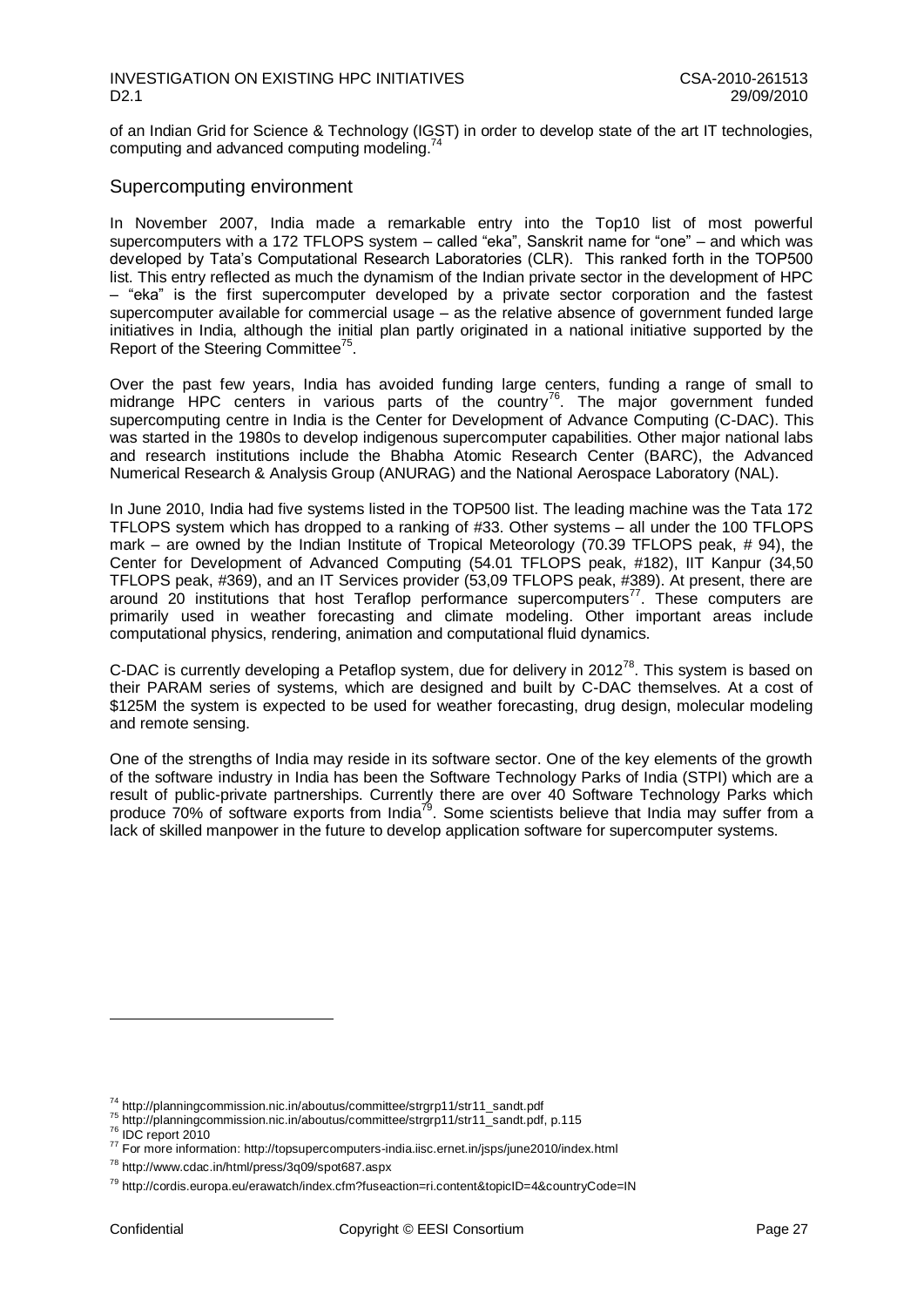## <span id="page-28-0"></span>3.3 HPC initiatives in Europe

### <span id="page-28-1"></span>3.3.1 General overview

According to a recent study published by the market research firm International Data Corporation (IDC) and commissioned by the Information, Society, and Media Directorate General of the European  $Commission^{80}$ , Europe has under-invested in HPC compared to other nations, both in terms of resources and in research. However the same study also noted that "European stakeholders from industry, research, and academia believe that Europe has a chance to jump back to the forefront of development for the next generation of HPC-based research, and for the applications and other software technologies required for the transition to petascale and exascale computing".

Unlike the US and Asia, Europe does not have a large HPC manufacturing industry (with the exception of BULL) and has not sought to develop "domestic technologies" such as in Asia. Paradoxically, this can be viewed as an asset resulting in less dependence on national hardware vendors and allowing Europe to focus on other areas where it already excels (e.g. software development) and which might be central for future leadership in the global HPC market .

Europe is also in a unique position regarding its HPC policies and funding programmes. As with Asia, most countries have their own HPC strategy supported by national funding. Unlike Asia, these countries can also benefit from a strong overarching body (the European Commission) which coordinates EU wide strategies and funds leading-edge HPC initiatives, including those with neighbouring countries such as Russia.

A number of European countries already rank highly in the HPC market with systems competing with the most advanced in the US and Asia.



### <span id="page-28-2"></span>*Figure 5: #1 systems (Peak performance) of the top 3 EU countries (Germany, France, and the UK) and Russia, compared with Asia and the US from 2005 to 2010 (Source TOP500 June lists 2005-2010)*

<sup>80</sup> The development of a Supercomputing Strategy in Europe" (SMART 2009/005, Contract No 2009/S99-142914

<sup>&</sup>lt;sup>81</sup> IDC report 2010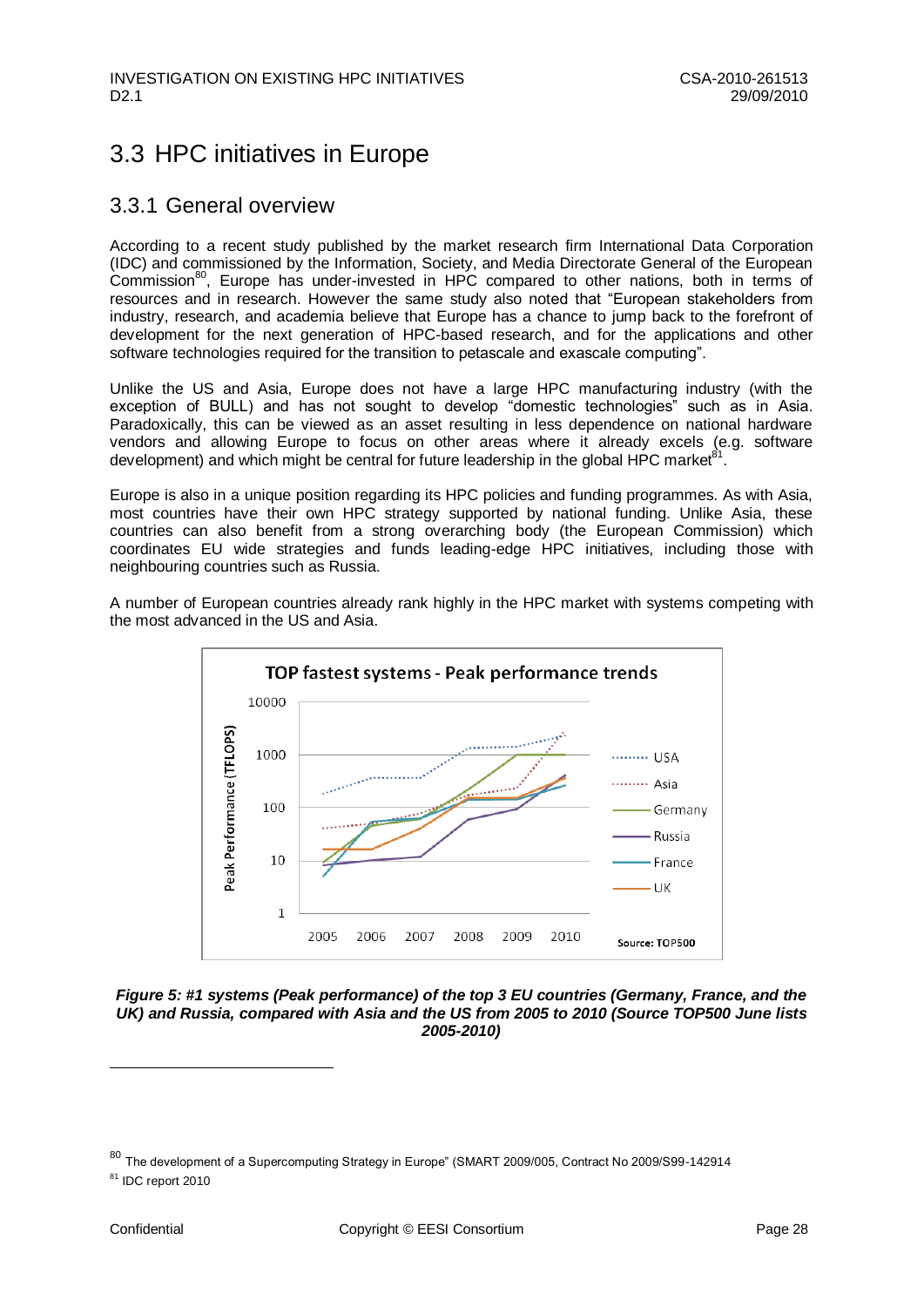In 2009, Germany was the second country in the world to install a Petaflop supercomputer and hosts 24 systems in the TOP500 list (June 2010). Seven of these systems are above the 100 TFLOPS peak performance threshold. In France, the CEA recently announced the setup of the TERA 100 supercomputer, the first Petaflop machine (theoretical performance of 1.25 PFLOPS) to be fully designed and built in Europe by BULL. In addition GENCI will install a BULL Petaflop machine by the end of 2010, beginning of 2011, accessible for European researchers though the PRACE Research Infrastructure. The UK holds the largest share and number of systems in the top500, after the US. Other countries such as Spain, Italy, the Netherlands, Switzerland and Finland are also major worldwide players and are involved in ambitious HPC programmes, both at the EU level and nationally. Russia is another key actor with Petaflop plans and with whom the EU has recently launched joint HPC initiatives.

In this section, we review the EU wide and national initiatives related to HPC development towards Exascale and which have the potential to give Europe a leadership position in the road towards Exascale.

### <span id="page-29-0"></span>3.3.2 European Union

### HPC policy and funding programs

In Europe, the largest HPC or HPC-related projects are funded under the FP7 "Capacities" program aimed at optimizing the use and development of research infrastructures. This runs until the end of 2013. The commitment of the European Union to support the development of research in HPC and to pursue HPC leadership has recently been demonstrated through several successful initiatives funded under this programme including PRACE, the current flagship project. On the software side, the programme funds key projects such as TEXT and it is just about to launch a call on exascale software and systems under ICT work programme 2011-2012.

### **Partnership for Advanced Computing in Europe - PRACE**

The Partnership for Advanced Computing in Europe (PRACE) is a pan-European consortium comprising 20 countries and managed as a single European entity. It represents the top of the European HPC ecosystem, and provides Europe with world-class HPC systems.

PRACE's target is to maintain a pan-European HPC service consisting of up to six world-class leadership systems (Tier-0) integrated into the European HPC ecosystem. In the medium term, each system will provide several Petaflops of computing power and in the longer term (2019) the aim is for Exaflop computing power.

The PRACE Research Infrastructure is already in operation. The first production system, a 1 PFLOPS IBM Blue Gene/P system (JUGENE) was installed at Forschungszentrum Jülich (FZJ), Germany. As of June 2010, JUGENE ranked #5 in the TOP500 list.

Several other world-class systems will follow and are expected to be installed in France (in 2011), Spain, Italy, and the Netherlands. PRACE has to date secured 400 million Euros of national funding for Tier-0 systems and associated services for the next five years. These systems will be partly funded by the EU's seventh Framework Program through the First Implementation Phase project (PRACE-1IP) which started on 1 July 2010 and partly by national funding bodies.

| <b>Project name</b>      | <b>Partnership for Advanced Computing in Europe (PRACE)</b>                                                                                                                                                              |
|--------------------------|--------------------------------------------------------------------------------------------------------------------------------------------------------------------------------------------------------------------------|
| Short description/target | Build a world-class high-performance computing capability and<br>strengthen Europe's scientific and industrial competitiveness. On the<br>longer term (2019) Exaflop computing power will be targeted by<br><b>PRACE</b> |
| Partners involved        | 20 partners                                                                                                                                                                                                              |
| Url                      | http://www.prace-project.eu                                                                                                                                                                                              |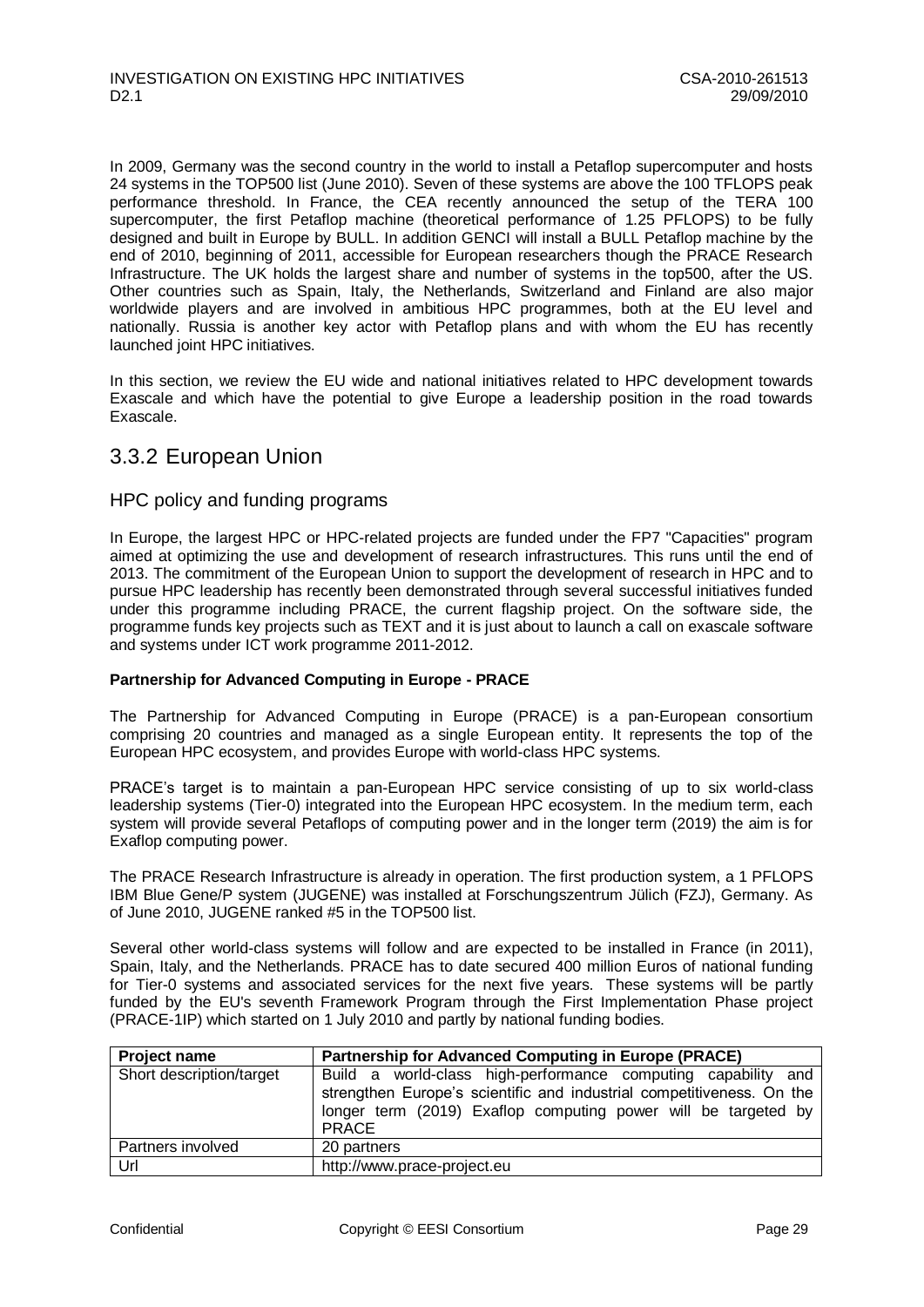| Funding source | <b>PRACE members, European Commission</b>                        |
|----------------|------------------------------------------------------------------|
| Schedule       | PRACE Preparatory Phase: January 2008 - June 2010                |
|                | PRACE First Implementation Phase: July 2010- June 2012           |
| <b>Budget</b>  | PRACE 1IP: 28 M $\in$ (20 M $\in$ EC contribution)               |
|                | Additional 400 M $\epsilon$ from hosting partners for five years |

In 2007, a consortium for the "Promotion of Supercomputing Partnerships for European Competitiveness and Technology" (PROSPECT) was launched by FZJ, LRZ and BSC, aside of the PRACE project<sup>82</sup>. Under the PROSPECT umbrella the Parties – which now include several other supercomputing centers and universities – intend to create projects concerning the main objective to develop hardware and application and system software components as well as related operating and programming concepts for Peta- and multi-Petaflop systems as a contribution to the PRACE-project.

### **Distributed European Infrastructure for Supercomputing Applications (DEISA)**

DEISA provides a pan-European HPC infrastructure for supercomputing applications. Consisting of eleven national supercomputing centres connected by a high performance network, DEISA provides a production quality environment for EU scientists to exploit. Funded under the Framework 7 program (and previously under Framework 6) DEISA is looking to demonstrate the possibility of a persistent European wide HPC infrastructure and environment.

The DEISA Extreme Computing Initiative (DECI) solicits grand challenge projects to utilise the DEISA infrastructure from EU scientists in all scientific areas. The aim is enhance DEISA"s impact on science and technology.

| Project name             | Distributed European Infrastructure for Supercomputing Applications<br>(DEISA) |
|--------------------------|--------------------------------------------------------------------------------|
| Short description/target | Provide a pan-european HPC infrastructure for Supercomputing<br>applications.  |
| Partners involved        | 11 partners                                                                    |
| Url                      | http://www.deisa.eu/                                                           |
| Funding source           | European Commission, DEISA partners                                            |
| Schedule                 | 2002 - 2011 (DEISA2 from May 2008 - May 2010)                                  |
| <b>Budget</b>            | DEISA2: 18.7M€                                                                 |

#### **European Exascaqle Software Initiative (EESI)**

The goal of the European Exascale Software Initiative (EESI) is to build a European roadmap along with a set of recommendations to address the challenge of performing scientific computing on the new generation of computers composed of millions of heterogeneous cores which will provide multi Petaflop performances in 2010 and Exaflop performances by 2020. These hardware capabilities lead to outstanding technological breakthrough possibilities in computations and simulations which will be reached only if an international cooperation work program is set up. This will be achieved by organising a set of conferences and setting up work groups involving a very large number of HPC European actors, including both scientific software developers and users. They will investigate where Europe stands in the overall international HPC landscape, what are its strengths and weaknesses,

<sup>82</sup> http://www.prospect-hpc.eu/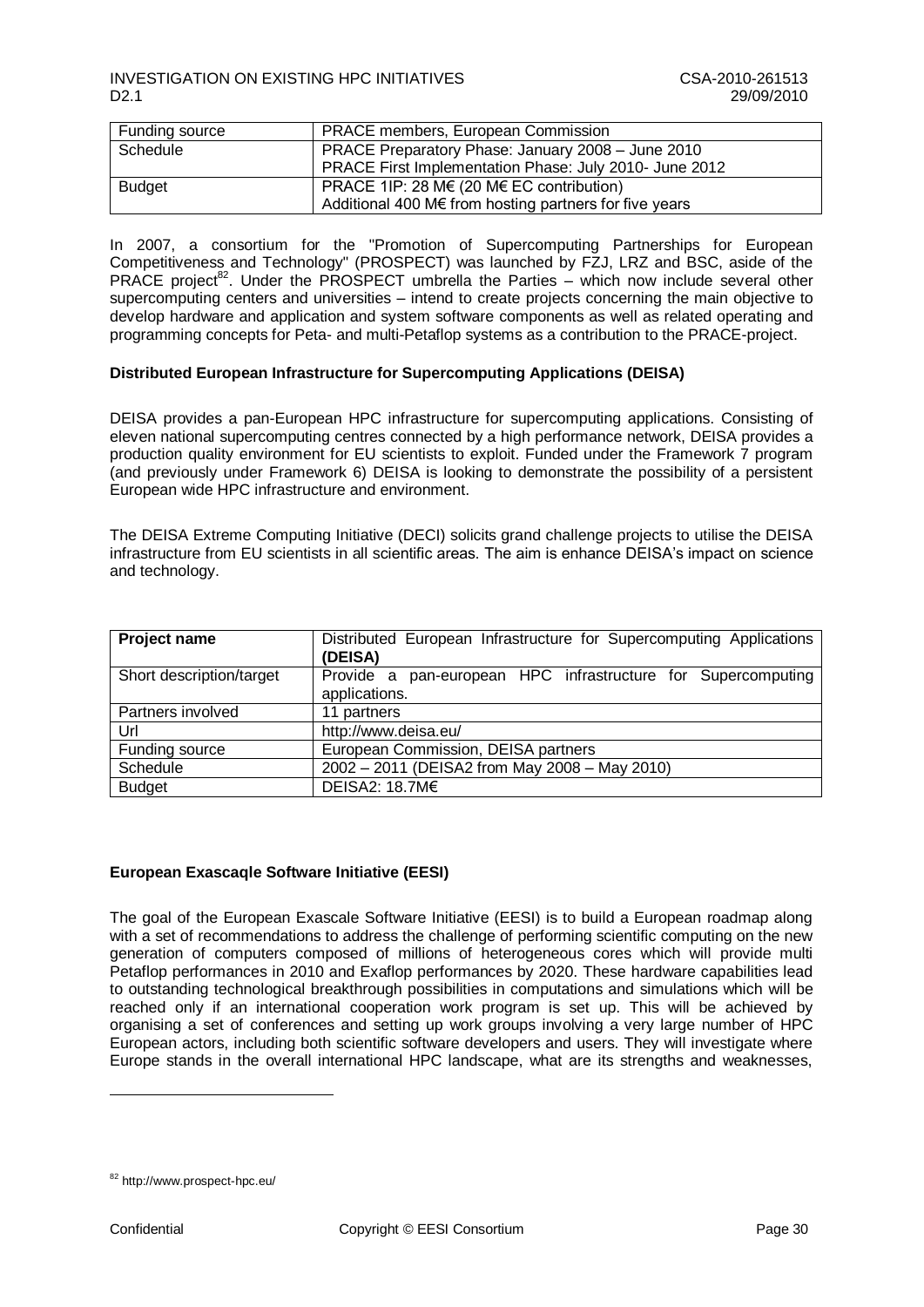what are the priority actions, and what type of cooperation structure should be implemented between Europe and the international community. EESI will also identify the on-going competitiveness in and for Europe induced by the use of Peta/Exascale software. It will investigate and propose education and training programs to be set up for the next generation of computational scientists

| <b>Project name</b>      | <b>European Exascale Software Initiative (EESI)</b> |
|--------------------------|-----------------------------------------------------|
| Short description/target | Build a European Software Exascale Roadmap          |
| Partners involved        | 8 contractual partners and 17 associate partners    |
| Url                      | http://www.eesi-project.eu/.                        |
| Funding source           | European Commission, EESI partners                  |
| Schedule                 | $2010 - 2011$                                       |
| <b>Budget</b>            | $0.64 \, \text{M} \in$                              |

### **Progress towards Exascale Applications (TEXT)**

The European Commission is committed to Exascale software development. One of the key initiatives recently launched in this area, in addition to the European Exascale Software Initiative, is the Towards EXascale ApplicaTions (TEXT) project.

TEXT is an EC funded research project into new parallel programming models, in particular StarSs, from BSC (Barcelona Supercomputing Center), which aims to scale real-world applications to an Exascale performance level. The project includes researchers and institutions from Spain, Germany, France, Greece, Switzerland and the UK. Together these countries will undertake a series of tests, using petascale machines in various HPC centers across the EU and a challenging group of real-world applications, to determine if the MPI + StarSs model shows promise in supporting application development for Exascale. The project will also advance the status of tools and development environments for the hybrid MPI/SMPSs model and develop locality and load balance optimizations. Finally, the project will try to influence the evolution of future standards, in particular OpenMP.<sup>87</sup>

| Project name             | <b>Towards EXascale ApplicaTions (TEXT)</b>                                |  |  |
|--------------------------|----------------------------------------------------------------------------|--|--|
| Short description/target | TEXT is an EC funded research project into new parallel programming        |  |  |
|                          | models, in particular StarSs, aiming at scaling real-world applications to |  |  |
|                          | Exascale performance level.                                                |  |  |
| Organisations involved   | Barcelona Supercomputing Center (BSC) - Spain (coordinator)                |  |  |
|                          | High Performance Computing Center Stuttgart (HLRS) - Germany               |  |  |
|                          | Forschungszentrum Julich (FZJ) – Germany                                   |  |  |
|                          | EPCC at the University of Edinburgh - UK                                   |  |  |
|                          | Foundation for research and Technology (FORTH) - Greece                    |  |  |
|                          | University of Manchester - UK                                              |  |  |
|                          | Université de Pau - France                                                 |  |  |
|                          | Universitat Jaume I - Spain                                                |  |  |
|                          | IBM Zurich (Switzerland)                                                   |  |  |
| Contact person           | Technical<br>Jesús Labartata (BSC),<br>project.<br>οf<br>the<br>manager    |  |  |
|                          | (jesus.labarta@bsc.es)                                                     |  |  |
| Funding source           | EC and partners                                                            |  |  |
| Project duration         | 24 months, starting June 2010                                              |  |  |
| <b>Budget</b>            | 3,5 M€ with an EC contribution of 2,47 M€ (call infra 2010-1-2-2)          |  |  |

#### **EC call on Exascale computing, software and simulation**

<sup>83</sup> http://theexascalereport.com/content/2010/eu-searches-new-super-model-text-project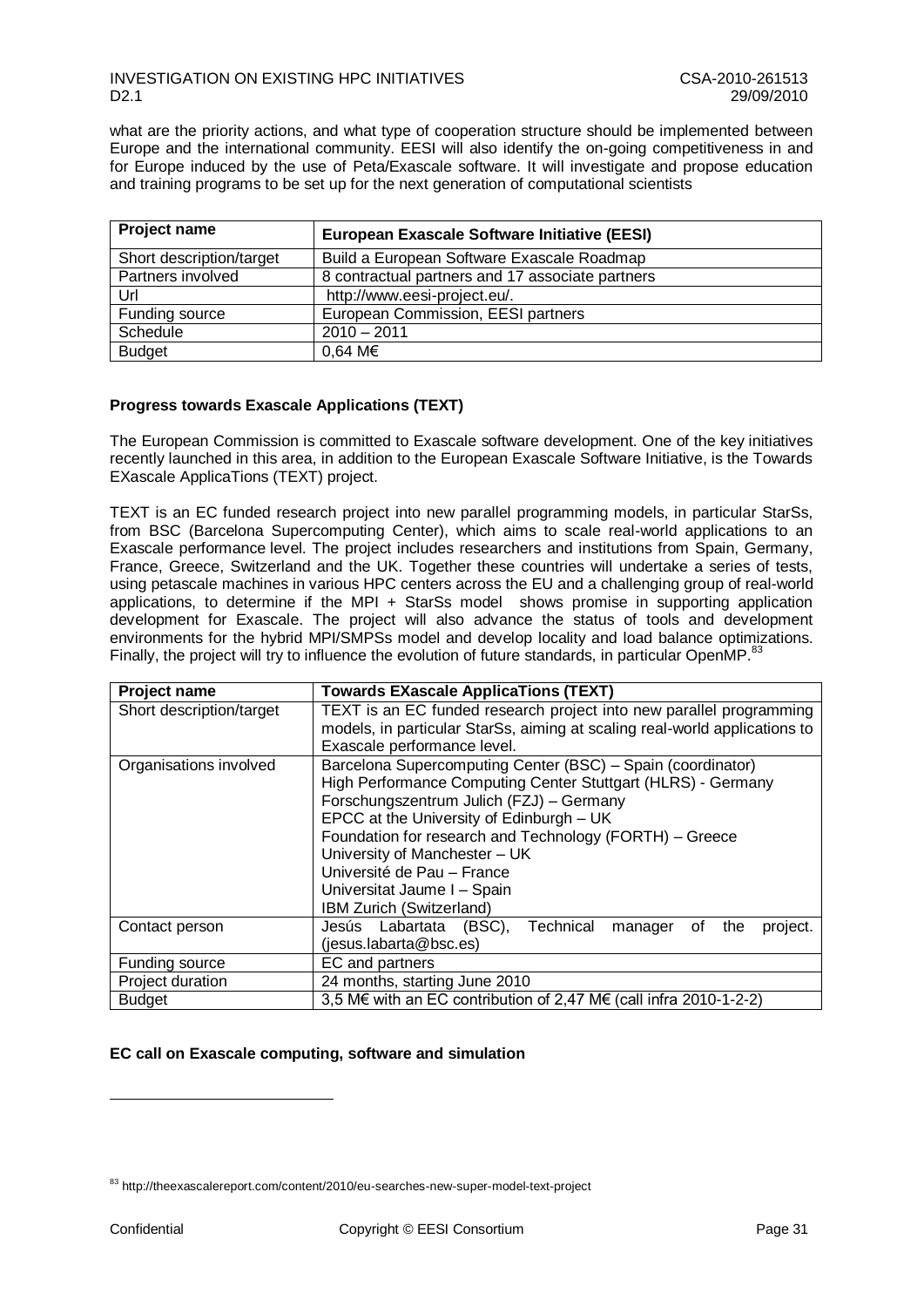"*A special objective on exascale software and systems with a significant international cooperation dimension, a long term perspective and the engagement of industry is foreseen under ICT Work Programme 2011-2012". This is the first objective in FP7 dedicated specifically to exascale computing.* 

*"The target is to develop a small number of advanced computing platforms (relying on vendors' proprietary hardware or on COTS) with potential for extreme performance (100 PFLOPS in 2014 with potential for exascale by 2020), as well as optimised application codes driven by the computational needs of science and engineering and of today's grand challenges such as climate change, energy, industrial design and manufacturing, systems biology, etc*."

Applications for this call are due by January 2011 and will consist of groups of leading HPC centres, technology suppliers (industrial or academic) and industrial and academic centres. Interestingly, proposals should involve a rough split of 40/60 applications / systems development and focus on major challenges such as handling the expected extreme parallelism required by these systems.

The call is expected to place Europe at the forefront of HPC software development; strengthen European industry supplying and operating HPC systems; demonstrate European excellence in exascale level simulation and re-enforce international cooperation.

| Project name /call       | Exascale computing, software and simulation (FP7-ICT-2011-7<br><b>Objective ICT-2011.9.13)</b>                                                                                                                                                                                                  |
|--------------------------|-------------------------------------------------------------------------------------------------------------------------------------------------------------------------------------------------------------------------------------------------------------------------------------------------|
| Short description/target | The objective is to develop a small number of advanced computing<br>platforms with the potential for extreme performance (100 PFLOPS in<br>2014 with potential for exascale by 2020), as well as optimised<br>application codes driven by the computational needs of science and<br>engineering |
| Url                      | ftp://ftp.cordis.europa.eu/pub/fp7/ict/docs/ict-wp-2011-12 en.pdf                                                                                                                                                                                                                               |
| Funding source           | European Commission                                                                                                                                                                                                                                                                             |
| <b>Budget</b>            | 25 M€ (IP: 24M€ / CSA: 1M€)                                                                                                                                                                                                                                                                     |
| Schedule                 | Projects funded for 2-3 years, starting in 2011-12. Deadline for<br>applications: 18 January 2011                                                                                                                                                                                               |

#### **EC call on Computing Systems**

Another ICT call published by the European Commission will fund projects to develop multi-core architectures. "*The objective is to achieve breakthroughs in the transition to multi-core architectures across the whole computing spectrum: embedded computing, general-purpose computing (PC/servers) and high-performance computing (HPC). This transition affects the underlying hardware, the system software (compilers, tools, OS, etc) and the programming paradigms*."

Research topics for this call will include Parallel and Concurrent Computing (multicore, multichip, parallel/concurrent software and tools, etc.), Virtualisation (heterogeneous multicore systems), Customisation (reconfigurable architectures, multicore on single chip, tool-chains, system modeling and simulation), Architecture and Technology (3D tacking, alternative computation models), and International Collaboration.

This call is expected to provide impact by: improving the programmability of future multicore systems; providing efficient virtualization; enhancing accelerated system development and production; reenforce European excellence in multi-core architectures, software and tools and strengthen European leadership in cross-cutting technologies.

| <b>Project name /call</b> | <b>Computing Systems (FP7-ICT-2011-7)</b><br>Objective ICT-2011.3.4)                                                                                                                                                                      |
|---------------------------|-------------------------------------------------------------------------------------------------------------------------------------------------------------------------------------------------------------------------------------------|
| Short description/target  | "The objective is to achieve breakthroughs in the transition to multi-core<br>architectures across the whole computing spectrum: embedded<br>computing, general-purpose computing (PC/servers) and high-<br>performance computing (HPC)." |
| Url                       | ftp://ftp.cordis.europa.eu/pub/fp7/ict/docs/ict-wp-2011-12 en.pdf                                                                                                                                                                         |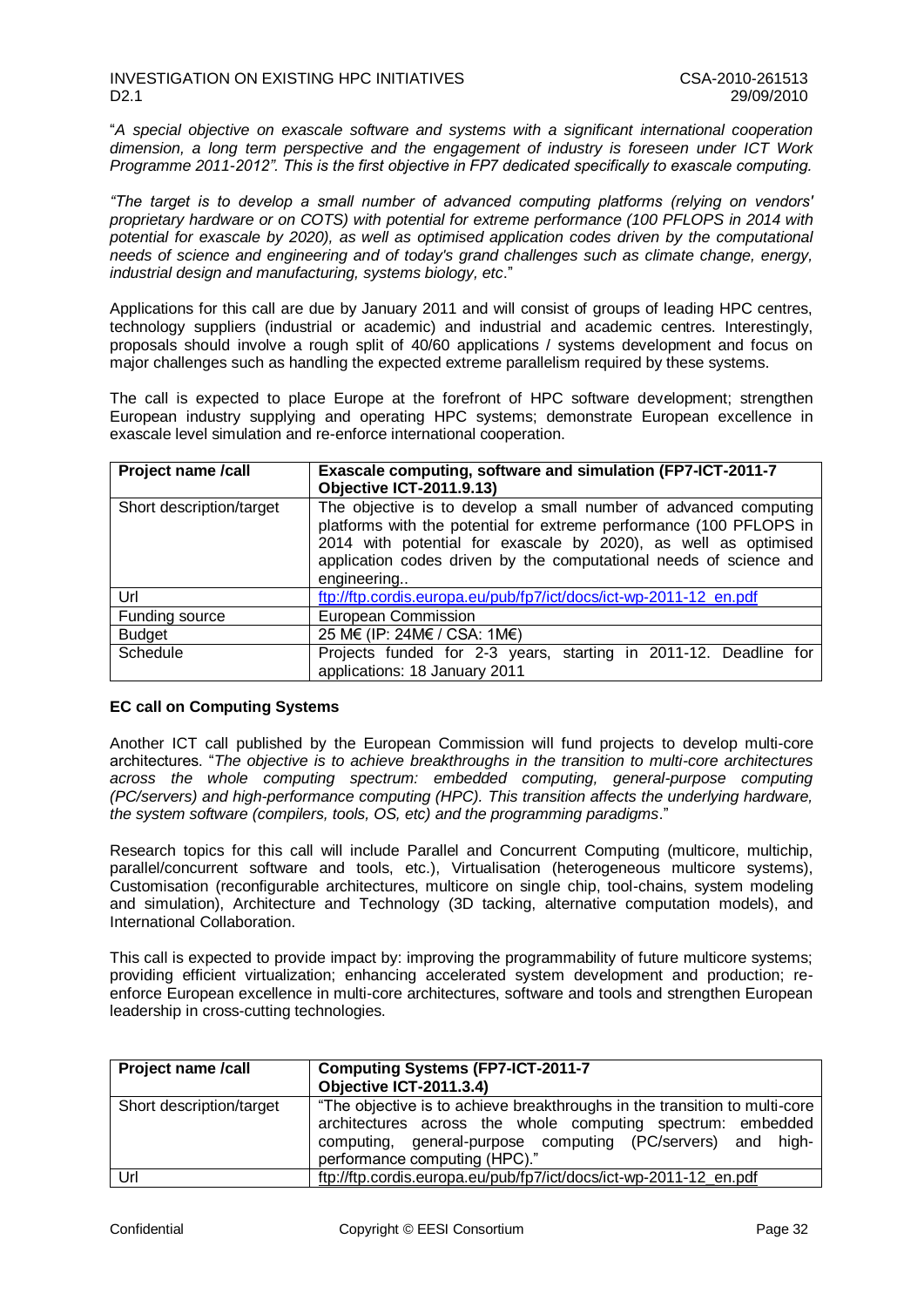| Funding source | European Commission                        |
|----------------|--------------------------------------------|
| <b>Budget</b>  | 45 M€ (STERP: 40M€ / NoE: 4M€ / CSA: 1 M€) |
| Schedule       | Deadline for applications: 18 January 2011 |

#### **EU-Russia collaboration**

Collaboration between the EU and Russia has recently been strengthened by the launch of the first joint EU-Russia ICT call (Objective ICT-2009.10.2 EU-Russia Research and Development cooperation) focusing on programming models and runtime support, performance analysis tools for HPC, and optimisation, scalability and porting of codes. Russia has leading academic expertise in a variety of scientific fields that use HPC, while the EU has leading academic expertise in parallel programming and is home to a dynamic ecosystem of innovative HPC tool companies. The call will include 3 stages of 2 years supported by a total of 6 M $\in$  (4 M $\in$  EU + 2 M $\in$  Russia).

Russia has recently increased its spending on HPC and has a desire to become a major player in the HPC market. In March 2010, Russian Prime Minister Vladimir Putin allocated RUB 1.1 billion (28 M€) to develop supercomputer technologies in Russia, according to the Azeri News Agency APA<sup>84</sup>. President Medvedev has also called for a greater number of supercomputers and for a grid infrastructure in Russia.<sup>85</sup> Today, the Lomonosov supercomputer located in Moscow State University (MSU) – a 414 TFLOPS peak performance system with Linpack mark of 350 TFLOPS – is the fastest supercomputer in Russia and the second in Europe, ranking 13<sup>th</sup> in the TOP500 list of June 2010. The Lomonosov supercomputer will undergo a performance upgrade with the goal of obtaining a Petaflop level system in 2010. According to he MSU President, quoted in an HPCwire report, the anticipated cost of increasing the computer"s performance to reach Petaflop level is around RUB 900 million (23  $M\in \rangle^8$ 

The Lomonosov supercomputer was manufactured by the Russian HPC vendor T-Platforms, a rapidly growing private company established in 2002 to provide supercomputing systems, software and services in Russia. T-Platform has now installed almost 200 supercomputer systems and is currently expanding its activities into Europe and Asia. Russia is currently developing a next-generation HPC operating system, Clustrx, which is designed to enable the evolution from Petascale to Exascale<sup>87</sup>. In May 2010, T-Platforms was chosen to manage a \$6M programme funded by RUSNANO, the Russian Corporation of Nanotechnologies<sup>88</sup>, to enable commercial organizations in Russia exploit HPC resources and create a commercial market place for supercomputer simulations. Industrial applications will be selected from certain targeted industries including shipbuilding, aerospace, automotive, oil and gas, chemistry, pharmaceuticals, energy and construction.<sup>8</sup>

In the past few years, a number of national programmes and partnerships have been launched to develop HPC technology and systems in Russia, such as the supercomputer program "SKIF GRID", sponsored by the Union State of Russia and Belarus, in collaboration with T-Platforms, the Russian Academy of Sciences and Intel Corporation. This programme was initiated in April 2007 for three years by the government with an aim of fostering and supporting technology development in the HPC and grid field. Several SKIF Teraflop computers have been developed under this program (including a 60 TFLOPS system - SKIF MSU – deployed at Moscow State University). The programme also fostered new partnerships in Russia. As an example, the SKIF-Aurora project, involved a consortium composed of the Russian Academy of Sciences and the HPC system integrator RCS SKIF and aimed to deliver Petaflop and Exaflop-scale supercomputer solutions. The first SKIF-Aurora installation (24 TFLOPS) was installed in 2009 in South Ural State University (SUSU).

<sup>84</sup> http://en.apa.az/news.php?id=117216

<sup>85</sup> http://enterthegrid.com/primeur/09/articles/weekly/AE-PR-09-09-53.html

<sup>86</sup>http://www.hpcwire.com/features/Moscow-State-University-Supercomputer-Has-Petaflop-Aspirations-88264637.html

<sup>87</sup> http://www.t-platforms.ru/images/pdf/Clustrx\_OS\_Clustrx\_Watch\_20-05-10.pdf

<sup>88</sup> http://rusnano.com

<sup>89</sup> http://www.t-platforms.ru/en/about/allnews/236-rosnanonews.html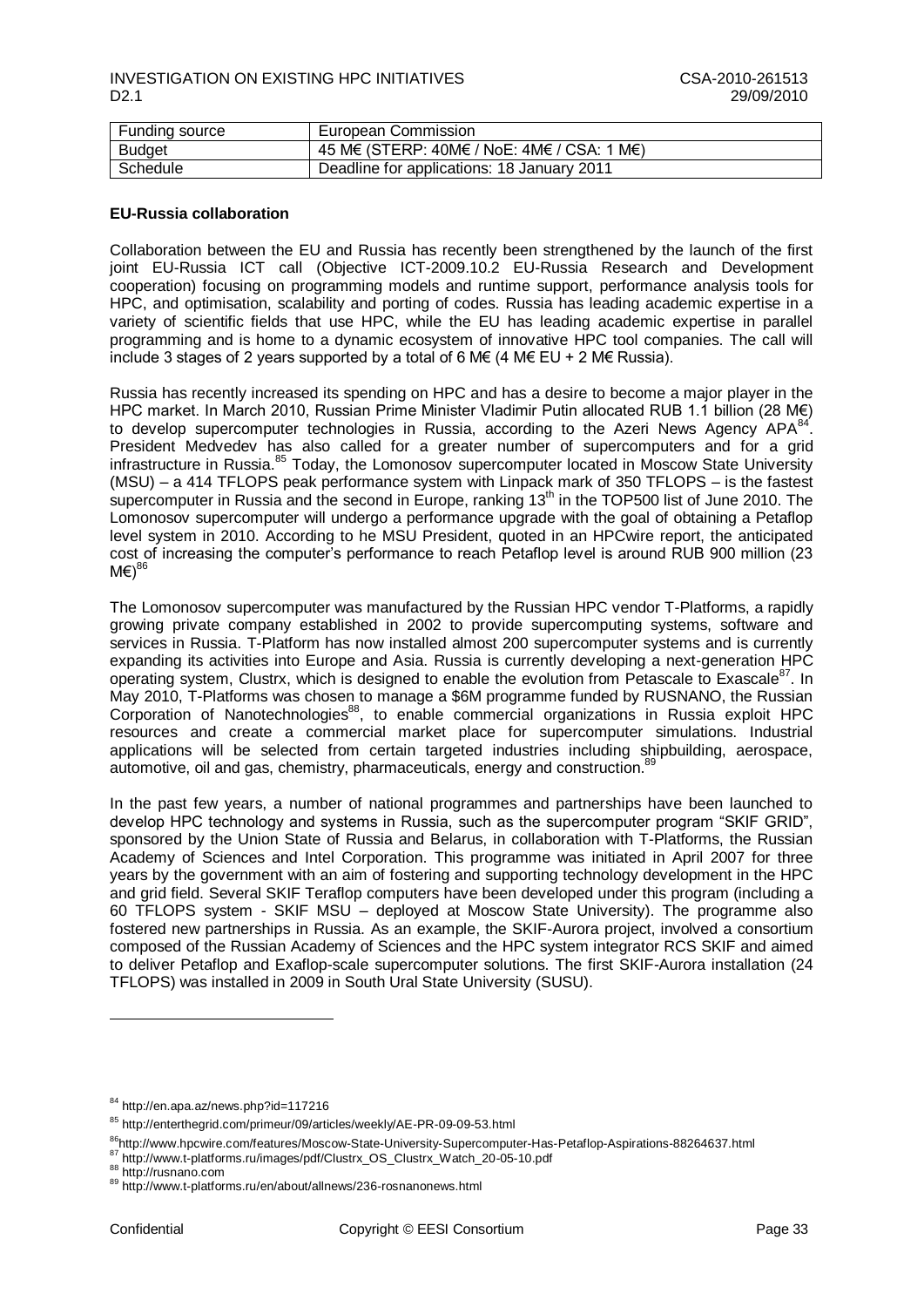## <span id="page-34-0"></span>3.3.3 National initiatives in EU Member States

In this section we describe the current national funding bodies and programs for the major EU countries involved in HPC. Future Petascale platforms are highlighted and relevant Exascale initiatives are described. Several European countries have launched ambitious government HPC hardware and software programmes. Some of them have also joined forces to develop hardware and application and system software components under the PROSPECT consortium<sup>90</sup>.

In terms of Exascale initiatives, the most significant development are from public-private partnerships and collaboration between research centres and industry. Some of the most recent and interesting initiatives are reviewed in sub-section 2.

### HPC national and regional programmes in Europe

A recent IDC report on "The development of a Supercomputing Strategy in Europe" (SMART 2009/005, Contract No 2009/S99-142914) summarised the nature of HPC funding in various counties and we acknowledge this source as a starting point for much of the detail in the following section.

### **The United Kingdom**

The Engineering and Physical Sciences Research Council (EPSRC)<sup>91</sup> is the managing agent for the UK Research Councils HPC programme. This is run on behalf of the Office of Science and Technology (OST) with the High Performance Computing Strategy Committee (HSC) advising the Research Councils and OST on HPC strategy. EPSRC is currently the managing agent for the UK National Service, HECToR<sup>92</sup>, based at the University of Edinburgh, ranked number 16 in the top500. An upgrade in 2011 will take this system to between 600 and 900 TFLOPS. A strategic framework for High End Computing (HEC) was produced in 2007 by the High End Computing Strategic Framework Working Group at the request of the High End Computing Strategy committee. This framework helps guide HPC developments in the UK including procurement, access and promotion. EPSRC currently have a call for HPC Software Development projects (August 2010), to enable HPC science and engineering, with up to £3.5M available.

Three organisations (EPCC, STFC and NAG) provide national service support for high performance computing. EPCC at the University of Edinburgh<sup>93</sup> operates the UK National Service, HECToR, a 134?? euro project with a 374 TFLOPS Cray XT6, soon to be XE6, system. The centre has a project based consultancy service, with over 250 companies having benefited from their products and services. STFC<sup>94</sup> is currently building on its Computational Science and Engineering department's HPC expertise to develop the Hartree Centre, a new computational sciences institute for the UK. This exciting project will bring together academic, government and industry communities to focus on multidisciplinary, multi-scale, efficient and effective computation. NAG<sup>95</sup> provides the Computational Science and Engineering (CSE) Support Service for HECToR, providing dedicated optimisation and scaling support and HPC training for users of the service. They also provide CSE services and HPC technology consultancy to businesses. Finally, the Oxford e-Research Centre<sup>96</sup> has recently coordinated an activity to develop a High Performance Computing / Numerical Algorithms roadmap for the UK, to gather and understand the common algorithmic requirements from many different fields and to suggest future development scopes and targets.

<sup>90</sup> http://www.prospect-hpc.eu/

<sup>91</sup> <http://www.epsrc.ac.uk/funding/facilities/hpc/>

<sup>92</sup> http:[//www.hector.ac.uk](http://www.hector.ac.uk/)

<sup>93</sup> http:[//www.epcc.ed.ac.uk](http://www.epcc.ed.ac.uk/)

<sup>94</sup> <http://www.cse.scitech.ac.uk/>

<sup>95</sup> <http://www.nag.co.uk/>

<sup>96</sup> http://www.oerc.ox.ac.uk/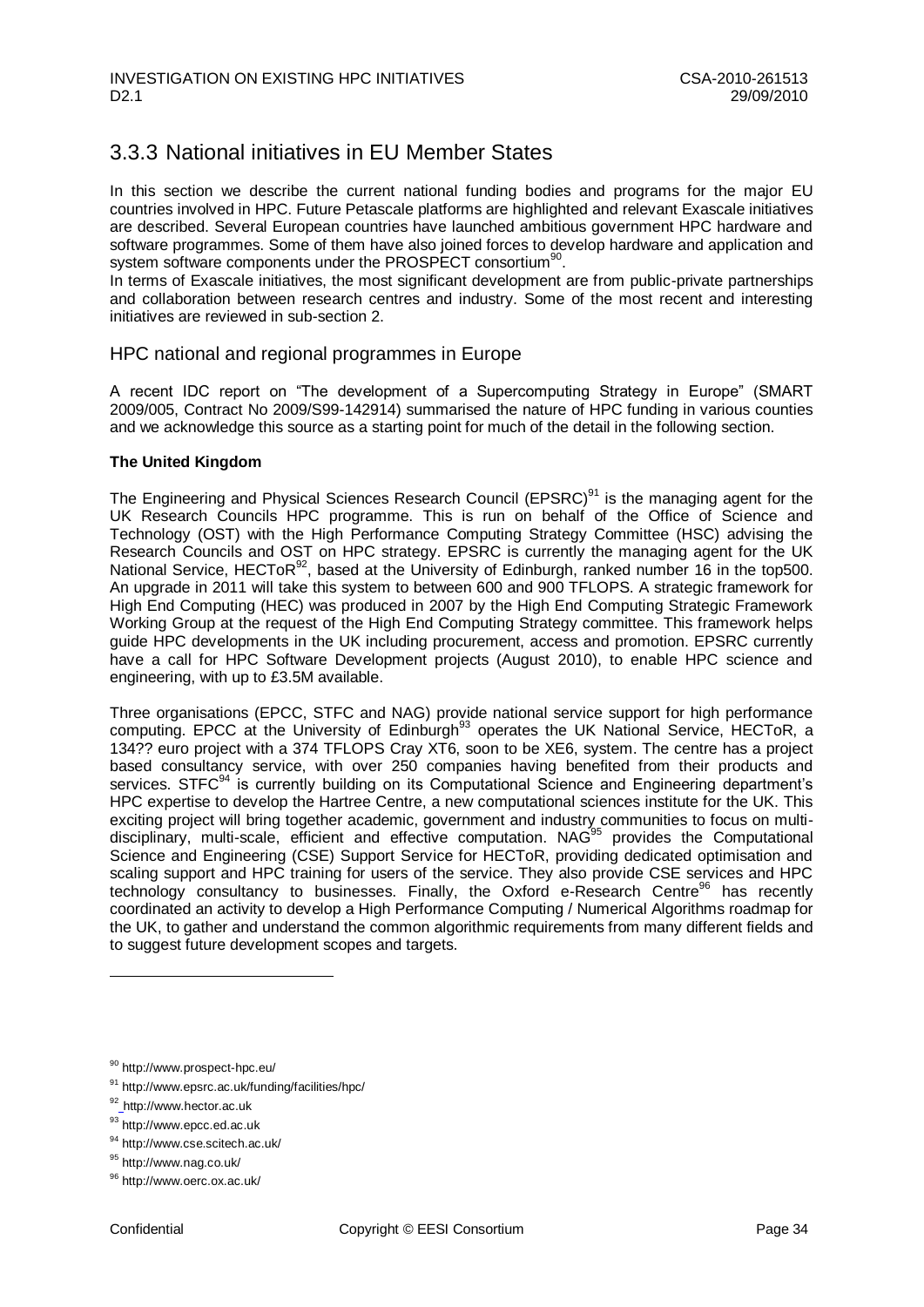The Atomic Weapons Establishment (AWE)<sup>97</sup>, the Met Office<sup>98</sup> (the UK's National Weather Service) and the European Centre for Medium-Range Weather Forecasts (ECMWF)<sup>99</sup> all host significant HPC resources within the UK.

### **France**

HPC policy for research is determined by three sources in France: a strategic committee called "le Comité Stratégique du Calcul Intensif" (CSCI) which was created in 2005; the Grand Equipment National de Calcul Intensif (GENCI), created in 2007, which allocates HPC resources to French researchers, coordinates and funds the facilities of the 3 national civilian research computing centres and finally the Agence Nationale de la Recherche (ANR) which has funded more than 66 M€ of research in HPC since 2005 through dedicated programs (like Cosinus).

The 3 national HPC centres (CNRS/IDRIS, CEA/CCRT and CINES) operate the national resources for research applications. As of 2003, CEA/CCRT has also opened its resources to industrial users through partnerships that give them access to the same kind of computing resources and support for applications available to the research community.

In order to facilitate HPC usage by French SMEs (Small and Medium sized Enterprises) GENCI, INRIA and OSEO launched a joint initiative called "HPC pour les PME" in September 2010. This initiative provides an integrated offer based on training, expertise, access to HPC facilities and funding to assist SMEs to assess the potential of HPC in their daily business in order to increase their competitiveness. CEA is building a new facility called TGCC (Très Grand Centre de Calcul), their first hosted machine will be the French tier-0 PRACE machine, a Petaflop system funded by GENCI, in 2011.

In addition to HPC research carried out by these centres, INRIA (national computer science research organisation) has an extensive HPC activity with several teams involved. As an example in June 2009, the [University of Illinois at Urbana-Champaign](http://illinois.edu/) and [INRIA](http://www.inria.fr/index.en.html) formed the Joint Laboratory for Petascale Computing. The Joint Laboratory is based at Illinois and includes researchers from INRIA, Illinois' [Center for Extreme-Scale Computation](http://iacat.uiuc.edu/themes/) and the [National Center for Supercomputing Applications.](http://www.ncsa.uiuc.edu/) It focuses on software challenges found in complex high-performance computers.

HPC is also represented in multiple competitiveness clusters (like System@tic in the Paris area) through collaborative R&D projects between academia and industry fostering technological transfer. Three French industrial companies have strong HPC policies of their own and large computing facilities, with Petascale prospects: Airbus (aeronautics), EDF (energy) and Total (oil & gas).

[Ter@tec](mailto:Ter@tec/oblocked::mailto:Ter@tec) is a French non-profit association for promoting HPC which links industrial companies, users and providers, and major R&D centers, public and private. Ter@tec"s main objective is the creation of a wide ecosystem dedicated to simulation and HPC. To achieve this goal, it is acting along three axes: participate in the emergence and setting up of joint collaborative R&D projects, facilitate the access to state-of-the-art processing facilities among the most powerful in the world and contribute to the development of the requisite skills and competences through training, seminars, conferences and lectures.

<sup>97</sup> <http://www.awe.co.uk/>

<sup>98</sup> <http://www.metoffice.gov.uk/>

<sup>99</sup> <http://www.ecmwf.int/>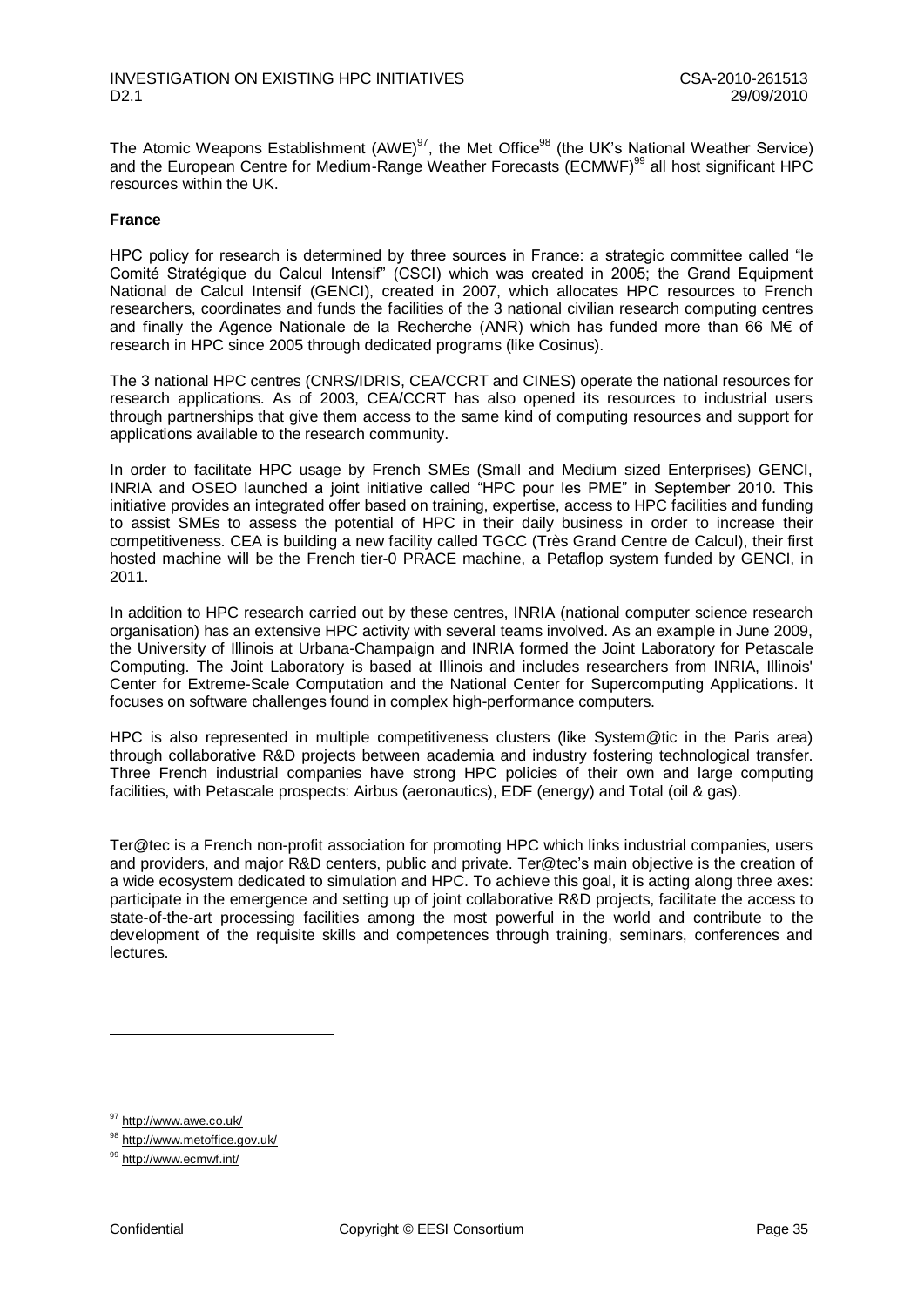### INVESTIGATION ON EXISTING HPC INITIATIVES<br>D2.1 29/09/2010 D2.1 29/09/2010

Ter@tec is planning to install the first technopole in Europe dedicated to Simulation and High Performance Computing. The [Ter@tec](mailto:Ter@tec/oblocked::mailto:Ter@tec) Campus (13 000 m2 of offices and labs), close to the TGCC (Very Large Computing Center), will host more than 1000 people, including the major players in the HPC industry (manufacturers, publishers, suppliers of service), some collaborative laboratory Industry & Research (Exatec HPC Lab involving Intel Corp, Bull-CEA Extreme Computing Lab, …), an incubator and nursery hotel companies, some Services Platforms (hardware, software and services) and a HPC European Training Institute.

Created in 1994, the ORganisation Associative du Parallélisme (ORAP, www.irisa.fr/ORAP/) association has actively promoted HPC at the national level by organizing a conference every six months and by editing a newsletter to spread information related to HPC among the French public and private organizations.

While collaborating with many of the aforementioned actors, CEA/DAM has its own HPC roadmap for defence applications, In May 2010, CEA/DAM announced the setup of its TERA 100 supercomputer, the first Petascale machine (theoretical performance of 1.25 PFLOPS) to be fully designed and built in Europe. The TERA 100 program is a close collaboration between BULL and the CEA in the design and development of new Extreme Computing technologies.

### **Germany**

High Performance Computing policy in Germany is decided at both a federal and state level with advice from the Wissenschaftsrat (WR). A WR committee provides approval for significant HPC investments while a German Research Council (DFG) committee addresses the provision of supercomputing resources to Universities and makes recommendations to the WR. In general, academic HPC systems are jointly funded by the federal government and by the state where the University is located. For example the BlueGene/P system at the Forschung Zentrum Jülich (FZJ) is funded by the federal state of North Rhine-Westphalia, the Federal Ministry of Education and Research (BMBF) and the Helmholtz Association.

The Gauss Centre for Supercomputing (GCS) was created in 2006 under an agreement between the BMBF and the regional ministries of North Rhine-Westphalia, Bavaria and Baden-Württemberg. This centre is coordinating the collaboration between FZJ, the Leibniz-Rechenzentrum (LRZ) and the Höchstleistungsrechenzentrum Stuttgart (HLRS). The supercomputing activities of GCS are funded with 400 M€ by the national project PetaGCS (2010 – 2016) which aims to establish 3 Petaflop supercomputers at its member sites. While the Gauss-Centre is primarily addressing the needs on the top end, regional and topical German HPC centres are teamed up by the Gauss Allianz to create the organizational framework and ecosystem necessary to coordinate the HPC related research activities of its members. Further goals of the Gauss-Allianz are the furtherance of computational sciences in order to increase the visibility to compete on an international level and to maintain the leading role of Germany in the European supercomputing activities.

In January 2010 the German federal government issued a call for "HPC Software for Scalable Computers" to improve the scalability of applications.

The Juelich Supercomputing Centre (FZJ) has recently signed two partnership agreements with IBM, Intel and ParTec to develop hardware and software for an exascale supercomputer (ECL), and key technologies, tools and methods to power multi Petaflop and Exaflop machines, focusing on the scalability and resilience of those systems (EIC) – see details in the following sub-section.

The Max-Planck Society, the Ludwig-Maximilians University Munich, the Technical University Munich, the Leibniz Supercomputing Centre (LRZ) of the Bavarian Academy of Sciences and Humanities and the Rechenzentrum Garching (RZG) of the Max-Planck Society created the Munich Computational Sciences Centre (MCSC). MCSC aims to foster joint research developments in the field of computational sciences, management of huge data repositories and HPC. The Munich Centre of Advanced Computing (MAC) is a research consortium which has been established at Technical University of Munich (TUM) to bundle research activities related to computational science and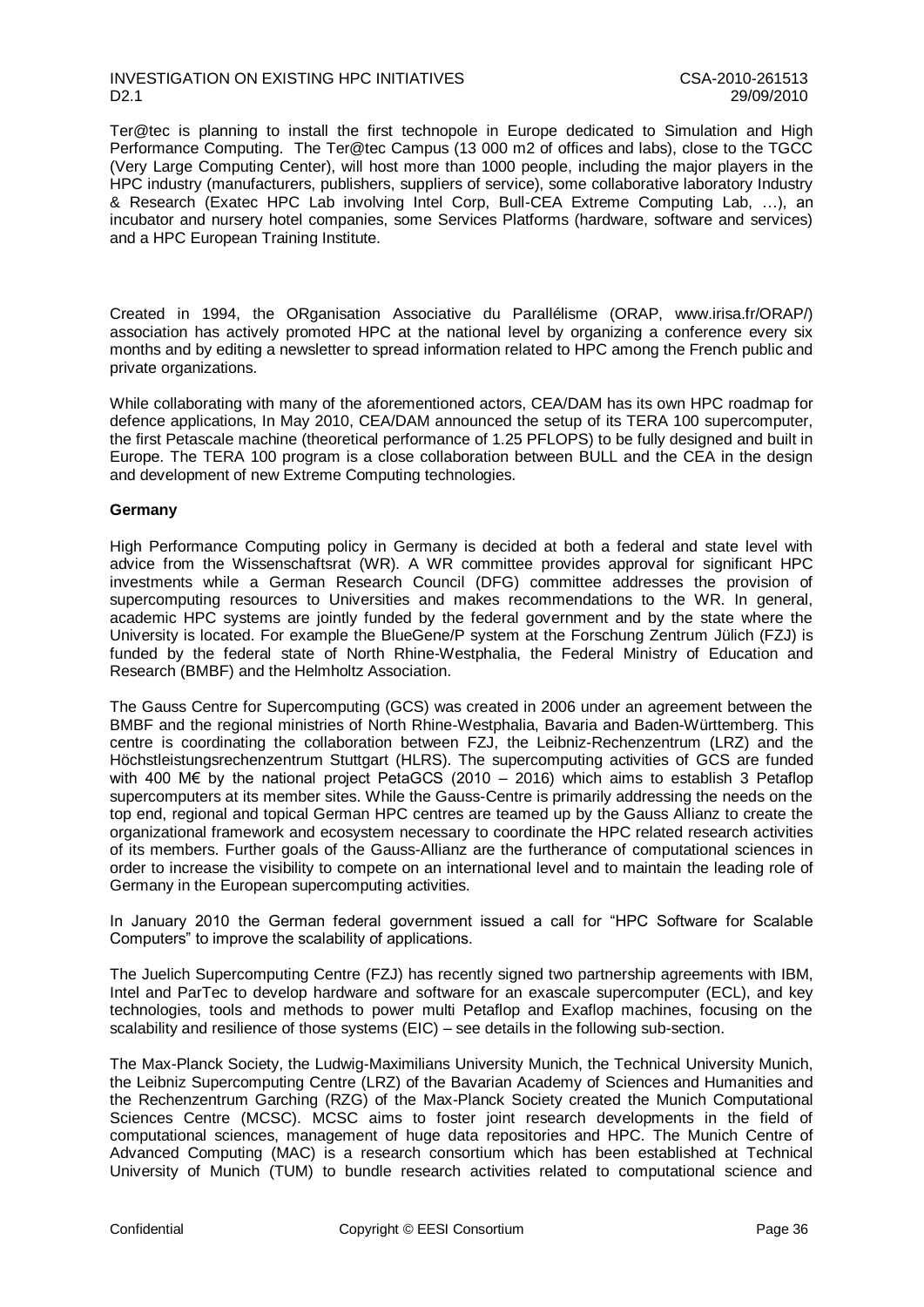### INVESTIGATION ON EXISTING HPC INITIATIVES<br>D2.1 29/09/2010 D2.1 29/09/2010

engineering (CSE) as well as high-performance computing (HPC) - across disciplines, across departments, and across institutions. In MAC, seven of TUM's departments and other Munich<br>research institutions (Ludwig-Maximilians-Universität, Max-Planck institutes, the Leibniz research institutions (Ludwig-Maximilians-Universität, Max-Planck institutes, Supercomputing Centre of the Bavarian Academy of Sciences and Humanities) as well as TUM's international partners such as the King Abdullah University of Science and Technology (KAUST), join their forces to ensure the sustainable usage of current and future HPC architectures for the most relevant and most challenging CSE applications.

Fostering the use of modern supercomputers within scientifically and industrially oriented research communities to solve scientifically challenging and technically highly relevant problems has been the main focus of the Competence Network for Technical and Scientific High Performance Computing in Bavaria (KONWIHR).

Together with debis Systemhaus GmbH, debis-sfr and Porsche, HLRS has formed a company to provide access to supercomputers for research and industry.

#### **Spain**

The Ministry of Science and Innovation (MICINN), within the Secretariat of State for Research, governs Spanish national HPC policy and strategy. Some Regional Governments also have their own HPC policy and systems. Those systems are part of the Tier-2 level systems in Spain.

The Spanish National Facility in Supercomputing is the Barcelona Supercomputing Center (BSC), whose stakeholders are MICINN, Generalitat de Catalunya and the Technical University of Catalunya. The mission of the Barcelona Supercomputing Center - Centro Nacional de Supercomputación (BSC-CNS) is to facilitate scientific progress through research, development and management of information technologies. Its objectives are focused on scientific excellence in computer sciences and applied computing in life sciences and earth sciences, providing supercomputing support to Spanish e-Science, and creating wealth. It has, therefore, been recognised as a Unique Scientific and Technical Infrastructure. It represents Spain in PRACE and will be hosting a PRACE Tier0 system.

The BSC-CNS investigates systems hardware and software for the supercomputers of the future, and its staff includes researchers specializing in computer architecture, heterogeneous architecture, autonomous computing, grid computing, performance tools, programming models, network processors and storage systems. Other researchers are specialists in bio-IT, computational genomics, molecular modelling, computational proteomics, climate change modelling, meteorological modelling, air quality prediction and the atmospheric transport of mineral dust and volcanic ash. It also has experts in optimizing, scaling and customizing codes for efficient use in high-performance computers.

The BSC-CNS houses the MareNostrum supercomputer, one of the most advanced supercomputers in the world, which can currently carry out 94 billion operations per second thanks to its more than 10,000 processors. MareNostrum has been, since 2007, the central hub of the Spanish Supercomputing Network (RES, Red Española de Supercomputación). The Spanish Supercomputing Network (RES) is a Ministry of Science and Innovation initiative that meets the intensive calculation needs of the Spanish scientific community. It is an infrastructure of supercomputers distributed throughout Spain, which can be accessed on a transparent basis by the Spanish scientific community. This was unveiled in 2007 as a distributed supercomputing center and currently has eight nodes. Nowadays the Network is under expansion, incorporating new nodes and adapting the functional structure.

Joint collaboration R&D projects with private industry are undertaken at both the system level, via direct collaborations with industry leaders such as IBM and Microsoft, and at the application level, where a significant research effort is dedicated to providing supercomputing based models for solving engineering problems in industrial sectors such as aerospace, transport, energy, medicine, geology etc.

In 2008 a new project (*Supercomputación y e-Ciencia*) coordinated by BSC and with 5 M€ funding from the Ministry of Education and Science under the programme Consolider – Ingenio 2010 was launched with the aim of advancing supercomputing research through cooperation between researchers in Spain. The project which is going from 2008 to 2013 also aims The main aim of this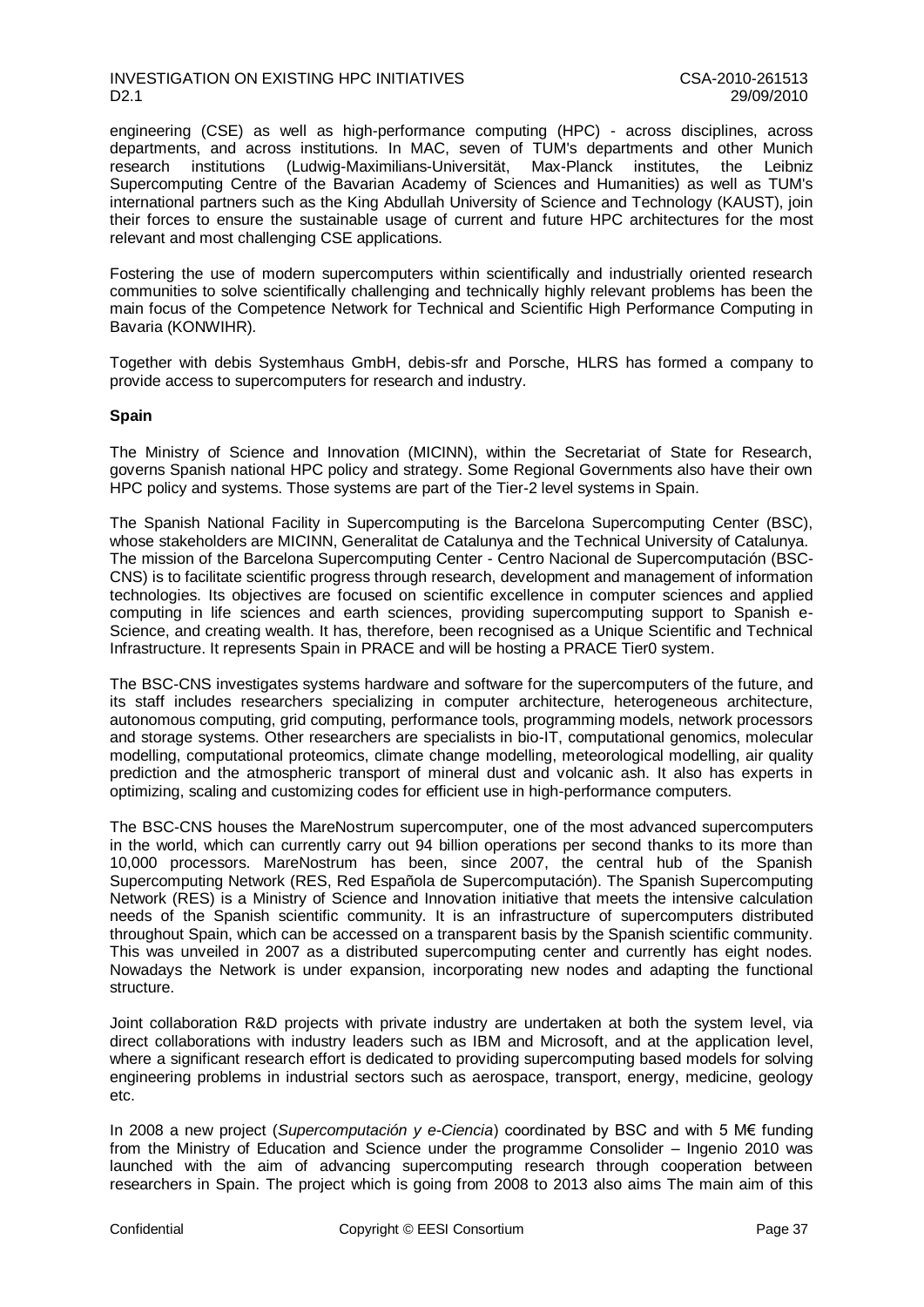Consolider proposal is offering a national framework for research groups expert in supercomputing applications to collaborate together with expert hardware/software machine designers in order to design and use these machines efficiently in the near future.

### **Italy**

HPC funding in Italy is generally supported by the Ministry for Education who provided 35 M€ in HPC funding for 2009.

CINECA is the Italian national HPC centre. It is based in Bologna and is operated by a consortium including the Ministry for Education, the Ministry of University and Research (MUIR), the Agency for New Technologies, Energy and the Environment (ENEA), the National Research Council (CNR) and the National Institute of Oceanography and Experimental Geophysics (OGS). CILEA in Milan, mainly supports Lombard universities while CASPUR in Rome, serves the universities of Rome and of South Italy.

The Euro-Mediterranean Centre for Climate Change (CMCC) is the national HPC Centre on Climate Change – it is involved in IESP and also chairs the WCES Working Group on Weather, Climate and Earth Sciences in EESI. The Centre is operated by a Research Consortium consisting of different Italian public and private research Institutions. The Centre has been established with initial funding by three Italian Ministries: Economy and Finance (MEF); Environment, Land and Sea (MAT); University and Research (MIUR). CMCC is involved in the development and in-depth examination of knowledge on climate variability and the study of causes and consequences through high resolution simulations. CMCC inaugurated its Supercomputing Centre located in the University of Salento in January 2009. It has two last-generation supercomputers making it one of the most important facilities in Europe for the realization of scenarios on the effects of climate change. The aggregated computational power available at the Centre is about 30 Tflops (theoretical peak performance) while the storage capacity is 1,5 PetaBytes. Such a supercomputing facility enables the CMCC to address challenging research issues and studies.

### **Finland**

The main funder of HPC research in Finland is the Finnish Funding Agency for Technology and Innovation (TEKES) which funds academic and research organisations, generally supporting innovative projects. A flagship five year project called MASI aims to develop modelling and simulation methods and has a total budget of 26.3 M€. The Academy of Finland also funds HPC projects. The Finnovative Computing project (2010-2011), which is a sequel to the general code optimization project FinHPC, seeks to develop new programming models and investigates best practices for GPU accelerated parallel systems. Both projects are funded by Tekes. The SimITER project, funded by the Academy of Finland, focuses among other things on improving the performance of simulation codes for the Finnish computational fusion research community.

CSC – IT Center for Science – is the Finnish national HPC centre. It is responsible for providing national supercomputing and networking services and support and collaborates with industry on a wide variety of projects. In addition to maintaining and developing the Finnish HPC resources, CSC also has a strong emphasis on HPC programming, and runs a general code optimization service for its customers.

CSC operates a CRAY system featuring a theoretical peak performance of 102 TFLOPS, and an HP cluster system of 34 TFLOPS. In September 2010, CSC announced that it plans to build a new data center in Kajaani (Northern Finland), on the site of a former paper mill<sup>100</sup>. The data centre will be built jointly by CSC and UPM, and it will provide a state-of-the-art environment for supercomputers, data storage, and other demanding IT systems. The construction work of the data centre will begin during

<sup>100</sup> http://www.csc.fi/english/csc/news/news/data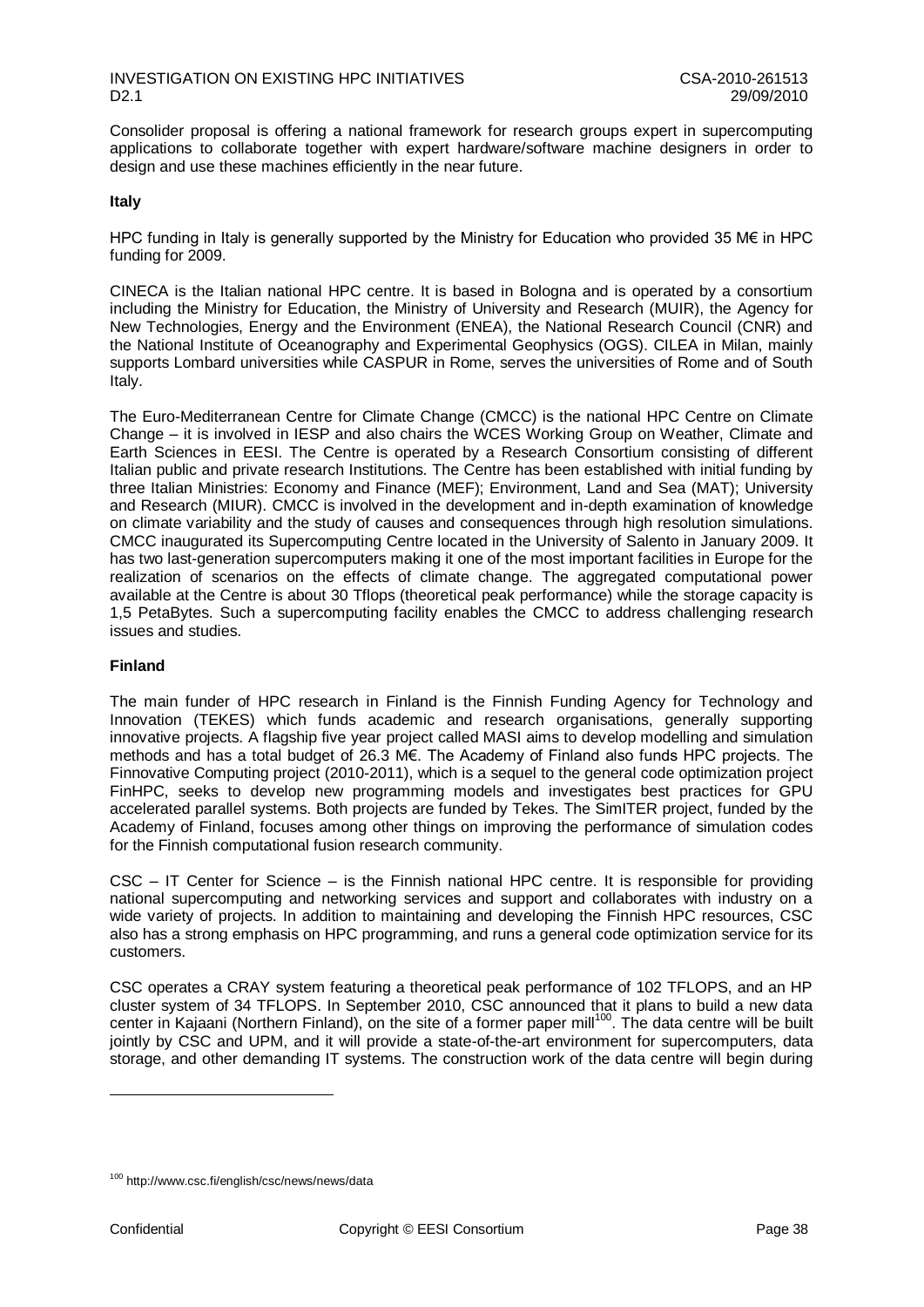the autumn and the centre will be completed in early 2012. This data centre is expected to be one of the most eco-efficient data centres, using local energy and water-cooling from the river. Around 30 M€ have been allocated to CSC to build this data centre, which also includes the purchasing of a new system.

#### **Netherlands**

In the Netherlands, the National Computing Facilities foundation (NCF) is responsible for academic supercomputing policy. NCF is also responsible for promoting and coordinating the use of the Netherlands" HPC and grid resources. NCF is an organisation under the NOW, the major funding agency for scientific research.

The NCF policy focuses on providing a long-term perspective for highly qualified scientific research by making sustainable and advanced computer facilities available to all researchers. Every six years, investment should be made in a top-of-the-line supercomputer, which should be upgraded mid way through the project. This long-term perspective is important for scientific research to benefit from developments in new methods and techniques. Developments in grid infrastructure will reinforce the need for top facilities such as supercomputers, large compute clusters, large data storage and middleware, as well as providing a match between these facilities and the local facilities. The starting point for the policy is both to stimulate research by providing such facilities as well as the establishment of a national e-Infrastructure making it possible to use these advanced systems.

The current national HPC system is the Huygens system, an IBM Power6-based system with a peak performance of more than 60 TFLOPS. The system consists of 32-core wide shared memory nodes. The system has an outstanding memory and I/O configuration, which has proved to be very valuable for the application set being run by researchers on this national capability system. In order to make sure that the right science is carried out on the right architecture, NCF (with some Dutch universities) has invested in a large compute cluster, which typically provides raw compute power, without the advanced features of the Huygens system.

In addition, the national grid project for e-science (called the BiG Grid project, of which NCF is the corresponding author, together with the national sub-atomic physics laboratory Nikhef and the bioinformatics community NBIC) invests in compute clusters, large storage facilities, network facilities to access the systems and large backup facilities. The project runs until 2011/2012, after which it is expected to be continued in a national research infrastructure environment.

A very important actor in the HPC arena is SARA, the Dutch national supercomputing center. SARA operates high-end HPC facilities, such as Huygens and the national compute cluster. SARA demonstrates expertise in all HPC areas, ranging from system administration to optimization and parallelization of user applications.

Another actor in the HPC arena is ASTRON, which runs the Lofar project, together with the University of Groningen. From an HPC perspective, a large IBM BlueGene/P system is used to perform the correlation of the received radio signals in the Lofar array of receivers in the Netherlands and neighbouring countries. Through NCF, users can obtain access to the BlueGene system as well.

NCF publishes on a regular basis for both the national HPC community and the international HPC and grid community. Well-known publications include those on recent supercomputers and on academic supercomputing in Europe.<sup>101</sup>

<sup>&</sup>lt;sup>101</sup> "Overview of recent supercomputers", by Aad van der Steen, NCF, annual publication, and "Academic Supercomputing in Europe", by Rossend Llurba and Ana Bela sa Dias.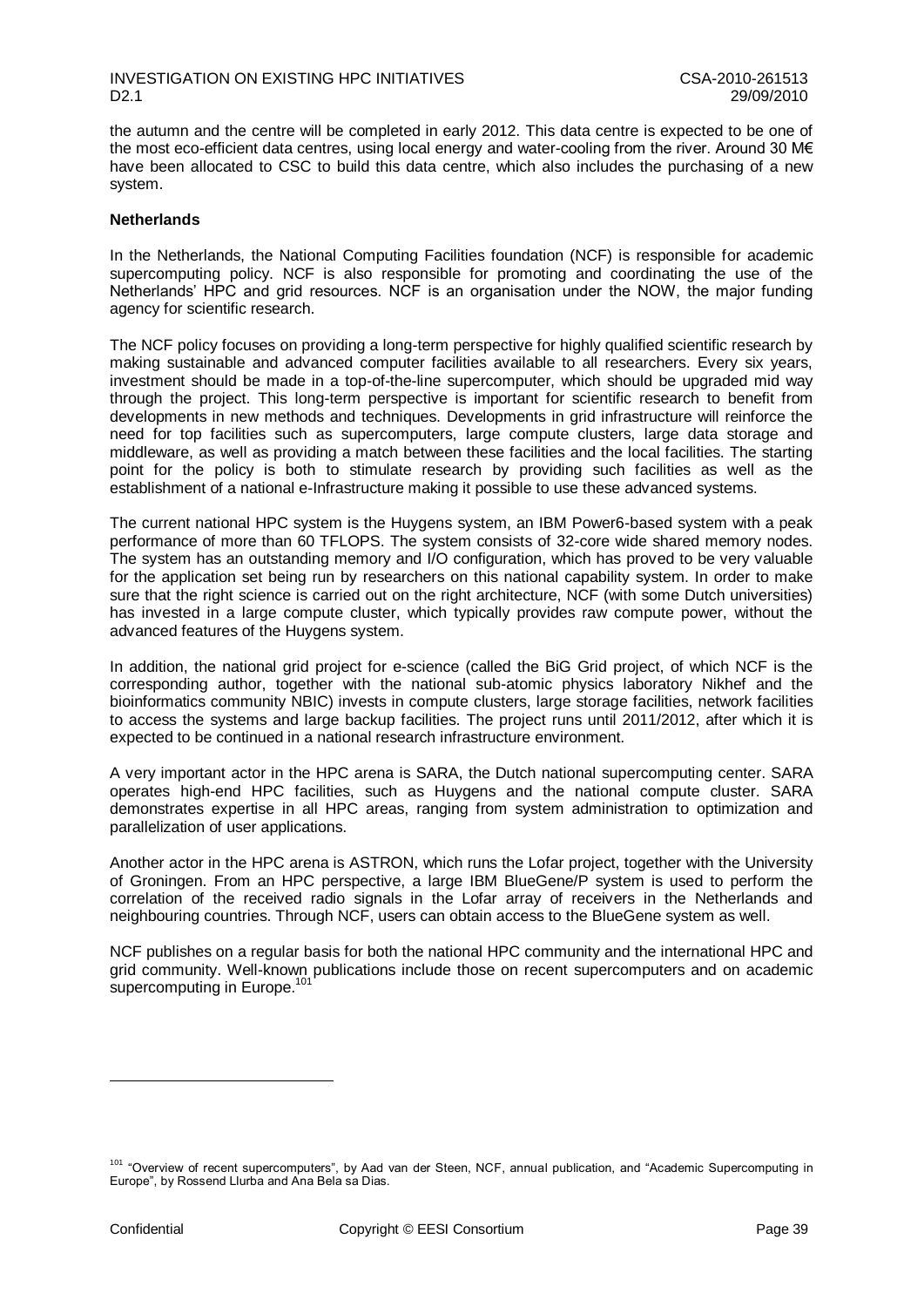### INVESTIGATION ON EXISTING HPC INITIATIVES<br>D2.1 29/09/2010 D2.1 29/09/2010

### Public-private partnerships and collaboration

Over the past two years, public-private partnerships and collaboration targeting exascale and involving national research centers and international HPC companies have developed in several European countries. These collaborations have grown from a need for HPC centres to address their development needs and by major HPC companies wishing to develop their research network (Intel Labs, IBM collaboratory, Cray Research Initiative, etc.) and strengthen their position on the European market. In both cases, this brings additional funding to Europe for HPC research and contributes to the advance of European expertise in HPC hardware and software development. This section presents a summary of the most significant initiatives in this area.

### **Exascale Innovation Center (EIC) – Germany**

On 23 March 2010, Forschungszentrum Jülich (FZG) and IBM signed a contract for a joint "Exascale Innovation Center" (EIC), located on its campus. EIC will develop hardware and software for an exascale supercomputer by the end of this decade. A prototype exascale system is anticipated by 2015. Five scientists from the IBM development laboratory in Böblingen and five scientists from Jülich will collaborate with a team of scientists at the IBM Watson Research Center in Yorktown Heights. The goal is to install an exascale-class system in Jülich by 2019 $^{102}$ .

| <b>Project name</b>      | <b>Exascale Innovation Center (EIC)</b>                                |
|--------------------------|------------------------------------------------------------------------|
| Short description/target | Public-private collaboration to develop hardware and software required |
|                          | to approach exascale computing                                         |
| Organisations involved   | FZG, IBM                                                               |
| Schedule                 | 2010-2019                                                              |

### **ExaCluster Laboratory (ECL) – Germany**

In May 2010, FZG also signed a multi-year agreement with Intel, and ParTec to create a new ExaCluster Laboratory (ECL) located on the campus of FZG. The second supercomputer based at FZG (JUROPA) is based on Intel"s Nehalem processors and ParTec"s ParaStation cluster middleware. ECL will initially employ about a dozen researchers and is expected to triple its staff over time. The lab is expected to develop key technologies, tools and methods to power multi Petaflop and Exaflop machines, focusing on the scalability and resilience of those systems<sup>103</sup>. Current challenges in systems management software for large heterogeneous supercomputer systems will be investigated. This will include research on open exascale runtime system software, software tools and simulation software<sup>104</sup>. The aim of the work on systems management software is to further improve the scalability of ParTec's ParaStation cluster middle-ware and – at the end – to create an OpenSource software stack capable to manage Exascale systems. ECL will investigate innovative technologies to overcome the yet unsolved problem of coupling accelerators more tightly to the high-speed interconnects of today's cluster computers.

| <b>Project name</b>      | <b>ExaCluster Laboratory (ECL)</b>                                                                                                                                                          |
|--------------------------|---------------------------------------------------------------------------------------------------------------------------------------------------------------------------------------------|
| Short description/target | Public-private collaboration to develop key technologies, tools and<br>methods to power multi Petaflop and Exaflop machines, focusing on<br>the scalability and resilience of those systems |
| Organisations involved   | FZG, Intel, ParTec                                                                                                                                                                          |
| Schedule                 | Multi-year agreement                                                                                                                                                                        |

<sup>102</sup> http://www.fz-juelich.de/jsc/files/docs/newsletter/jscnews-184.pdf

<sup>103</sup> http://www.intel.com/pressroom/archive/releases/20100531comp.htm

<sup>104</sup> http://www.fz-juelich.de/jsc/docs/newsletter/2010/jscnews-186#ecl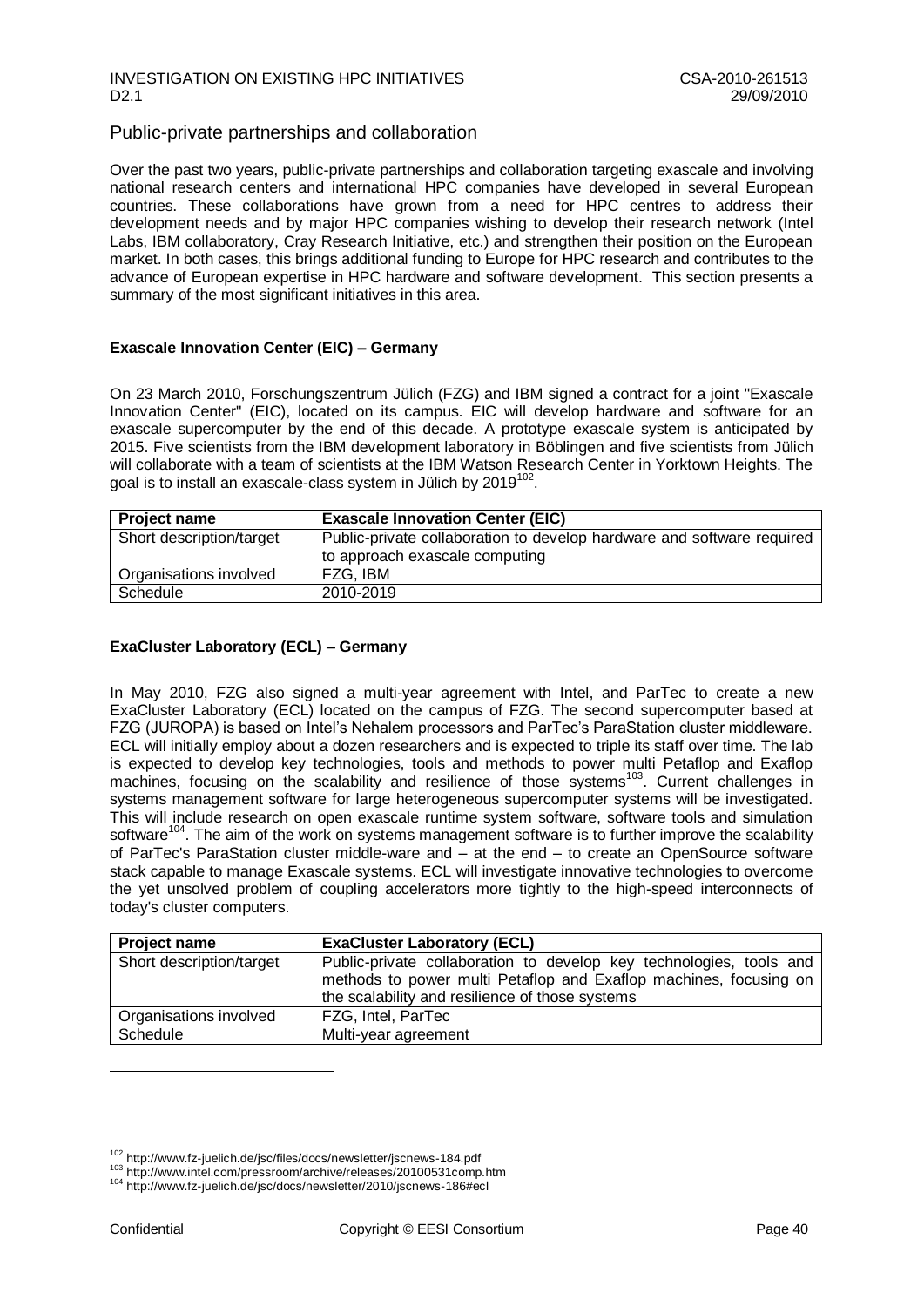### **EX@TEC – France**

In November 2009, CEA, GENCI, the University of Versailles at Saint Quentin-en-Yvelines (UVSQ) and INTEL created a European laboratory for research on exascale computing, EX@TEC. EX@TEC will contribute to the development of hardware and software required for exascale computing. CEA, GENCI and UVSQ will share the funding together with Intel. This will represent an investment of several million Euros over a period of five years. This public private partnership combines the strong vision of French participants in scientific computing and the academic HPC software expertise knowledge of Intel. The activities of the laboratory include the exploration of the challenges related to the integration of multi-Petaflop systems, the optimisation of software performance and collaboration between the developers and users of large systems, in order to optimize applications and to anticipate upcoming hardware and software breakthroughs with Exascale. The energy, seismology, fluid dynamics and health sectors are involved in this collaboration. The EX@TEC lab kicked off with close to 20 people in early 2010.

| <b>Project name</b>      | Ex@tec                                                                 |
|--------------------------|------------------------------------------------------------------------|
| Short description/target | Public-private collaboration to develop hardware and software required |
|                          | to approach exascale computing                                         |
| Organisations involved   | CEA, GENCI, UVSQ, INTEL                                                |
| Schedule                 | 2010-2015                                                              |

#### **Flanders ExaScience Lab – Belgium**

On 8 June 2010, Intel Corporation, IMEC and 5 Flemish universities officially opened the Flanders ExaScience Lab at the IMEC research facilities in Leuven, Belgium. The lab will develop software to run on Intel-based future exascale computer systems. The Lab will focus on power reduction and reliability, areas of critical importance for achieving Exascale supercomputer architectures. The Flanders ExaScience Lab will focuse on enabling scientific applications, such as the simulation and prediction of "space weather," or electromagnetic activity in the space surrounding the Earth's atmosphere. The Flanders ExaScience Lab has close to two dozen researchers and will add another dozen by 2012. The lab will be hosted at IMEC and is supported by the Flemish Government agency for innovation by science and technology (IWT). $105$ 

| <b>Project name</b>      | <b>Flanders ExaScience Lab</b>                                                                                                                                                             |
|--------------------------|--------------------------------------------------------------------------------------------------------------------------------------------------------------------------------------------|
| Short description/target | Public-private collaboration to develop software to run on Intel-based                                                                                                                     |
|                          | future exascale computer systems.                                                                                                                                                          |
| Organisations involved   | Intel Corporation, Imec, and five Flemmish Universities (University of<br>Antwerp, Ghent University, Hasselt University, Katholieke Universiteit<br>Leuven and Vrije Universiteit Brussel) |
| Schedule                 | 2010-2015                                                                                                                                                                                  |

#### **Exascale Stream Computing Collaboratory – Ireland**

IBM is establishing an exascale stream computing research "collaboratory" in Dublin. The agreement will see IBM supercomputing and multidisciplinary experts work directly with University researchers from Trinity College Dublin (TCD), Tyndall National Institute in Cork, National University of Ireland Galway (NUIG), University College Cork (UCC) and IRCSET, the Irish Research Council for Science,

-

<sup>105</sup> http://www.intel.com/pressroom/archive/releases/2010/20100608corp.htm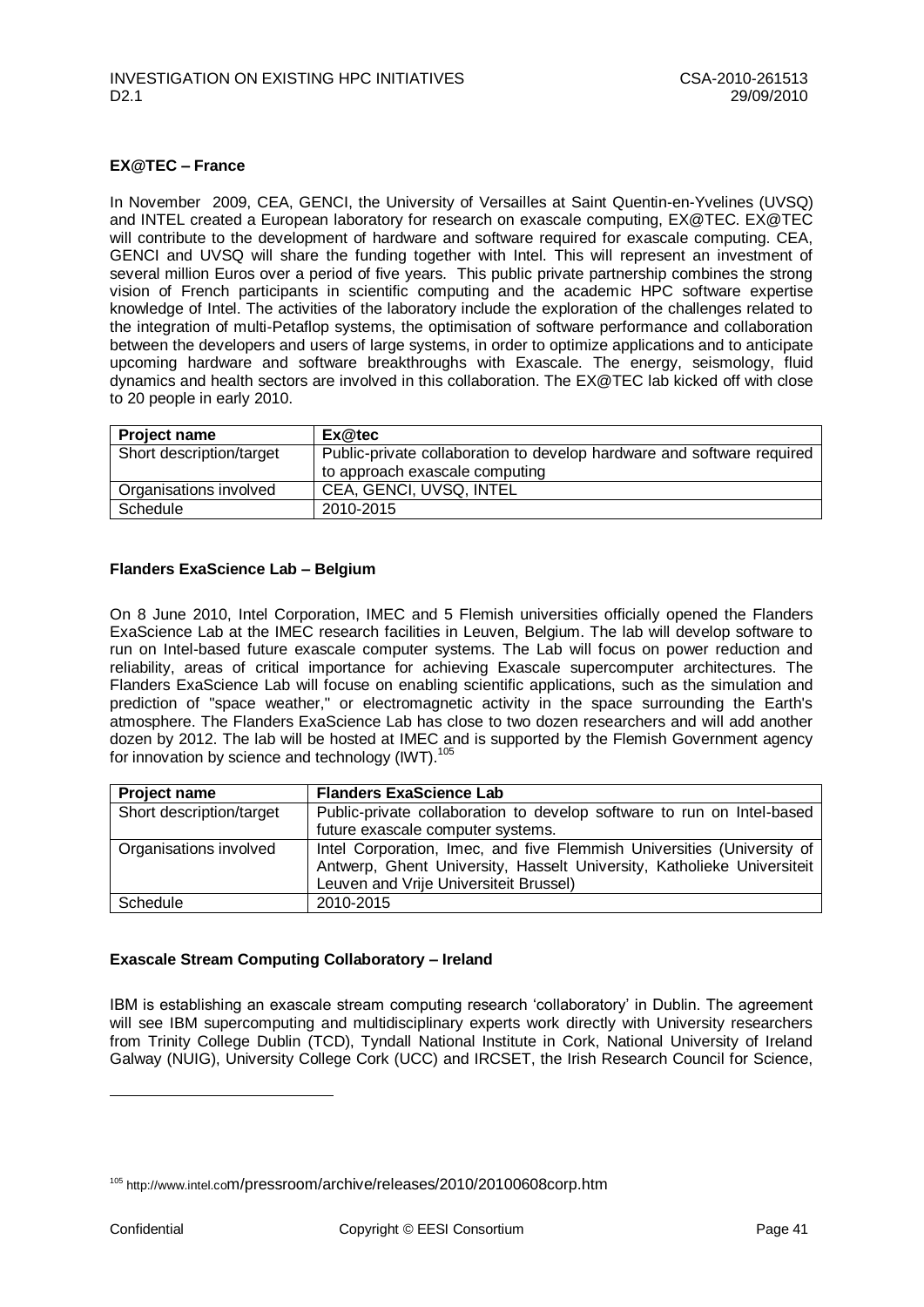### INVESTIGATION ON EXISTING HPC INITIATIVES<br>D2.1 29/09/2010 D2.1 29/09/2010

Engineering and Technology to "develop computing architectures and technologies that overcome current limitations of dealing with the massive volumes of real-time data and analysis". The exascale research in Dublin will focus on how Exascale systems can be applied to solving complex business problems. The research will include both technical and applications research.

| <b>Project name</b>      | <b>Exascale Stream Computing Collaboratory</b>                                                                                                                                                                                                    |
|--------------------------|---------------------------------------------------------------------------------------------------------------------------------------------------------------------------------------------------------------------------------------------------|
| Short description/target | Public-private collaboration to develop computing architectures and<br>technologies that overcome current limitations of dealing with the<br>massive volumes of real-time data and analysis.                                                      |
| Organisations involved   | IBM, Trinity College Dublin (TCD), Tyndall National Institute in Cork,<br>National University of Ireland Galway (NUIG), University College Cork<br>(UCC) and IRCSET, the Irish Research Council for Science,<br><b>Engineering and Technology</b> |

### **Exascale Technology Centre – UK**

In January 2010, Cray Inc and EPCC at the University of Edinburgh launched the Exascale Technology Centre, which joins Cray"s wider Exascale Research Initiative to will explore new ideas and new technologies to meet the challenge delivering an Exaflop within the next decade. Working closely with Cray research and development, staff from EPCC and Cray will be investigating new and novel programming languages for exascale; optimal algorithms and libraries and how to program accelerator based architectures effectively.

| Project name             | <b>Exascale Technology Centre</b>                                                                             |
|--------------------------|---------------------------------------------------------------------------------------------------------------|
| Short description/target | Public-private collaboration to investigate the challenge of delivering an<br>Exaflop within the next decade. |
| Organisations involved   | Cray Inc and EPCC, The University of Edinburgh                                                                |
| Schedule                 | 2010-2012                                                                                                     |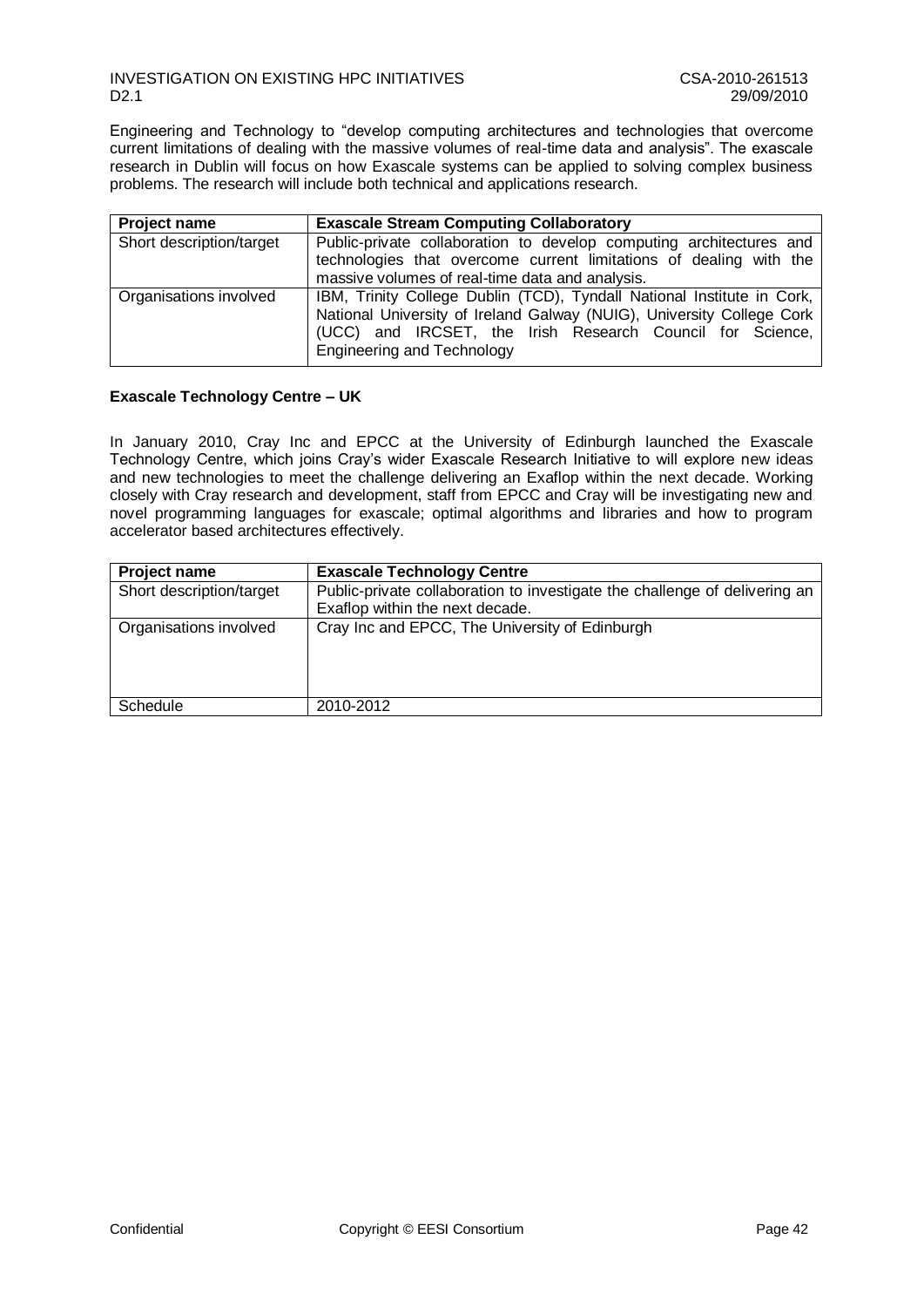## <span id="page-43-0"></span>4. Conclusions

This report provides details of large-scale HPC initiatives in the US, Asia and Europe and examines trends and future developments in this area. Current Petascale initiatives are described and future projects looking at Exascale development considered. The goal is to understand Europe"s current position in the international HPC landscape, understanding our strengths and weaknesses.

Following significant investment over the last few years, the US currently dominates the supercomputing sector, hosting two of the three Petascale systems<sup>106</sup>. In addition, significantly more are expected in the near future, including the HPCS prototypes. The US has also led much of the discussion around Exascale computing, investing in the International Exascale Software Project (IESP) and funding programmes such as the Ubiquitous High Performance Computing program and the co-design centre call. However, currently no multi-agency national Exascale initiative exists to drive the Exascale agenda forward.

China has invested heavily in supercomputing technology and now holds second position in the TOP500 list. It is likely that this funding will continue and China represents a serious contender to own the first Exascale system. The Chinese government has actively promoted independent innovation to avoid reliance on foreign technology. Although China's recent top-end systems are impressive, it is notable that the peak performance / sustained performance ratio is high, leading to questions over how applicable these systems are.

Japan and South Korea both expect to build Petaflop systems. Japan will have their first system by the end of 2010, and has a flagship project to develop a 10 Petaflop system by 2011-2012. South Korea has announced plans for a Petaflop system by 2013. Although India also plans to have a Petaflop system by 2013, funding has recently been directed at small to medium range HPC centres.

BULL is the only European HPC manufacturer. BULL will deliver two Petaflop systems in France respectively to CEA DAM, in 2010, and to GENCI in 2011. Up to now, Europe has not sought to develop it own "domestic technologies" such as in Asia. Europe has focussed on demonstrating expertise in software development and has recently seen a series of public-private partnerships between European research centres and international HPC producers to address the challenges associated with Exascale. Significant funding has been made available in Europe through the Framework 7 programme, both in Petascale (e.g. PRACE) and Exascale terms (e.g. the current Exascale computing, software and simulation call).

Most Exascale initiatives across the continents identify a similar set of global issues as scientific drivers for Exascale computing. These include climate change, sustainable energy sources and nanotechnology. The recent G8 Research Councils Initiative on Exascale applications for global issues is significant as it provides funding to enable collaboration between US and European partners and that it focuses on the applications of Exascale rather than hardware.

The US, Europe and China all have the potential to realise the first Exascale system. Europe distinguishes itself from other continents and countries by its lack of a home grown HPC manufacturing industry and its focus and expertise on software and support. While many countries have identified similar global issues as scientific drivers for Petascale and Exascale systems, the path to enabling these applications, at all software levels, is uncharted, providing Europe with the opportunity to drive this agenda.

<sup>&</sup>lt;sup>106</sup> This figure is based on sustained, LINPACK, performance.